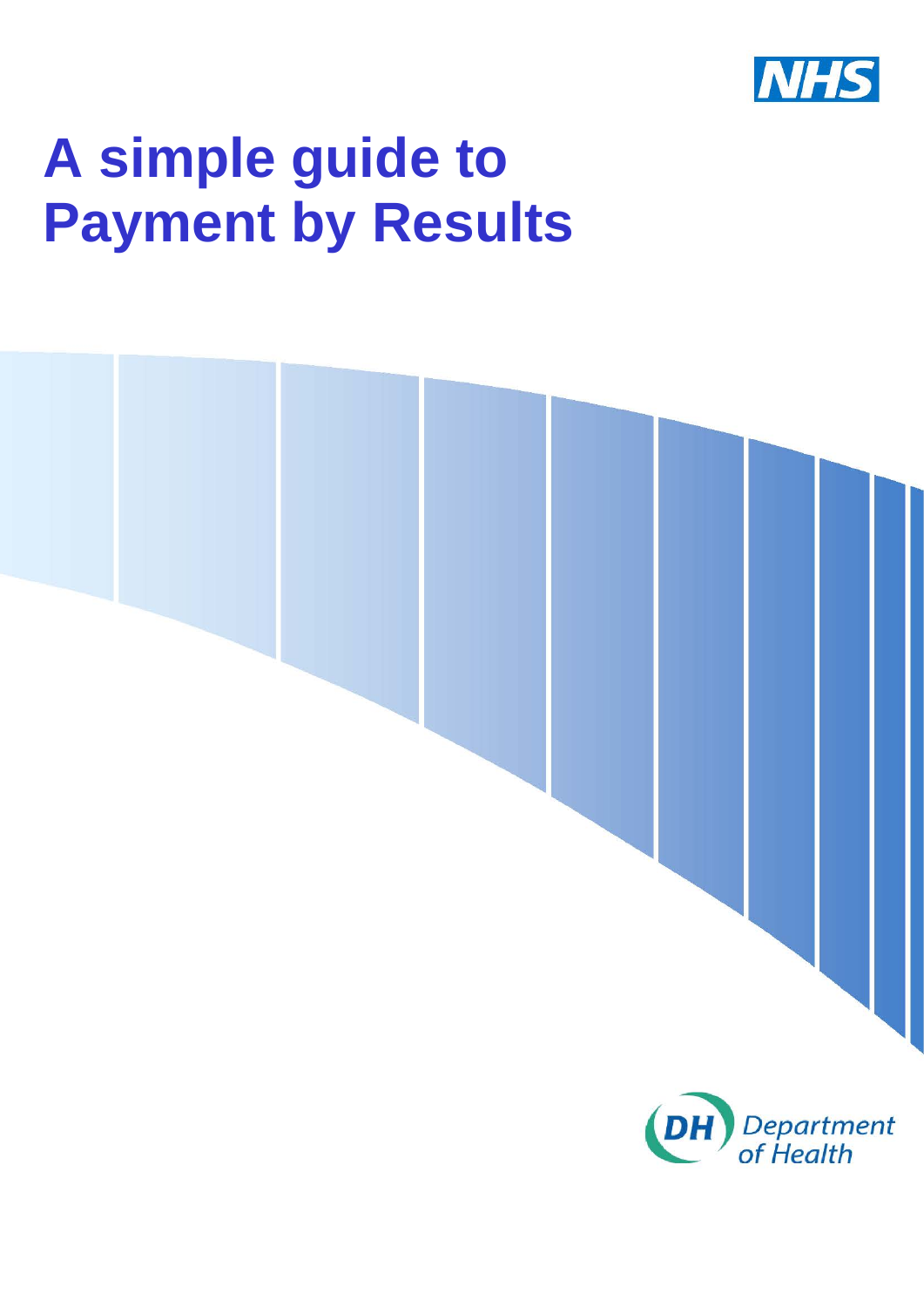#### A simple guide to Payment by Results

|  |  |  | DH INFORMATION READER BOX |
|--|--|--|---------------------------|
|--|--|--|---------------------------|

| Policy                 | Clinical                        | Estates                           |
|------------------------|---------------------------------|-----------------------------------|
| HR / Workforce         | <b>Commissioner Development</b> | IM & T                            |
| Management             | <b>Provider Development</b>     | <b>Finance</b>                    |
| Planning / Performance | Improvement and Efficiency      | Social Care / Partnership Working |
|                        |                                 |                                   |

| <b>Document Purpose</b>  | For Information                                                                                                                                                                                                                                               |
|--------------------------|---------------------------------------------------------------------------------------------------------------------------------------------------------------------------------------------------------------------------------------------------------------|
| <b>Gateway Reference</b> | 18135                                                                                                                                                                                                                                                         |
| <b>Title</b>             | A simple guide to Payment by Results                                                                                                                                                                                                                          |
| <b>Author</b>            | Department of Health Payment by Results team                                                                                                                                                                                                                  |
| <b>Publication Date</b>  | November 2012                                                                                                                                                                                                                                                 |
| <b>Target Audience</b>   | PCT Cluster CEs, NHS Trust CEs, SHA Cluster CEs, Care Trust CEs,<br>Medical Directors, Directors of Nursing, NHS Trust Board Chairs,<br>Special HA CEs, Directors of Finance, Allied Health Professionals,<br>GPs, Communications Leads, Emergency Care Leads |
| <b>Circulation List</b>  |                                                                                                                                                                                                                                                               |
| <b>Description</b>       | Payment by Results (PbR) is the tariff based payment system that has<br>transformed the way funding flows around the NHS in England. The aim<br>of this guide is to provide a simple introduction for newcomers to PbR.                                       |
| <b>Cross Ref</b>         | N/A                                                                                                                                                                                                                                                           |
| <b>Superseded Docs</b>   | A simple guide to Payment by Results published in July 2011                                                                                                                                                                                                   |
| <b>Action Required</b>   | N/A                                                                                                                                                                                                                                                           |
| <b>Timing</b>            | N/A                                                                                                                                                                                                                                                           |
| <b>Contact Details</b>   | Payment by Results Team<br>Department of Health<br>Quarry House<br>Quarry Hill<br>Leeds<br>LS27UE<br>www.dh.gov.uk/pbr                                                                                                                                        |
| For Recipient's Use      |                                                                                                                                                                                                                                                               |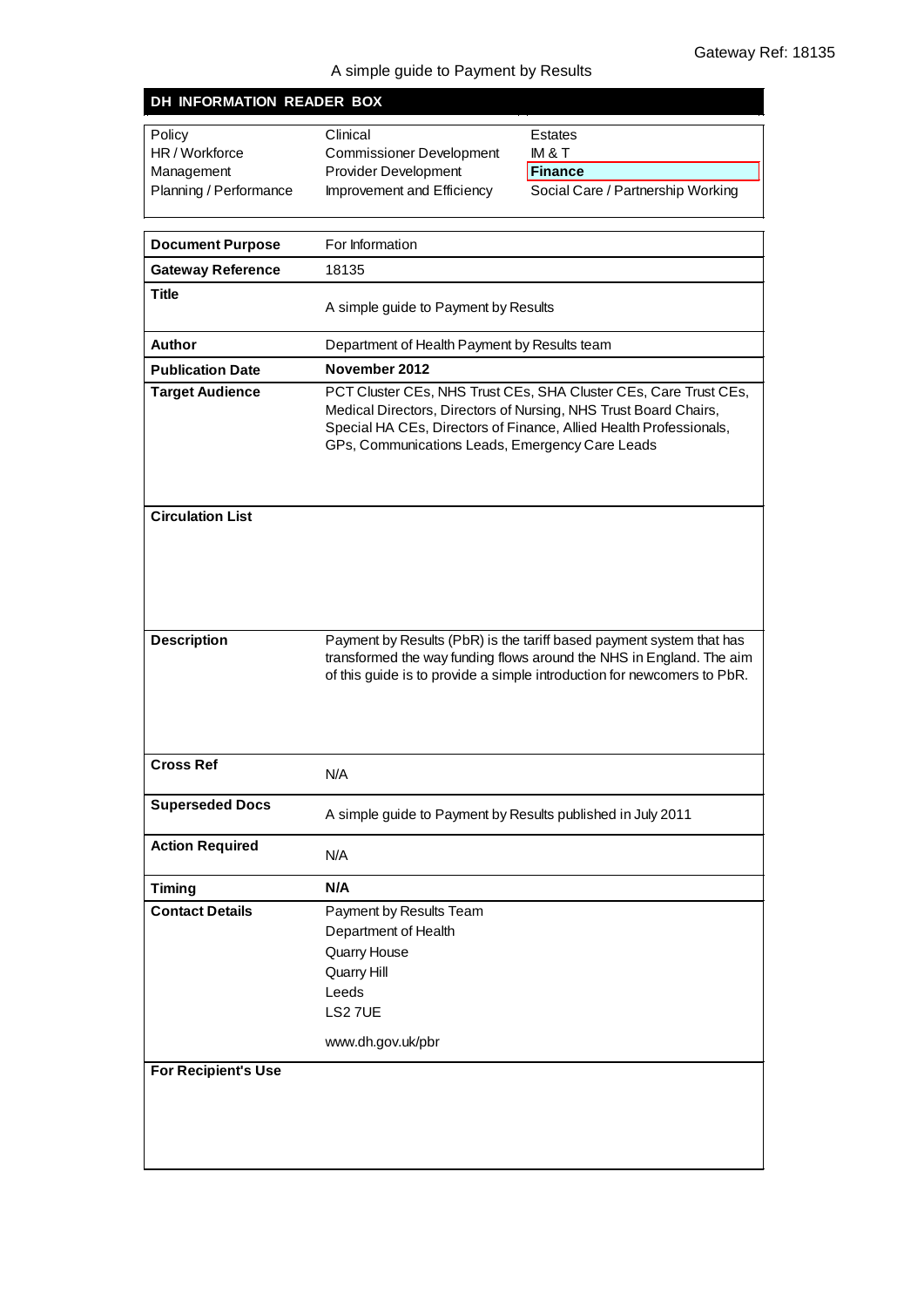# **Contents**

| National schedule of reference costs and reference costs index27 |  |
|------------------------------------------------------------------|--|
|                                                                  |  |
|                                                                  |  |
|                                                                  |  |
|                                                                  |  |
|                                                                  |  |
|                                                                  |  |
|                                                                  |  |
|                                                                  |  |
|                                                                  |  |
|                                                                  |  |
|                                                                  |  |
|                                                                  |  |
|                                                                  |  |
|                                                                  |  |
|                                                                  |  |
|                                                                  |  |
|                                                                  |  |
|                                                                  |  |
|                                                                  |  |
|                                                                  |  |
|                                                                  |  |
|                                                                  |  |
|                                                                  |  |
|                                                                  |  |
|                                                                  |  |
|                                                                  |  |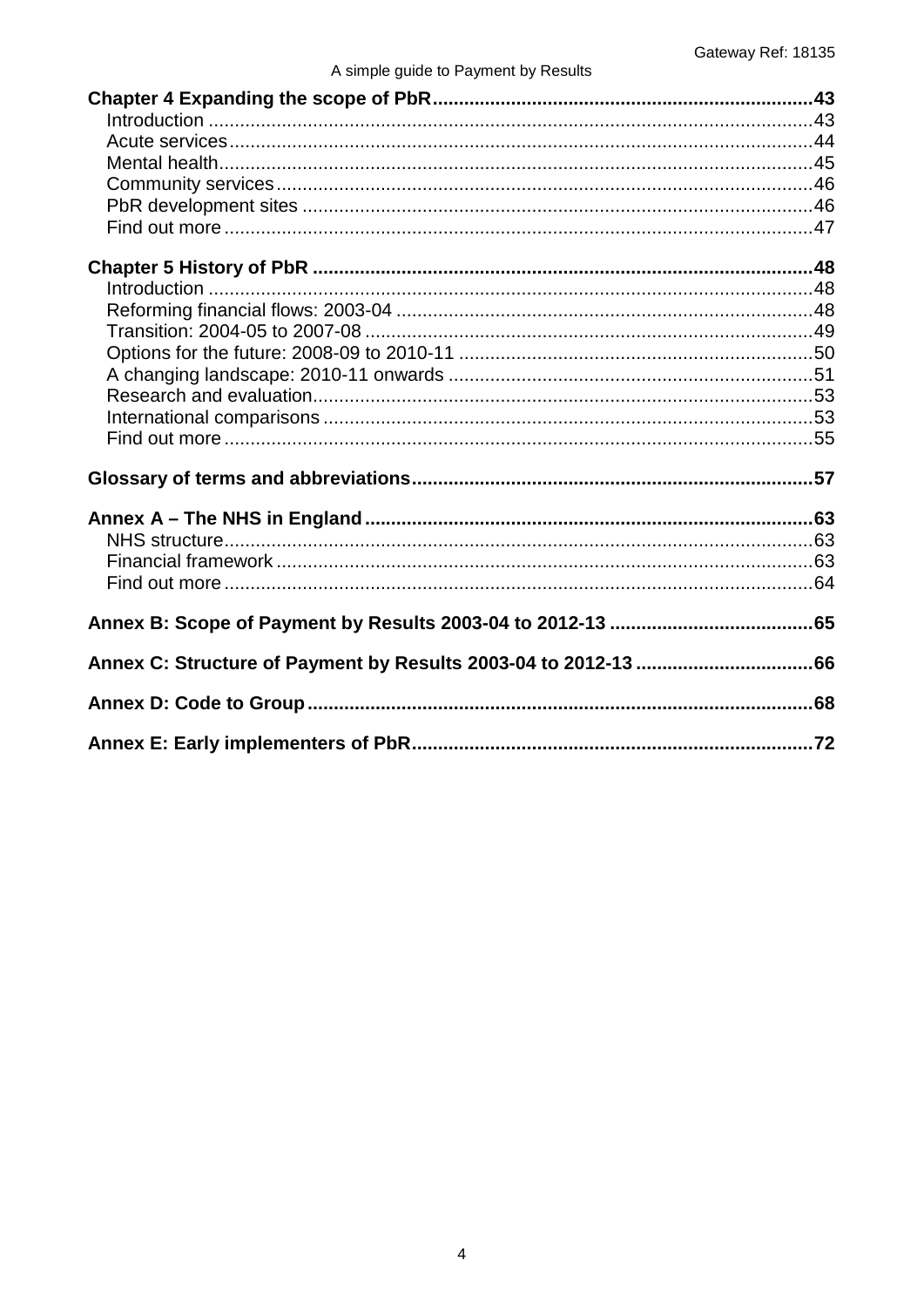# <span id="page-4-0"></span>**List of figures**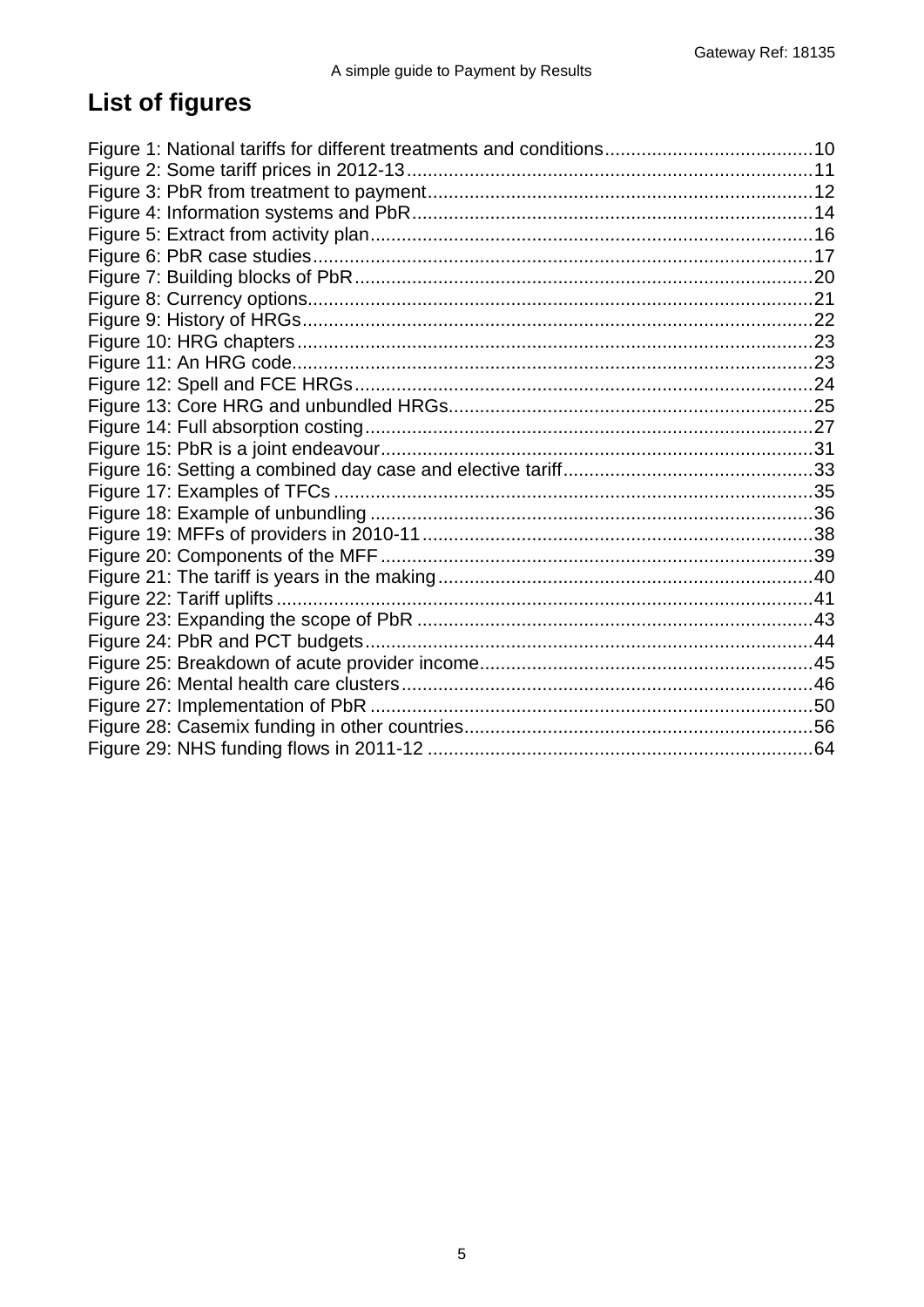# <span id="page-5-0"></span>**Introduction**

- 1. Payment by Results (PbR) has transformed the way funding for secondary care flows around the NHS in England.
- 2. The aim of this guide is to provide a simple introduction for newcomers to PbR, from NHS health professionals, managers and administrators, to people engaged in academic study and interested members of the public both in the UK and abroad. Detailed technical guidance on the operation of PbR each year, and a wide range of other information, is available at [www.dh.gov.uk/pbr.](http://www.dh.gov.uk/pbr)
- 3. This guide has been updated to reflect the shape of PbR in 2012-13.
- 4. The guide is organised as follows:

#### **Basics**

#### **Chapter 1 From patient notes to pound notes**

PbR begins when a patient is treated in hospital and ends when the hospital is paid for that treatment. Here we give an overview of the whole process.

#### **Chapter 2 Building blocks**

PbR is a data driven process that has its foundations in patient level data. We explore the three building blocks of classification, currency and costing.

#### **Chapter 3 Producing the tariff**

We describe the production of the tariff and explore some of the key themes that determine the tariff structure and prices.

#### **Chapter 4 Expanding the scope of PbR**

This guide concentrates on PbR for acute services, but the Government intends that it should expand into other areas. Here we take stock of progress.

#### **Chapter 5 History of PbR**

Tells the story of PbR, summarises some of the research papers on PbR, and looks briefly at international experience of similar systems.

#### **Glossary of terms and abbreviations**

#### **Annexes**

PbR requires a basic understanding of the structure and funding of the NHS, which can be found here. We also provide some useful facts and figures about PbR.

- 5. Each chapter ends with a **find out more section** which lists references and sources of further information.
- 6. The Department of Health PbR team produces this guide. The first edition was published in September 2010. This third edition covers developments in PbR up to the publication of the 2012-13 PbR package in February 2012.
- 7. The Health and Social Care Act (2012) introduces changes to arrangements for tariff design and price setting. The Department of Health will lead on the development of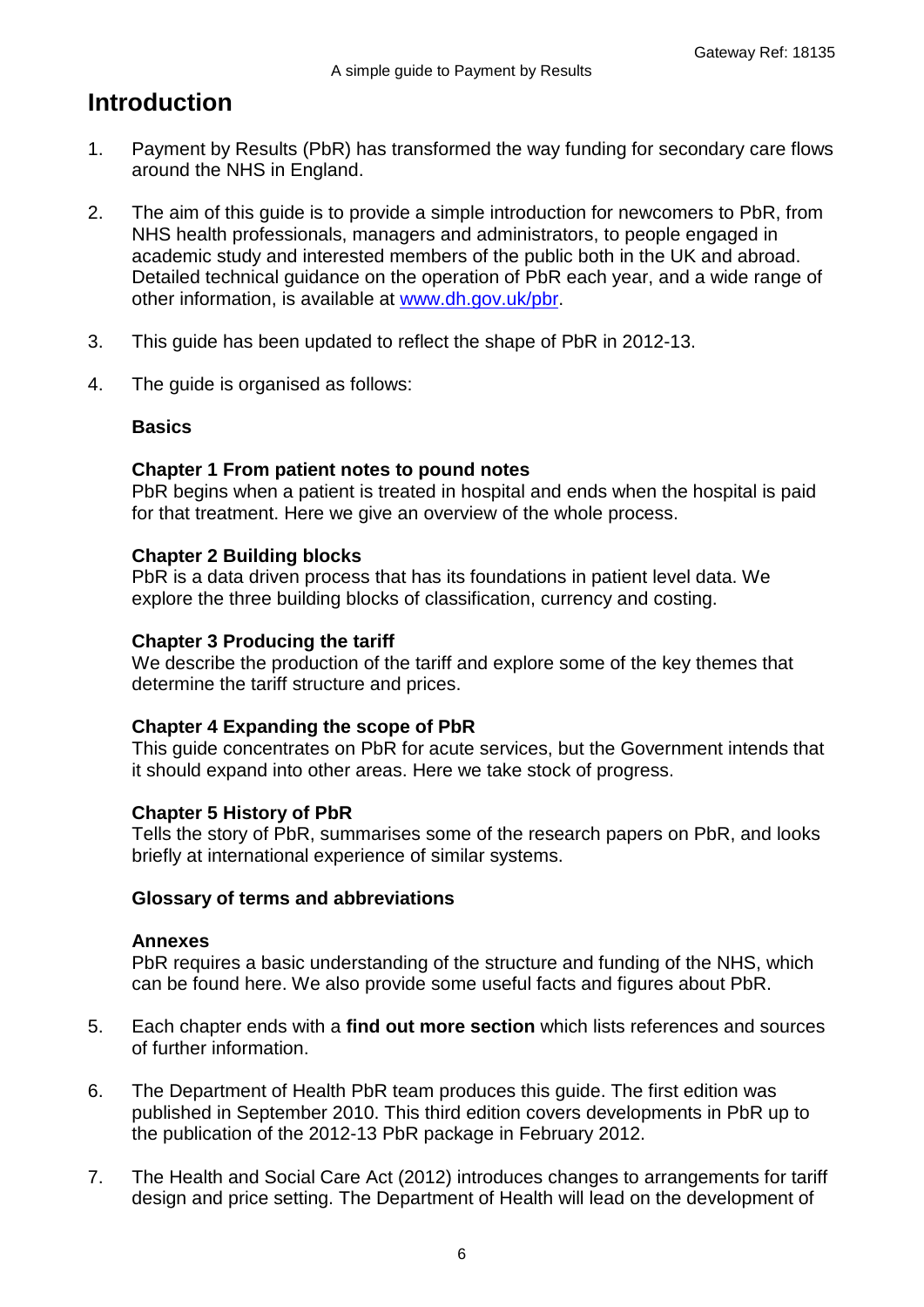the tariff and PbR arrangements for 2013-14, in consultation with Monitor and the NHS Commissioning Board (NHS CB). Beyond the 2013-14 tariff, Monitor and the NHS CB will have responsibility for the tariff, currency design and price setting.

- 8. We hope that this guide provides a useful introduction. We would welcome feedback on whether it has achieved its aim and suggestions as to how it might be improved. Please send your feedback to [pbrcomms@dh.gsi.gov.uk.](mailto:pbrcomms@dh.gsi.gov.uk)
- 9. Figures are in 2012-13 prices unless otherwise stated.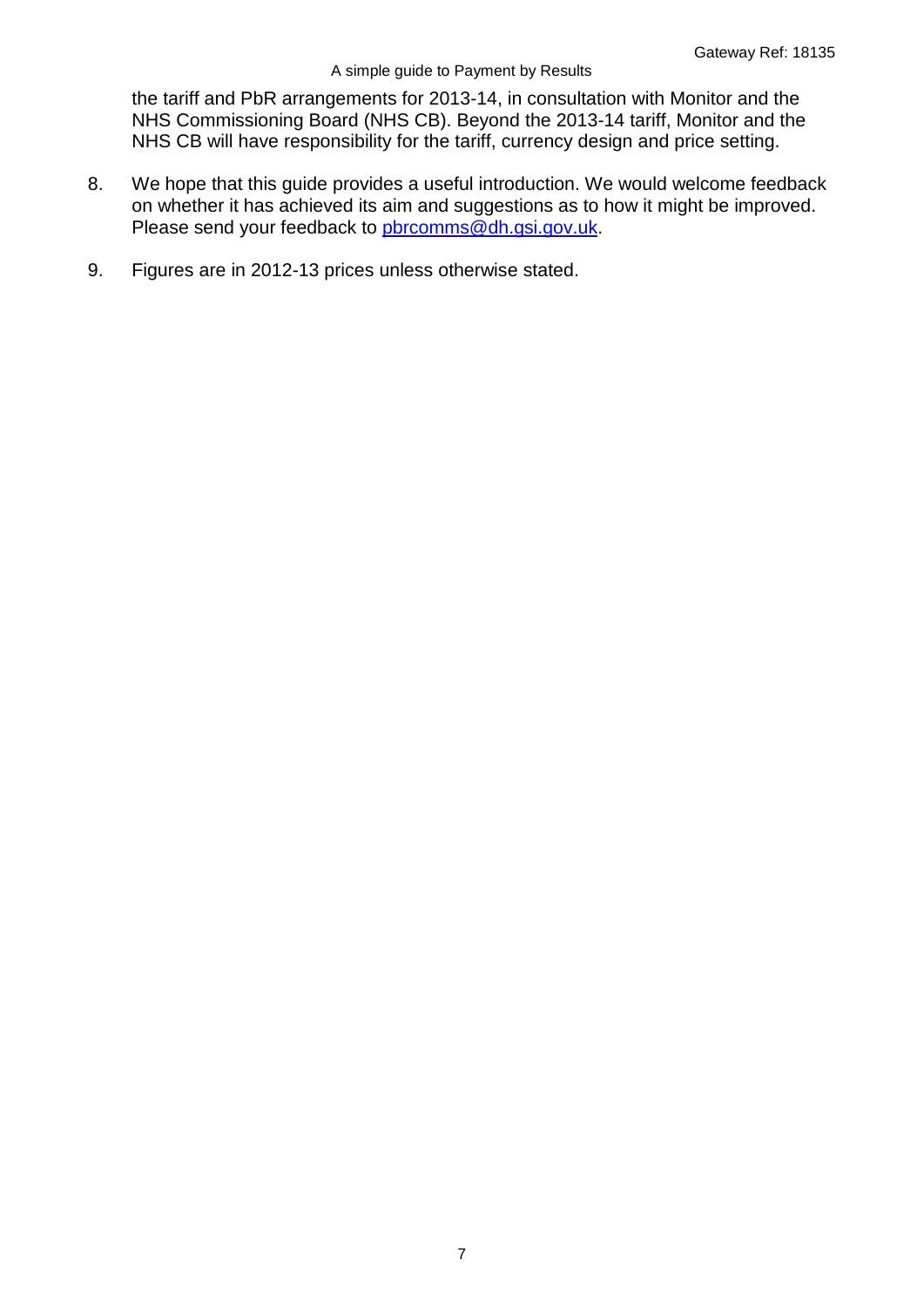# <span id="page-7-0"></span>**Basics**

- 10. PbR is the payment system in England under which commissioners pay healthcare providers for each patient seen or treated, taking into account the complexity of the patient's healthcare needs. The two fundamental features of PbR are nationally determined currencies and tariffs. Currencies are the unit of healthcare for which a payment is made, and can take a number of forms covering different time periods from an outpatient attendance or a stay in hospital, to a year of care for a long term condition. Tariffs are the set prices paid for each currency.
- 11. PbR currently covers the majority of acute healthcare in hospitals, with national tariffs for admitted patient care, outpatient attendances, accident and emergency (A&E), and some outpatient procedures. For example, £119 for an outpatient attendance in obstetrics or £5,323 for a hip operation. The Government is committed to expanding PbR by introducing currencies and tariffs for mental health, community and other services.
- 12. The currency for admitted patient care and A&E is the healthcare resource group (HRG). HRGs are clinically meaningful groups of diagnoses and interventions that consume similar levels of NHS resources. With some 26,000 codes to describe specific diagnoses and interventions, grouping these into HRGs allows tariffs to be set at a sensible and workable level. Under the latest version, HRG4, there are over 1,500 tariffs. Each HRG covers a spell of care, from admission to discharge. The currency for outpatient attendances is the attendance itself, divided into broad medical areas known as treatment function codes (TFCs).
- 13. When a patient is discharged, a clinical coder working in the hospital translates their care into codes using two classification systems, ICD-10 for diagnoses and OPCS-4 for interventions. When a patient attends an outpatient clinic, their TFC is similarly recorded. This information, together with other information about the patient such as age and length of stay, is sent from the hospital's computer system to a national database called the Secondary Uses Service (SUS). Reports from SUS allow commissioners to pay providers for the work they have done or to adjust any regular monthly payments for actual activity undertaken.
- 14. Tariff prices have traditionally been based on the average cost of services reported by NHS providers in the mandatory reference costs collection. In practice, various adjustments are made to the average of reference costs, so that final tariff prices may not reflect published national averages. Because the reference costs from which the tariff is produced are three years in arrears, an uplift is applied which reflects pay and price pressures in the NHS, and includes an efficiency requirement. The introduction of best practice tariffs in 2010-11 has started to ensure that tariffs are determined by best clinical practice rather than average cost.
- 15. The tariff received by the provider is multiplied by a nationally determined market forces factor (MFF). This is unique to each provider and reflects the fact that it is more expensive to provide services in some parts of the country than in others. There may also be other adjustments to the tariff for long or short stays, for specialised services, or to support particular policy goals.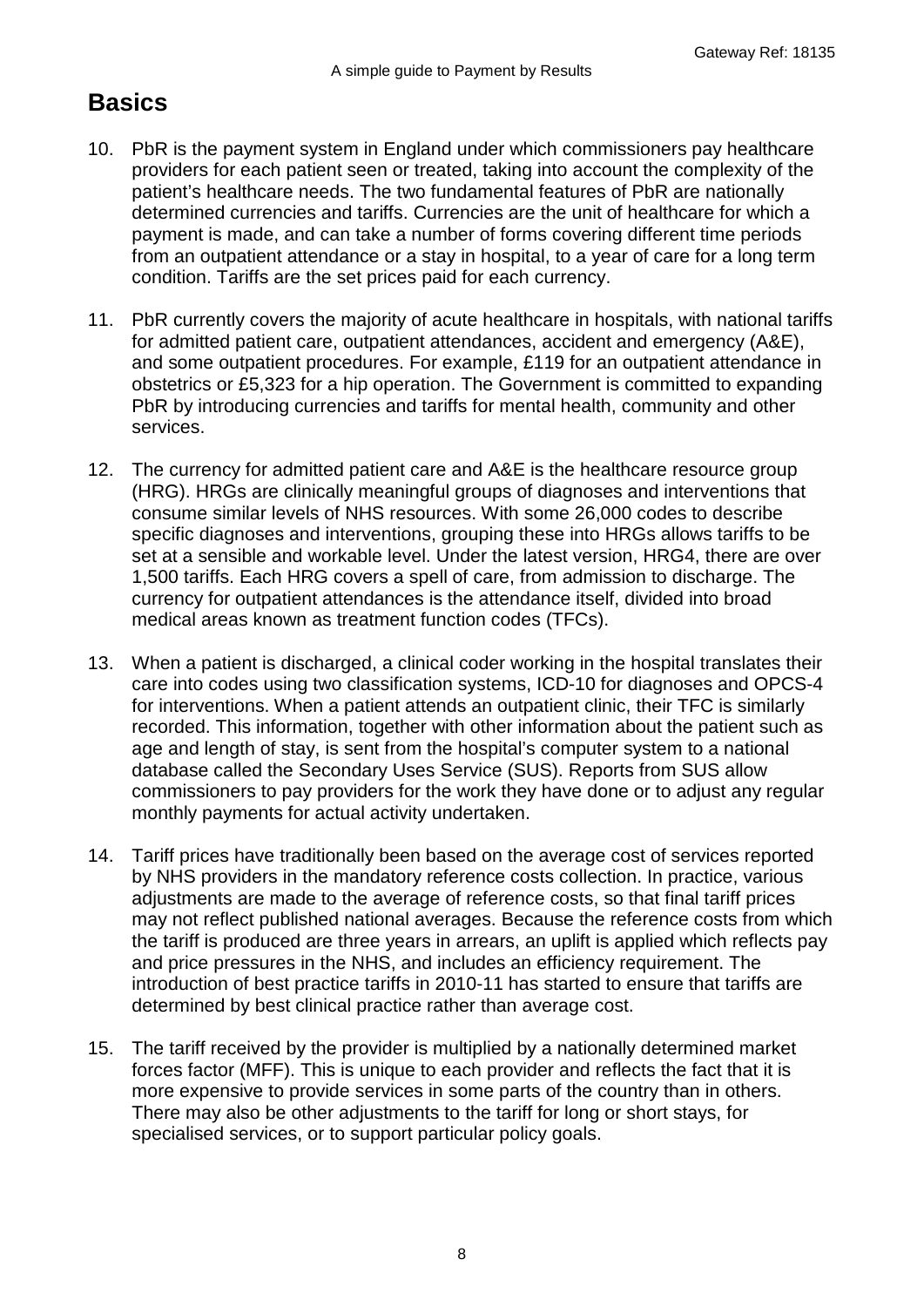- 16. Before PbR, commissioners tended to have block contracts with hospitals where the amount of money received by the hospital was fixed irrespective of the number of patients treated. PbR was introduced to:
	- (a) support patient choice by allowing the money to follow the patient to different types of provider;
	- (b) reward efficiency and quality by allowing providers to retain the difference if they could provide the required standard of care at a lower cost than the national price;
	- (c) reduce waiting times by paying providers for the volume of work done; and
	- (d) refocus discussions between commissioner and provider away from price and towards quality and innovation.
- 17. PbR was introduced to support healthcare policy and the strategic aims of the NHS. As these change and develop over time, so will PbR. The tariff is now seen increasingly as a vital means of supporting quality outcomes for patients and delivering additional efficiency in the NHS.
- 18. PbR began in a limited way, with national tariffs for 15 HRGs in 2003-04 and 48 HRGs in 2004-05. The first NHS foundation trust (FT) applicants moved to the full PbR system in 2005-06 and other NHS trusts in 2006-07. PbR now represents over 60% of acute hospital income and about one-third of primary care trust (PCT) budgets.
- 19. PbR is not unique to England. Many other countries in Europe, North America and Australasia operate similar payment systems.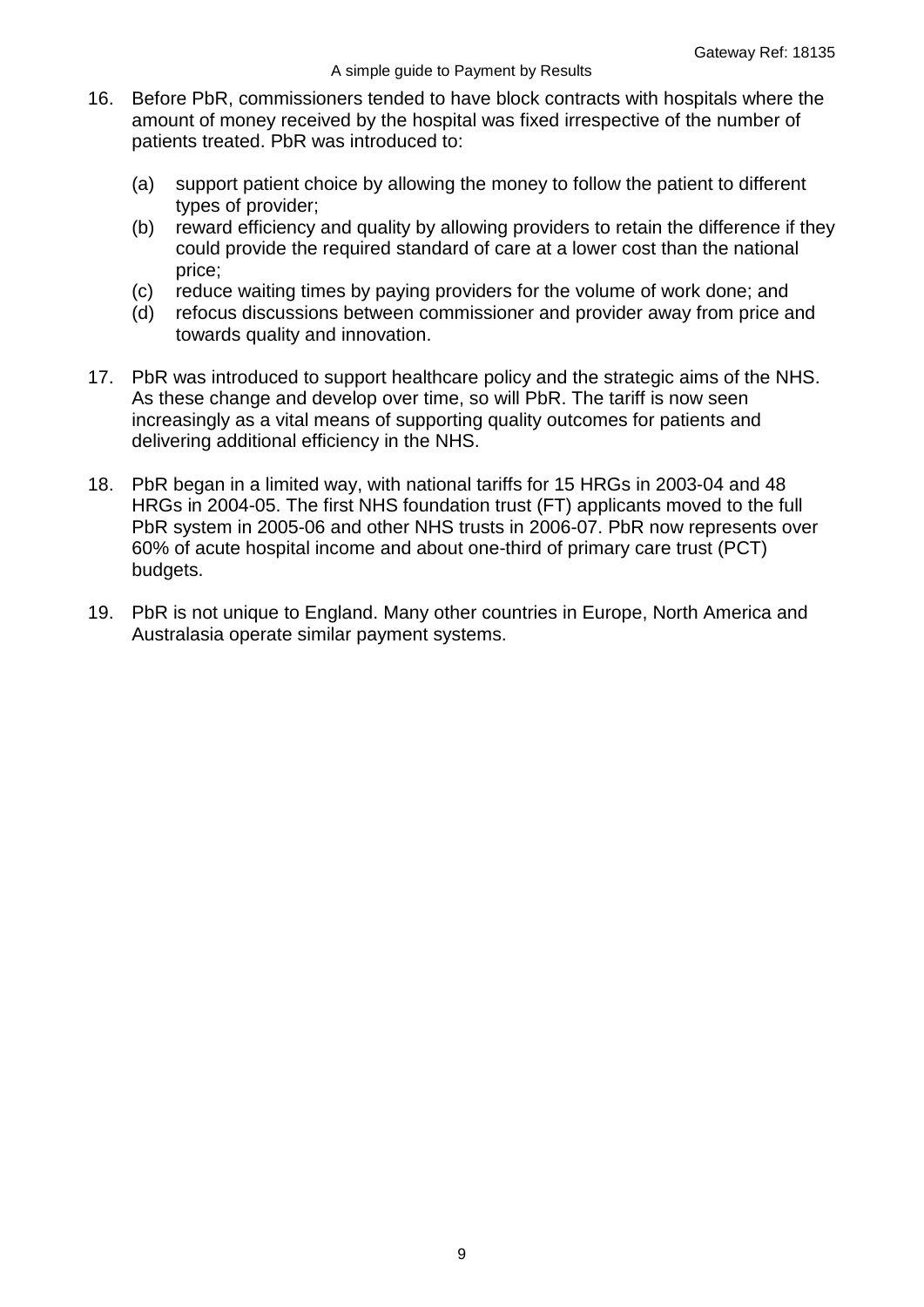# <span id="page-9-0"></span>**Chapter 1 From patient notes to pound notes**

#### **Summary**

- PbR is the payment system in England in which commissioners pay healthcare providers for each patient seen or treated, taking into account the complexity of the patient's healthcare needs
- The two fundamental features of PbR are nationally determined currencies and tariffs. Currencies are the unit of healthcare for which a payment is made. Tariffs are the set prices for a given currency
- PbR covers the majority of acute healthcare provided in hospitals, and there are national tariffs for admitted patient care, outpatients and A&E
- The currencies for admitted patient care and A&E are set out in HRG4, covering a spell of care from admission to discharge
- When a patient is discharged, clinical coders translate their care into codes using two classification systems, ICD-10 and OPCS-4
- Patient data is submitted to a national database called the Secondary Uses Service, which groups clinical codes into HRGs and calculates a payment
- Commissioners either pay variable amounts on the basis of actual activity undertaken or agree monthly payments to providers in the NHS standard contract, which are then adjusted for the actual value of activity in the monthly SUS report

## <span id="page-9-1"></span>**Introduction**

 $\overline{a}$ 

20. In the NHS in England the commissioning and providing of healthcare for local populations are separate functions carried out by different types of organisation. PbR is the payment system that governs transactions between commissioners and secondary healthcare providers. Whilst not their only source of income, it represents over 60% of income for the average acute hospital. Under PbR, commissioners pay providers a national tariff or price for each patient seen or treated<sup>[1](#page-0-0)</sup>. The price varies according to the complexity of the treatment or condition, as illustrated in [Figure 1.](#page-9-2)

<span id="page-9-2"></span>Figure 1: National tariffs for different treatments and conditions



<span id="page-9-3"></span> $1$  Payment is to the organisation as a whole. PbR is not intended to provide an identifiable revenue stream to individual departments within a hospital.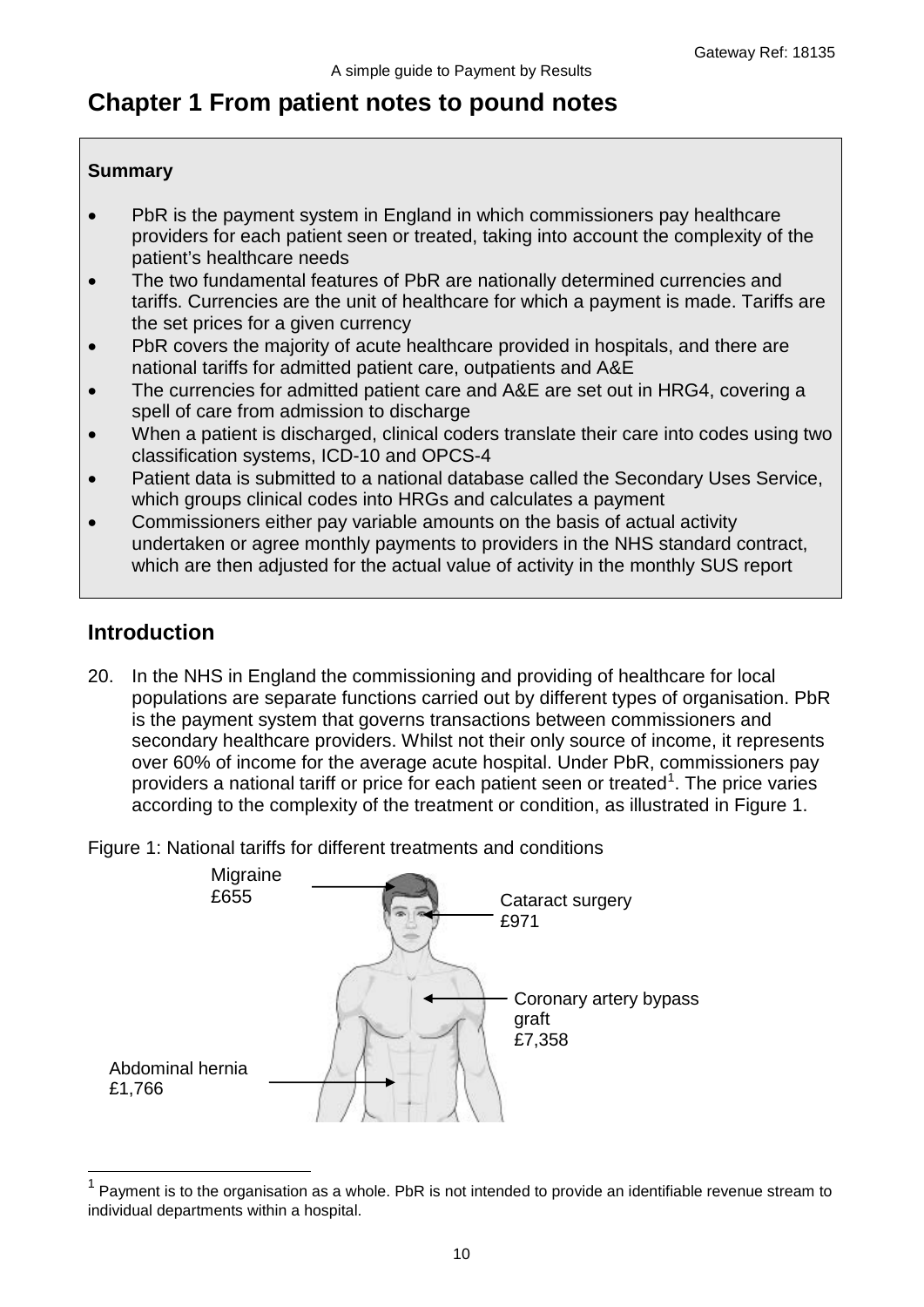#### A simple guide to Payment by Results

21. The Department of Health (DH) publishes the national tariff every year. [Figure 2](#page-10-0) is an extract from the 2012-13 national tariff. It shows that there are different prices for different treatments or conditions and for different types of admission or attendance. The currency, or unit of healthcare for which payments are made for admitted patient care and A&E attendances, is called a healthcare resource group (HRG). We will look at HRGs in more detail in [Chapter 2.](#page-17-1) The currency for outpatient attendances is the attendance itself, split between first and follow-up attendances and the broad medical area, known as treatment function code (TFC). We cover TFCs in [Chapter 3.](#page-28-1)

| <b>Admitted patient care</b> |                                                          |                                             |                              |  |  |  |
|------------------------------|----------------------------------------------------------|---------------------------------------------|------------------------------|--|--|--|
| <b>HRG</b><br>code           | Description                                              | Combined day<br>case and<br>elective tariff | Non-elective<br>spell tariff |  |  |  |
| AA31Z                        | Headache or migraine                                     | £655                                        | £537                         |  |  |  |
| BZ01Z                        | Enhanced cataract surgery                                | £971                                        | £2,348                       |  |  |  |
| <b>EA14Z</b>                 | Coronary artery bypass graft                             | £7,358                                      | £9,055                       |  |  |  |
| <b>FZ17C</b>                 | Abdominal hernia procedures 19 years and over without CC | £1,766                                      | £2,527                       |  |  |  |
|                              | <b>Outpatient attendances</b>                            |                                             |                              |  |  |  |
|                              |                                                          | First                                       | Follow-up                    |  |  |  |
| <b>TFC</b><br>code           | Description                                              | attendance -                                | attendance -                 |  |  |  |
|                              |                                                          | single                                      | single                       |  |  |  |
|                              |                                                          | professional                                | professional                 |  |  |  |
| 100                          | General surgery                                          | £191                                        | £101                         |  |  |  |
| 430                          | Geriatric medicine                                       | £303                                        | £139                         |  |  |  |

#### <span id="page-10-0"></span>Figure 2: Some tariff prices in 2012-13

22. The PbR lifecycle begins with a clinician making notes on the patient record and ends with the commissioner making a payment to the patient's provider. [Figure 3](#page-11-1) summarises the process.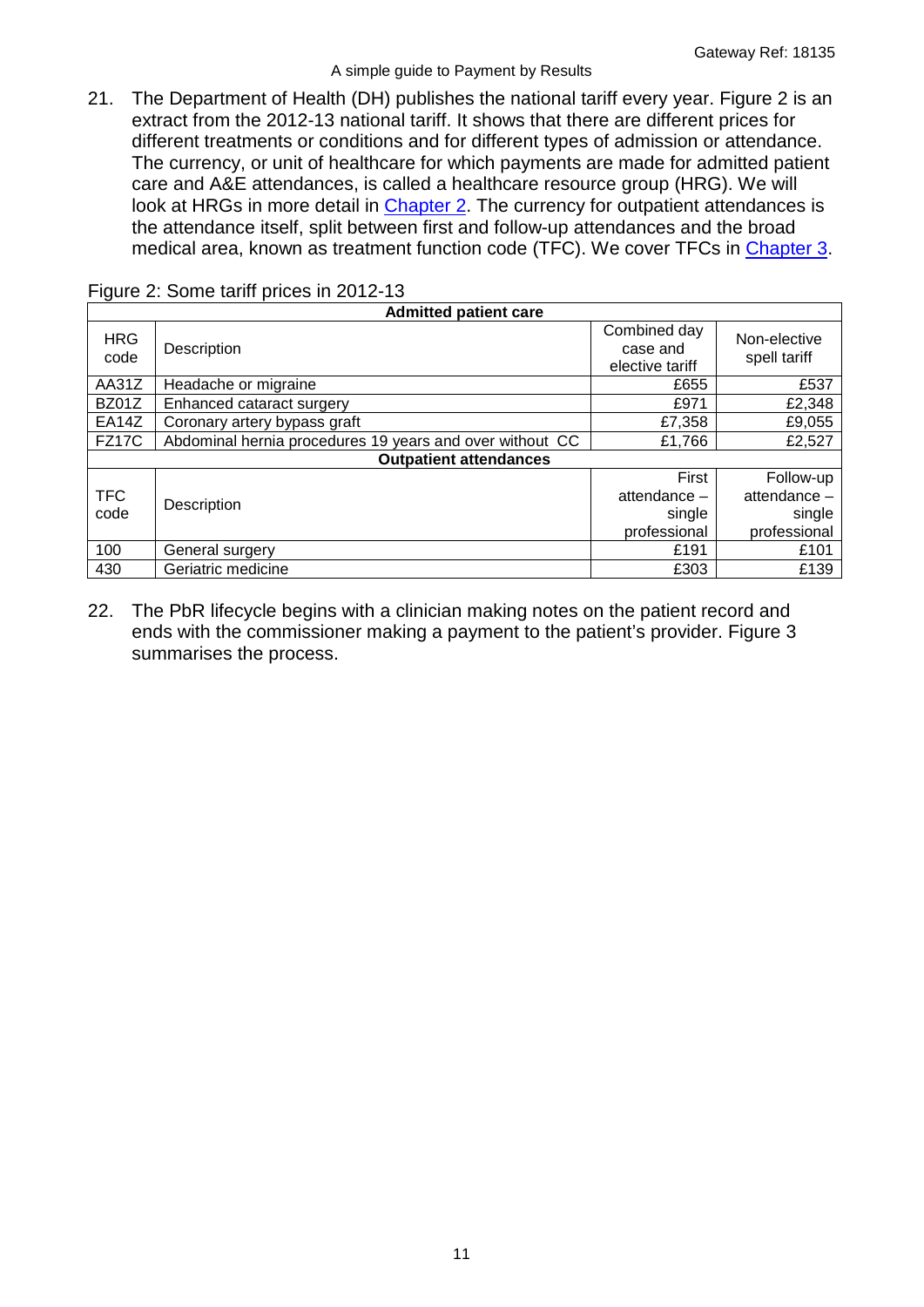#### <span id="page-11-1"></span>Figure 3: PbR from treatment to payment

- **1. Treatment**
- admitted patient care, outpatients, A&E
- **2. Coding**
- on discharge, care is coded by clinical coders
- there are separate classification systems for diagnoses and interventions
- these codes, and other data including age and length of stay, are recorded on the hospital's computer system

#### **3. Grouping**

- Data are submitted to the Secondary Uses Service
- SUS assigns an HRG based on clinical codes and other patient data
- **4. Tariff**
- Tariff price depends on the HRG and type of admission
- There are tariff adjustments for long or short stays, specialised care and best clinical practice

#### **5. Payment**

- Providers may be paid a variable amount based on the activity undertaken as reported through SUS
- Alternatively, monthly payments from commissioner to provider may be agreed in advance based on an estimated activity plan in the NHS standard contract

 $\Gamma$ 

• Actual activity transmitted from provider to commissioner via SUS is used to adjust these payments

## <span id="page-11-0"></span>**Treatment**

- 23. PbR covers the majority of acute services provided in hospitals, with tariffs covering admitted patient care, attendances and some procedures in outpatients, and A&E attendances. The tariff for admitted patient care is set at spell level. A spell is the period from admission to discharge within a single provider for a single patient. An admission is when a consultant, nurse or midwife assumes responsibility for care of a patient following a decision to admit. A discharge is when a patient's stay in a provider is complete.
- 24. Whilst admitted, a patient may see more than one consultant during a spell of care. These are called finished consultant episodes (FCEs). The vast majority of patient spells have only one FCE in them, some have two and there are a small number with three or more. This distinction between spell and FCE is important in PbR and we shall return to it later.
- 25. Admitted patient care includes different kinds of admissions:
	- (a) day cases, where the patient's admission is elective (planned) and the patient is planned to be, and is, discharged on the same day;
	- (b) ordinary elective, where the patient's admission is again planned but the intention is to keep the patient in hospital over night; and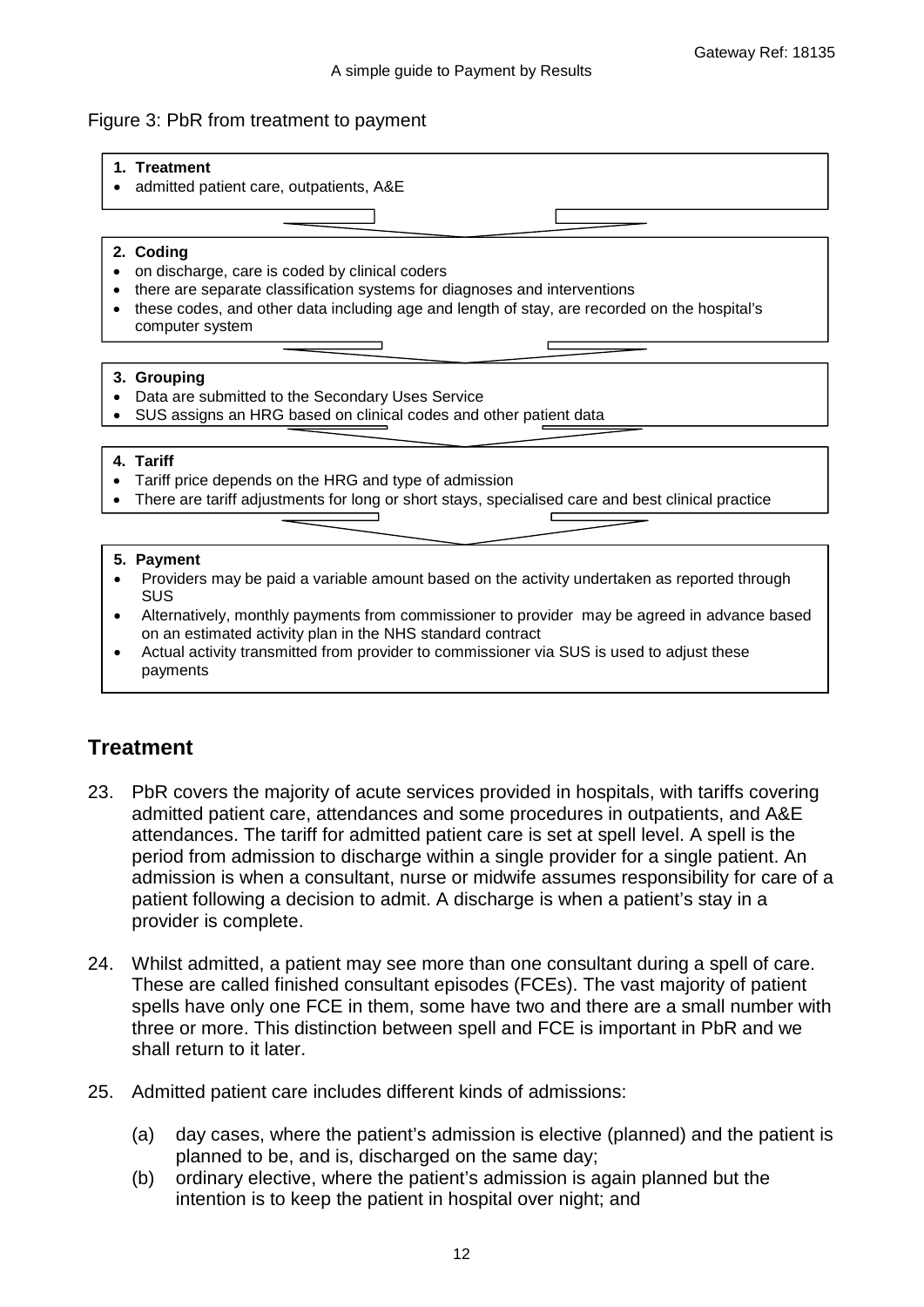- (c) non-elective, where the patient's admission is not planned, including emergency admissions and admissions for maternity, births, and non-emergency patient transfers.
- 26. Some admitted patient care does not have a tariff, for example critical care during a spell. The pricing of this activity is for local agreement between commissioners and providers.
- 27. The admitted patient care tariff does not cover services before admission or after discharge. For example, an A&E attendance before admission or a series of outpatient attendances following surgery are reimbursed with separate tariffs.

## <span id="page-12-0"></span>**Coding**

- 28. When a patient is discharged from hospital, a clinical coder translates the patient's notes into codes which describe information about the patient's diagnoses and care in a standard format. These codes use two classification systems: ICD-10 for diagnoses and OPCS-4 for interventions.
- 29. The coder records the diagnoses and intervention codes on the hospital's local system, often called a patient administration system (PAS), together with other information about the patient such as age and dates of admission and discharge.
- 30. Providers submit an extract from their PAS, in a standard format called Commissioning datasets (CDS), to the Secondary Uses Service (SUS). SUS is essentially a large national database of activity. [Figure 4](#page-13-0) provides more detail on the information systems which support PbR.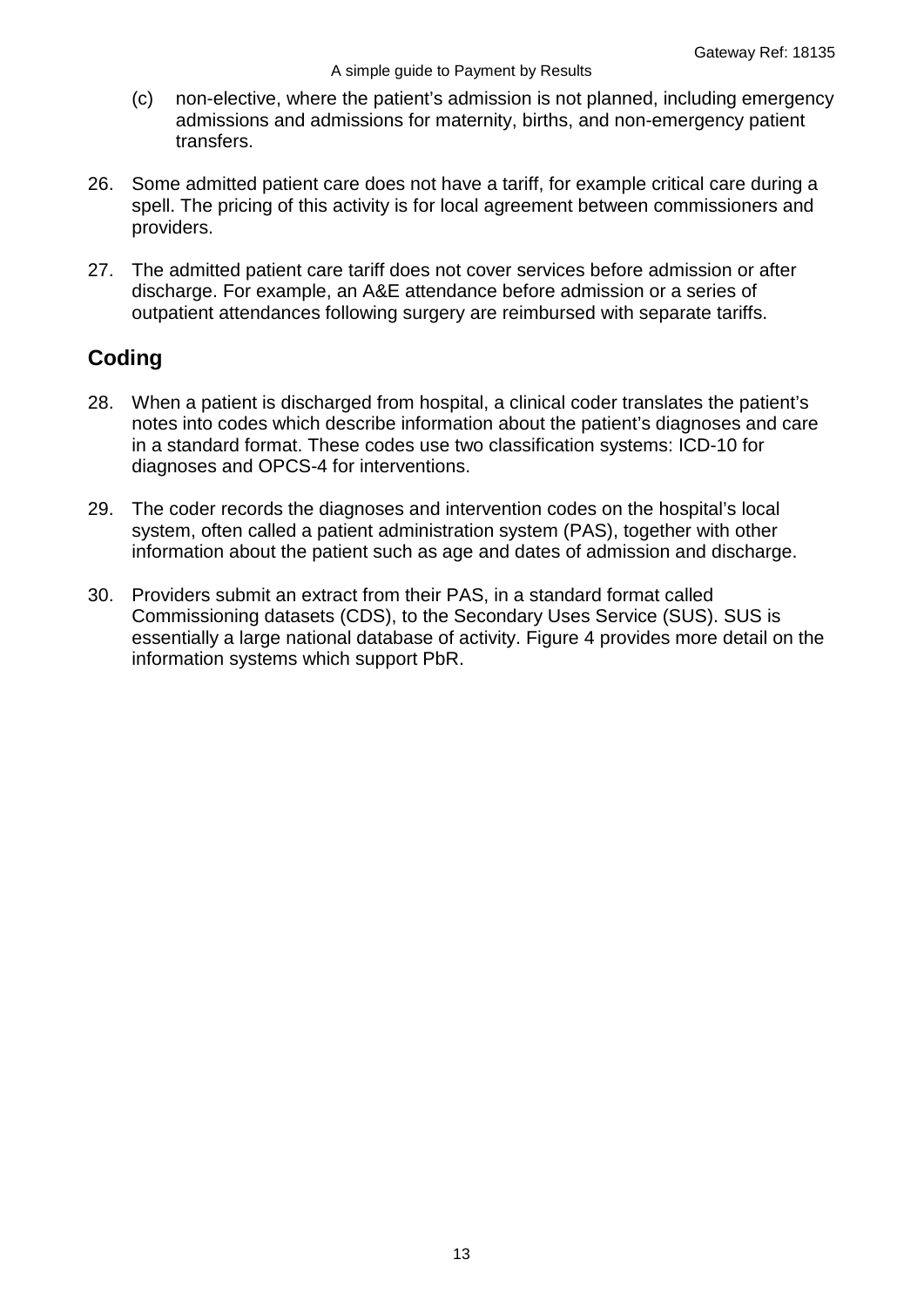#### A simple guide to Payment by Results

#### <span id="page-13-0"></span>Figure 4: Information systems and PbR



#### **Patient administration systems**

Patient administration systems (PAS) are hospital computer systems that record information about patients. The type of system used varies from hospital to hospital.

#### **Commissioning datasets**

Commissioning datasets (CDS) contain data on hospital activity that support PbR payments and are managed by the National Datasets Service. Changes to the CDS have a wide impact. They need to be assured by the Information Standards Board (ISB) for Health and Social Care and mandated via the issuing of an Information Standards Notice (ISN).

#### **Information Standards Board**

The Information Standards Board (ISB) approves information standards for the NHS and adult social care in England. The board consists of all the major organisations involved in health and social care, including the NHS Information Centre, Nursing and Midwifery Council and Intellect. To approve a standard, ISB work with the NHS Data Model and Dictionary team to ensure fit with the national data model.

#### **NHS Data Model and Dictionary**

CDS are supported by the NHS Data Model and Dictionary, which gives common definitions and guidance to support the sharing, exchange and comparison of information across the NHS. The NHS Data Model and Dictionary defines some of the fundamental terms used in PbR. For example, to find a definition for a day case, go to [http://www.datadictionary.nhs.uk/.](http://www.datadictionary.nhs.uk/) Click on All Items Index (A-Z). Click on P and then Patient Classification (Attribute). This defines a day case admission as:

"A PATIENT admitted electively during the course of a day with the intention of receiving care who does not require the use of a Hospital Bed overnight and who returns home as scheduled. If this original intention is not fulfilled and the PATIENT stays overnight, such a PATIENT should be counted as an ordinary admission."

#### **Secondary Uses Service**

The Secondary Uses Service (SUS) is part of the National Programme for IT, delivered by NHS Connecting for Health. It is a national data warehouse and provides anonymised patient data for purposes other than direct patient care. Reports from SUS allow commissioners and providers to make adjustments to monthly contract values agreed in the NHS standard contract.

#### **Hospital Episode Statistics**

Hospital Episode Statistics (HES) is a data warehouse containing details of all admissions to NHS hospitals in England. HES comprises record-level patient data collected by SUS. It contains admitted patient care data from 1989 onwards, with more than 12 million new records added each year, and outpatient attendance data from 2003 onwards, with more than 40 million new records added each year. HES data are used in tariff development, in particular to convert FCEs to spells, which we discuss in [Chapter 3.](#page-28-2)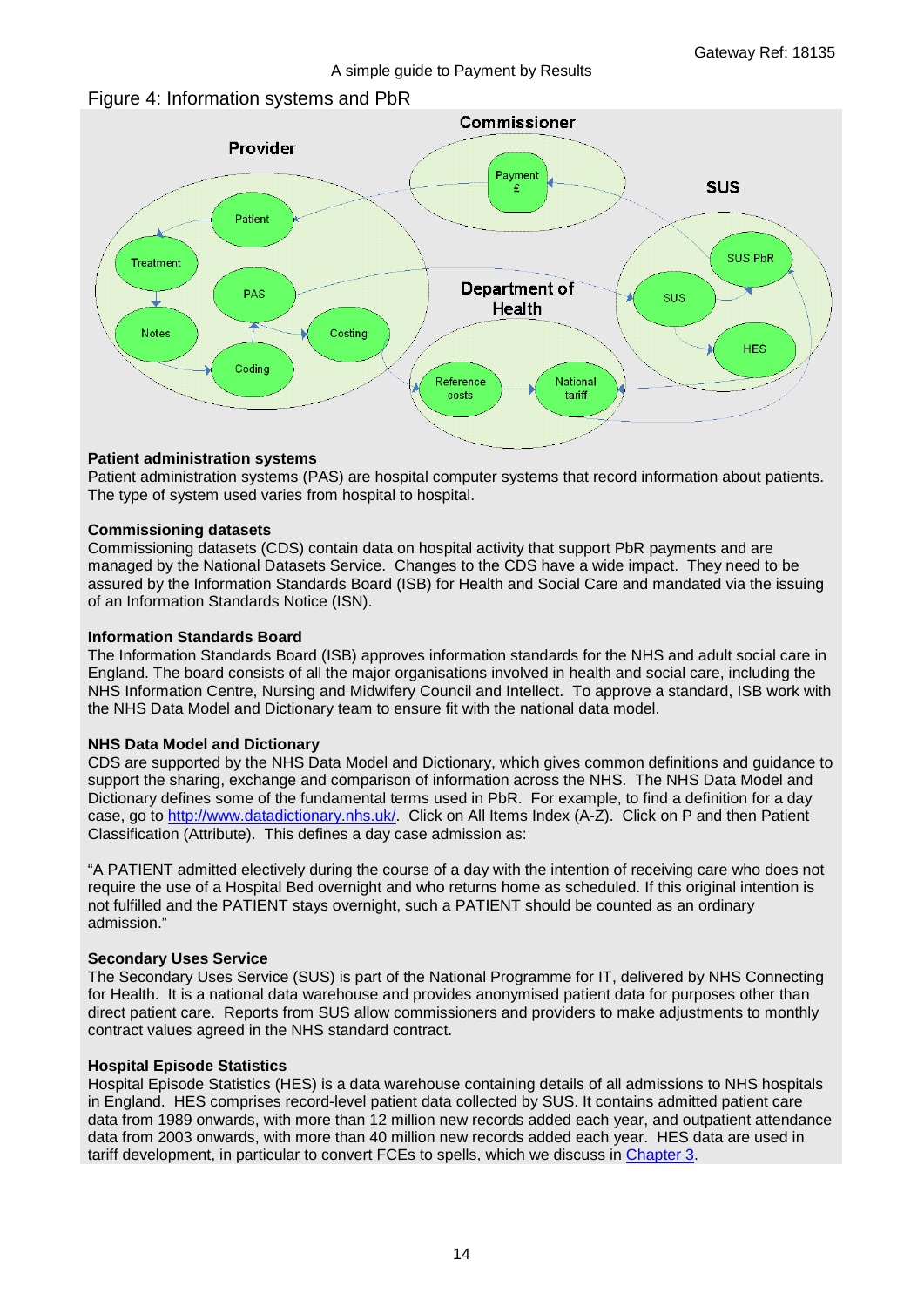# <span id="page-14-0"></span>**Grouping**

- 31. With some 26,000 codes used to describe interventions and diagnoses, paying at this level would be very complex. So a methodology has been developed which collates all of these interventions and diagnoses into common groupings so that tariffs can be set at a sensible and workable level. The currencies for admitted patient care are HRGs, the latest version of which is HRG4. Each HRG is a clinically meaningful group of diagnoses and interventions that consume similar levels of NHS resources.
- 32. HRGs are maintained by the Casemix Service at the NHS Information Centre, which also produces the grouper software to enable ICD-10 and OPCS-4 codes to be assigned to HRGs. The same grouping logic is included in SUS.

## <span id="page-14-1"></span>**Assigning a tariff**

- 33. There are tariffs for over 1,500 HRGs. Tariff prices have traditionally been based on the average cost of services reported by NHS providers in the annual reference costs collection. The introduction of best practice tariffs in 2010-11, and a commitment to expand them in future years, has seen tariffs increasingly determined by best clinical practice rather than average cost.
- 34. HRGs provide a currency for payment for the average patient. Some patient's care will vary a great deal from the average, for example because of an unusually short or long stay in hospital, or because of the need for specialised and therefore more expensive care. Therefore, adjustments are sometimes applied to the tariffs, including short stay emergency adjustments, long stay payments, and specialised service top-ups. Some best practice tariffs also offer additional payments.
- 35. The tariff received by the provider is multiplied by a nationally determined market forces factor (MFF) unique to each organisation to reflect the fact that it is more expensive to provide services in some parts of the country than in others.
- 36. Provider income under PbR can thus be represented as follows:

Provider income = activity x price x MFF

## <span id="page-14-2"></span>**Payment**

37. The NHS standard contract is a mandated document published by DH that commissioners must use when contracting for healthcare services. Included within the contract is an indicative activity plan that sets down the amount of work expected to be done, based on a standard currency (eg HRG or TFC) and the price to be paid, based on the national tariff [\(Figure 5\)](#page-15-1). Commissioners and providers may agree an estimated annual contract value, paid in equal twelfths each month which is adjusted based on actual activity.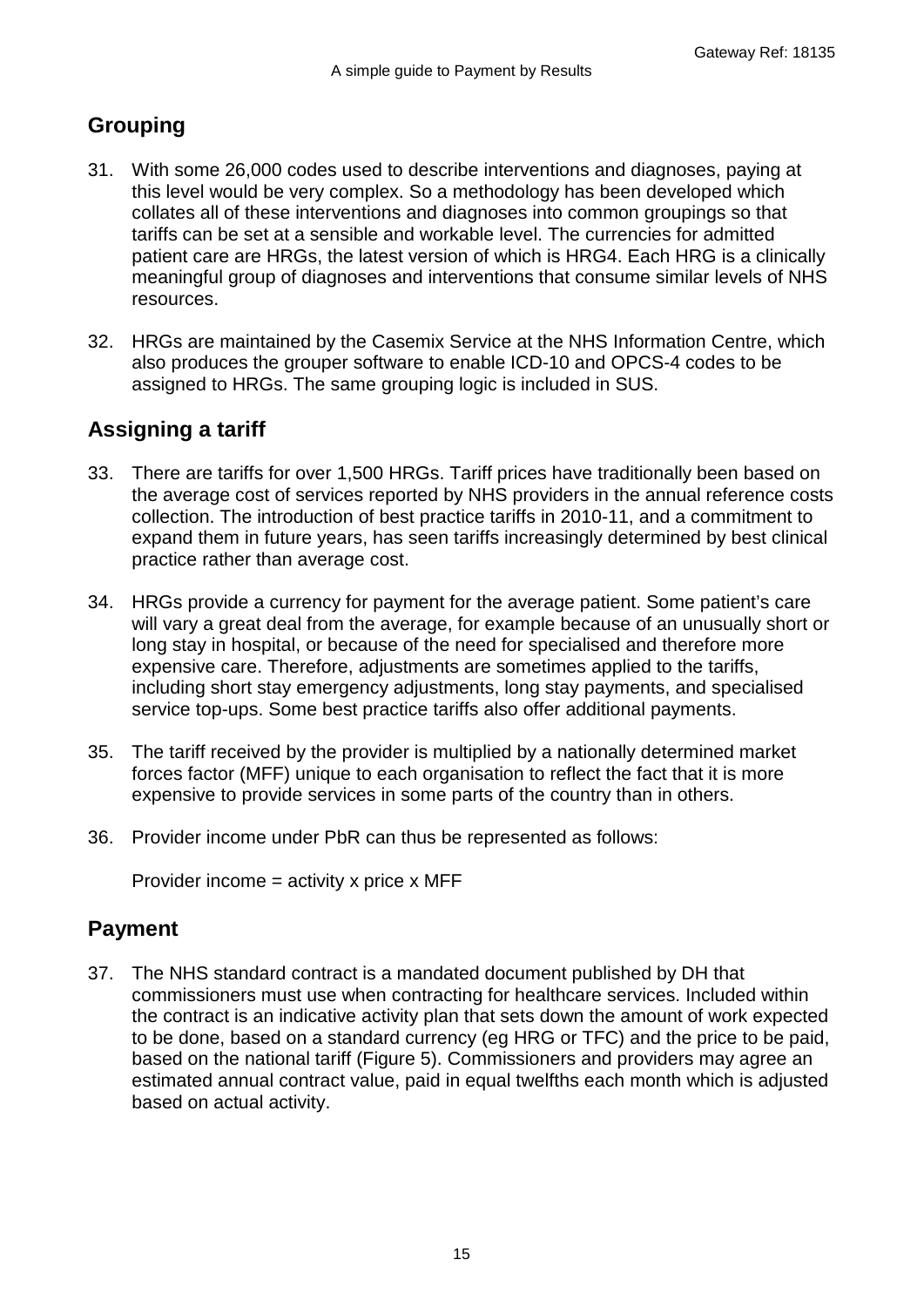#### A simple guide to Payment by Results

#### <span id="page-15-1"></span>Figure 5: Extract from activity plan<sup>[2](#page-9-3)</sup>

| Year       | 2012-13             | Provider<br>name | <b>PCT</b><br>name |  |
|------------|---------------------|------------------|--------------------|--|
| Type<br>0f |                     | Provider         |                    |  |
| activity   | Elective PbR spells | code             | PCT code           |  |

| Code         | <b>HRG</b>                                                                                   | Apr-12 | Total | PbR tariff | Revenue,<br><b>April 2012</b> | Revenue,<br>total 2012-<br>13 |
|--------------|----------------------------------------------------------------------------------------------|--------|-------|------------|-------------------------------|-------------------------------|
| <b>FZ60Z</b> | Diagnostic endoscopic procedures on the<br>upper gastrointestinal tract 19 years and<br>over | 300    | 3,600 | £370       | £111,000                      | £1,332,000                    |
| <b>FZ50Z</b> | Intermediate large intestine procedures<br>19 years and over                                 | 200    | 2,400 | £508       | £101.600                      | £1,219,200                    |
| EB01Z        | Non interventional acquired cardiac<br>conditions 19 years and over                          | 100    | 1,200 | £1,002     | £100,200                      | £1,202,400                    |
|              | <b>Total</b>                                                                                 | 600    | 7,200 |            | £312,800                      | £3,753,600                    |

38. SUS, having grouped the patient data to an HRG based on clinical codes, assigns the relevant tariff and applies any pricing adjustments. Commissioners and providers extract reports from SUS, which they use to compare and financially adjust for the difference between the actual value of activity and the expected contract value. This could be an additional payment from the commissioner to the provider if actual is greater than plan, or a refund from the provider to the commissioner if it is less.

### <span id="page-15-0"></span>**Case studies**

- 39. We conclude this chapter with two case studies using two fictitious patients, whom we shall call Mrs Smith and Mr Jones, and follow how the hospitals they used are paid for their care [\(Figure 6\)](#page-16-0). For simplicity, these examples focus on care whilst admitted to hospital and ignore care received in other settings like outpatients or A&E.
- 40. Mrs Smith is 30 years old and pregnant with twins. NHS Lambeth is the responsible commissioner for Mrs Smith's care, because she is registered with a GP practice there. Mrs Smith is booked into Guy's and St Thomas' NHS Foundation Trust for an elective caesarean in April due to complications during pregnancy.
- 41. Mr Jones is 80 years old and fractures his left hip after a fall at home. He is taken to Leeds Teaching Hospitals NHS Trust, where he is admitted to hospital via A&E. His responsible commissioner is NHS Leeds.

<span id="page-15-2"></span> $2$  The plan profiles the whole financial year.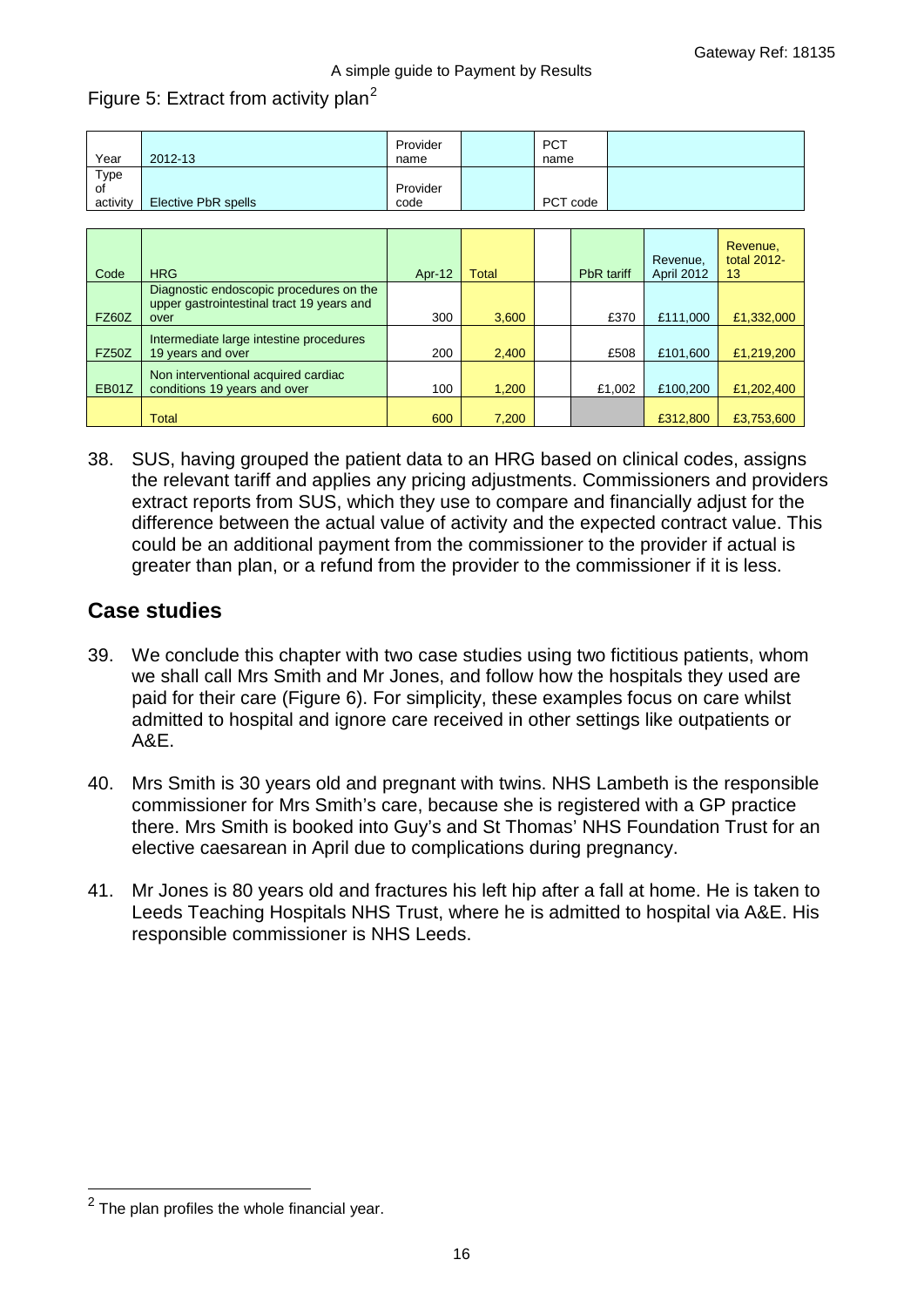<span id="page-16-0"></span>Figure 6: PbR case studies

|                              | <b>Mrs Smith</b>                                                                                                                                                | <b>Mr Jones</b>                                                                                                                                                                                                                                                                                                                                                         |
|------------------------------|-----------------------------------------------------------------------------------------------------------------------------------------------------------------|-------------------------------------------------------------------------------------------------------------------------------------------------------------------------------------------------------------------------------------------------------------------------------------------------------------------------------------------------------------------------|
| The patients <sup>3</sup>    |                                                                                                                                                                 |                                                                                                                                                                                                                                                                                                                                                                         |
| <b>Treatment</b>             | Elective caesarean during a 7 day<br>spell in April                                                                                                             | Emergency admission for fragility hip<br>fracture in April                                                                                                                                                                                                                                                                                                              |
| Code                         | ICD-10 codes are O300 (twin<br>pregnancy and Z37.2 (twin both live<br>born)<br>OPCS-4 code is R17.2 (elective<br>lower uterine segment caesarean<br>delivery)   | ICD-10 codes are S7200 (fractured<br>neck of femur) and W19.0<br>(unspecified fall at home)<br>OPCS-4 codes are W37.1 (primary<br>total prosthetic replacement of hip<br>joint using cement) and Z94.3 (left                                                                                                                                                            |
|                              | Submitted to SUS in May                                                                                                                                         | sided operation)<br>Submitted to SUS in May                                                                                                                                                                                                                                                                                                                             |
| Group                        | HRG payment currency is NZ13A<br>(planned lower uterine caesarean<br>section with complications)                                                                | HRG payment currency is HA12C<br>(major hip procedures category 1<br>for trauma without complications<br>and comorbidities)                                                                                                                                                                                                                                             |
| <b>Tariff</b>                | Elective and non-elective spell tariff is<br>£2,704                                                                                                             | Base tariff is £5,323                                                                                                                                                                                                                                                                                                                                                   |
| <b>Tariff</b><br>adjustments | The expected length of stay for NZ13A<br>is 5 days. A long stay payment of<br>£394 is payable for each additional<br>day's stay, in this case 2 days.           | There is a best practice tariff for<br>fragility hip fracture which applies to<br>HA12C and some other HRGs.<br>An additional best practice payment<br>of £1,335 is payable where care<br>complies with clinical characteristics of<br>best practice. In this case, surgery<br>within 36 hours of arrival in A&E,<br>under expert care of a consultant<br>geriatrician. |
| <b>MFF</b>                   | Guy's and St Thomas' has an MFF<br>payment index of 1.2770                                                                                                      | Leeds Teaching's MFF is 1.0461                                                                                                                                                                                                                                                                                                                                          |
| <b>Reimbursement</b>         | Total payment is:                                                                                                                                               | Total payment is:                                                                                                                                                                                                                                                                                                                                                       |
|                              | $(E2,704 + (2 \times E394)) \times 1.2770 =$<br>£4,459<br>SUS extract in July informs monthly<br>reconciliation between NHS Lambeth<br>and Guy's and St Thomas' | $(E5,323 + E1,335) \times 1.0461 = \text{\textsterling}6,965$<br>SUS extract in July informs monthly<br>reconciliation between NHS Leeds and<br>Leeds Teaching                                                                                                                                                                                                          |

<span id="page-16-1"></span> <sup>3</sup> Images from the NHS Photo Library. The models (not their real names) have consented to make their images available for DH and NHS publications.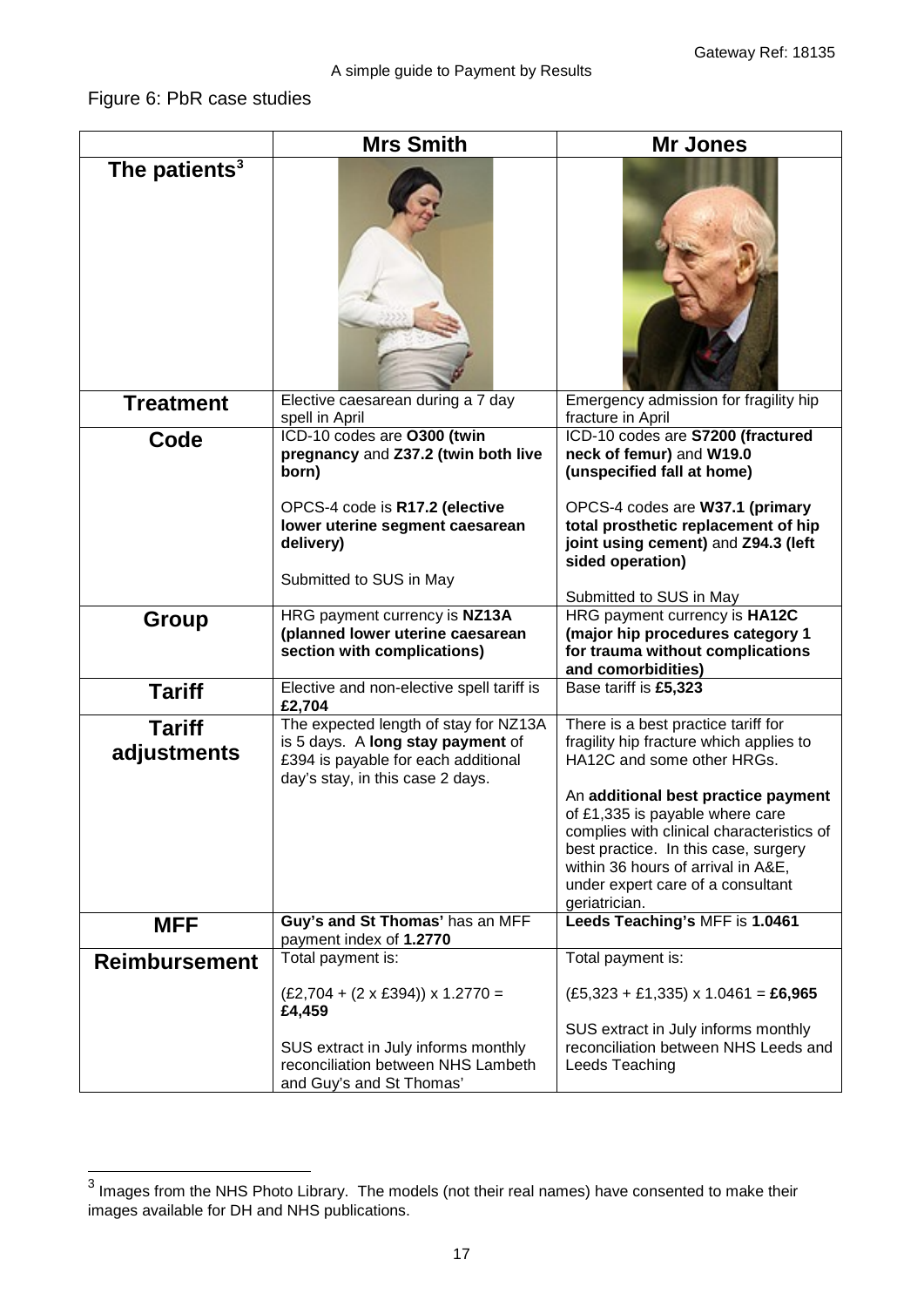## <span id="page-17-0"></span>**Find out more**

Commissioning datasets <http://www.ic.nhs.uk/services/datasets/dataset-list/cds>

Hospital episode statistics [http://www.hesonline.org.uk](http://www.hesonline.org.uk/Ease/servlet/ContentServer?siteID=1937&categoryID=537)

Information Standards Board [http://www.isb.nhs.uk](http://www.isb.nhs.uk/)

NHS Data Model and Dictionary [http://www.datadictionary.nhs.uk](http://www.datadictionary.nhs.uk/)

NHS standard contracts 2012-13 [http://www.dh.gov.uk/en/Publicationsandstatistics/Publications/PublicationsPolicyAndGuid](http://www.dh.gov.uk/en/Publicationsandstatistics/Publications/PublicationsPolicyAndGuidance/DH_131988) [ance/DH\\_131988](http://www.dh.gov.uk/en/Publicationsandstatistics/Publications/PublicationsPolicyAndGuidance/DH_131988)

PbR in 2012-13 <http://www.dh.gov.uk/pbr>

<span id="page-17-2"></span><span id="page-17-1"></span>Secondary Uses Service <http://www.connectingforhealth.nhs.uk/systemsandservices/sus>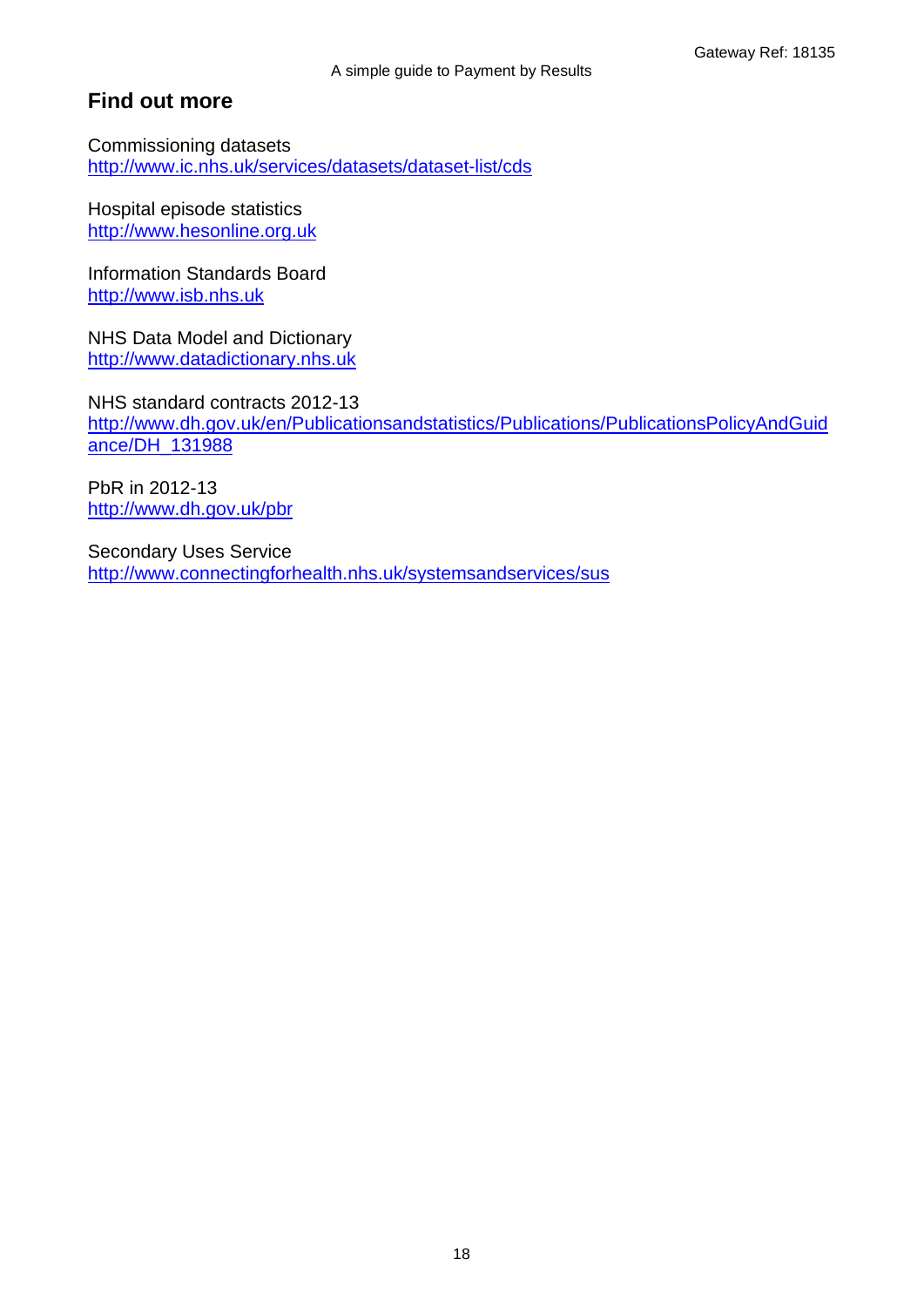# <span id="page-18-0"></span>**Chapter 2 Building blocks**

#### **Summary**

- The three building blocks of PbR are classification, currency and costing
- Classification systems OPCS-4 for interventions and ICD-10 for diagnoses capture information from patient records
- A currency is the unit of healthcare for which a payment is made
- HRGs are the currency for admitted patient care and A&E attendances and are groupings of clinically similar treatments which use common levels of healthcare resource
- There are over 1,500 HRGs in HRG4, and over 1,100 have tariffs
- Grouping software assigns OPCS-4 and ICD-10 codes in the patient record to an HRG
- Tariffs are calculated for HRGs based on the average costs of services submitted by NHS organisations in annual NHS reference costs
- Patient level information and costing systems (PLICS) can identify and record the costs of individual patients

## <span id="page-18-1"></span>**Introduction**

- 42. PbR is a data-driven system that has its foundation in patient-level data. To operate effectively, PbR needs three building blocks [\(Figure 7\)](#page-19-1):
	- (a) a classification system to capture information about patient diagnoses and healthcare interventions in a standard format
	- (b) a currency the codes in the primary classification systems above are too numerous to form a practical basis for payment. They are therefore grouped into currencies, the unit of healthcare for which payment is made
	- (c) costing information once we have a currency, we then need to attach costs to that currency and assign a price. Where the price is set nationally, it is called the tariff.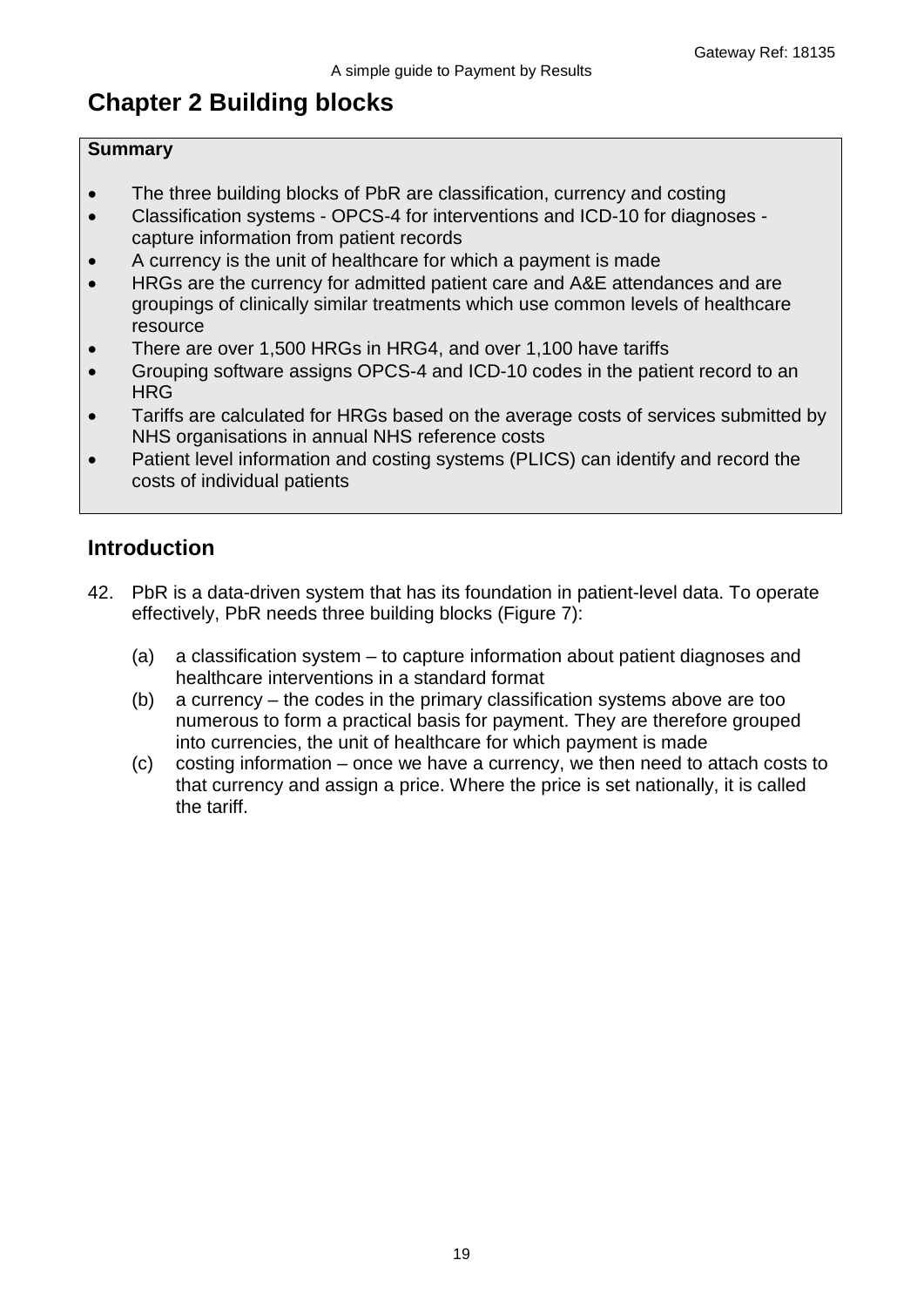#### <span id="page-19-1"></span>Figure 7: Building blocks of PbR

# **Costing**

- the costs reported against a currency
- annual NHS reference costs collected from 250 NHS trusts and NHS foundation trusts organisations covering £53 billion in 2010-11

# **Classification**

- patient diagnoses and healthcare interventions in a standard format
- ICD-10 and OPCS-4 for acute care

# Currency

- codes in primary classification systems too numerous for costing and payment, therefore grouped into a currency
- HRG4 for acute care

## <span id="page-19-0"></span>**Classification**

- 43. Clinical classification systems are used to describe information from patient records using standardised definitions and nomenclature. This is necessary for creating clinical data in a format suitable for statistical and other analytical purposes such as epidemiology, benchmarking and costing. PbR relies on two standard classifications in order to process clinical data on acute care: OPCS-4 and ICD-10.
- 44. OPCS-4, which is an abbreviation of the Office of Population, Censuses and Surveys Classification of Surgical Operations and Interventions (4th revision), translates operations, interventions and interventions carried out on a patient during a spell of care into alphanumeric code. Previously produced by the Office of Population Censuses and Surveys, ownership and responsibility for maintaining OPCS-4 now lies with NHS Connecting for Health. The latest version, OPCS-4.6, was released in April 2011 and contains over 9,000 codes. We saw some examples at the end of [Chapter 1:](#page-15-0)
	- (a) R17.2 elective lower uterine segment caesarean delivery
	- (b) W37.1 primary total prosthetic replacement of hip joint using cement.
- 45. The International Statistical Classification of Diseases and Related Health Problems 10th Revision (ICD-10) is a coding of diseases and signs, symptoms, abnormal findings, complaints, social circumstances and external causes of injury or diseases, as classified by the World Health Organization (WHO). The version used in England contains about 17,000 codes. We saw some examples earlier:
	- (a) O300 twin pregnancy
	- (b) Z37.2 twins, both live born
	- (c) S7200 fractured neck of femur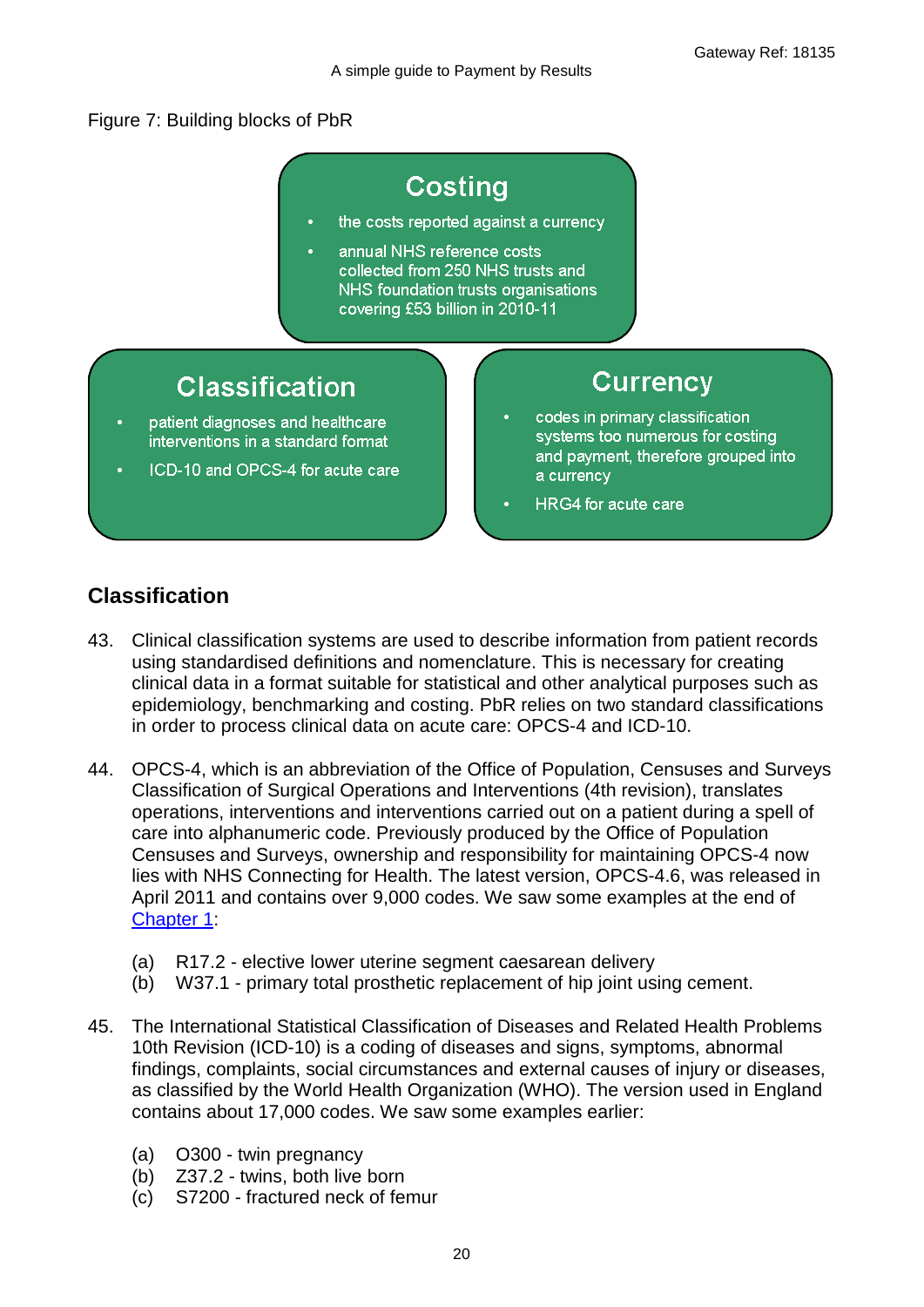- (d) W19.0 unspecified fall at home
- 46. Clinical coders translate patient notes into OPCS-4 and ICD-10 codes. They are health care professionals who require knowledge of medical science and terminology, and the ability to make decisions about the appropriate codes to assign based on the clinical documentation. NHS Connecting for Health organises their specialist training.

## <span id="page-20-0"></span>**Currency**

47. The term currency refers to the units of healthcare for which a payment is made and can take a variety of forms [\(Figure 8\)](#page-20-2).

| <b>There</b> are<br>pros and<br>cons to any<br>point along | <b>Block budget/</b><br>grant                                                                   | Per head -<br>capitation                                                                                 | Per period                                                                                               | Per<br>- eg year patient<br>of care pathway                                                | Per case -<br>diagnostic/<br>procedure                                                                                     | Per dav                                                                                      | Fee for<br>individual<br>service                                                         |
|------------------------------------------------------------|-------------------------------------------------------------------------------------------------|----------------------------------------------------------------------------------------------------------|----------------------------------------------------------------------------------------------------------|--------------------------------------------------------------------------------------------|----------------------------------------------------------------------------------------------------------------------------|----------------------------------------------------------------------------------------------|------------------------------------------------------------------------------------------|
| this<br>spectrum                                           |                                                                                                 | <b>ENTIRELY AGGREGATED</b>                                                                               |                                                                                                          |                                                                                            |                                                                                                                            | <b>ENTIRELY ATOMISED</b>                                                                     |                                                                                          |
| What<br>does it<br>look<br>like?                           | Lump sum<br>over period<br>of time (e.g.<br>1 year). Sum<br>independent<br>of no of<br>patients | Periodical<br>(e.g. annual)<br>lump sum<br>per patient.<br>Usually on<br>list or<br>enrolment<br>system. | Lump sum<br>per defined<br>care service<br>and per<br>patient list<br>or group<br>over period<br>of time | Payment for<br>providing a<br>defined<br>pathways of<br>care with<br>multiple<br>episodes. | Payment<br>based on<br>groups of<br>cases using<br>similar<br>resource and<br>similar<br>diagnoses<br>and/or<br>procedures | Used where<br>patients have<br>stay in<br>hospital. Can<br>be set to<br>reduce over<br>time. | All activities<br>and/or<br>contacts are<br>identified<br>and priced<br>individually.    |
| <b>For</b><br>what<br>is it<br>used?                       | Used for<br>grants in<br>particular<br>areas such as<br><b>R&amp;D</b>                          | <b>GP</b> services<br>are primarily<br>paid for on a<br>capitation<br><b>basis</b>                       | Current<br>diabetes<br>project is<br>considering<br>this.                                                | in.<br>development<br>for<br>maternity<br>services                                         | Used in<br>hospitals<br>for most<br>activity<br>(PbR)                                                                      | Used for<br>stays in<br>hospital<br>above the<br>expected<br>length of<br>stay (PbR)         | Used for<br>some GP and<br>private<br>hospital<br>services e.g.<br>vaccination<br>by GPs |

<span id="page-20-2"></span>Figure 8: Currency options

48. This chapter focuses on HRGs, which are the currency for admitted patient care, outpatient procedures and A&E attendances. We will encounter other currencies in [Chapter 4.](#page-41-1)

#### <span id="page-20-1"></span>**Healthcare resource groups**

49. HRGs are the chosen currency for acute healthcare in England. As we noted earlier, with some 26,000 codes used to describe interventions and diagnoses, paying at this level would be very complex. So a method is needed to collate these interventions and diagnoses into common groupings, each one forming a currency, which enable the associated tariffs to be set at a sensible and workable level. Such currencies also need to be clinically meaningful. It is clinicians after all who dictate patient pathways and take the decisions that actually consume resources. HRGs are therefore standard groupings of clinically similar treatments which use similar levels of healthcare resource. The term casemix is also often applied to HRGs, to reflect a system whereby the complexity (mix) of the care provided to a patient (cases) is reflected in an aggregate secondary healthcare classification.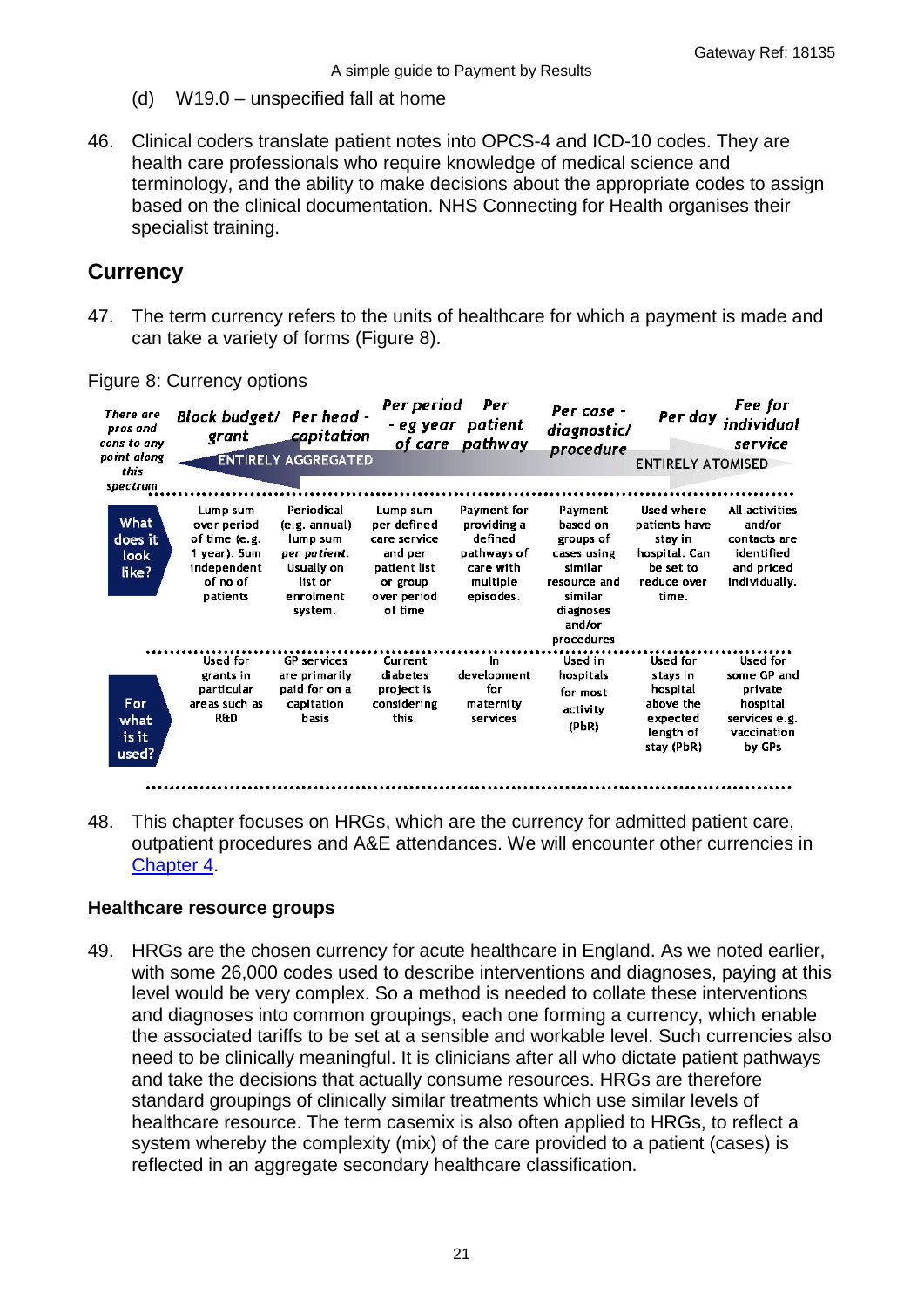50. HRGs were introduced by the then National Casemix Office (NCMO)<sup>[4](#page-16-1)</sup> in 1991 as the NHS equivalent of the diagnosis related groups (DRGs) pioneered in the USA, and adapted to reflect UK medical practice. They were first used for benchmarking, and have provided the currency for reference costs since 1997-98 and for the national tariff since 2003-04 [\(Figure 9\)](#page-21-0).

| i iyult 9. History ol Hit Os |                    |                         |  |  |
|------------------------------|--------------------|-------------------------|--|--|
| Year                         | Version            | Purpose                 |  |  |
| 1991                         | HRG v1             | <b>English DRGs</b>     |  |  |
| 1994                         | HRG v <sub>2</sub> | Benchmarking            |  |  |
| 1997                         | HRG v3             | 1997-98 reference costs |  |  |
| 2003                         | <b>HRG v3.5</b>    | 2003-04 national tariff |  |  |
| 2008                         | HRG4               | 2009-10 national tariff |  |  |

<span id="page-21-0"></span>Figure 9: History of HRGs

- 51. In 2006, the NHS Information Centre introduced HRG4, which we have used to collect reference costs since 2006-07 and to inform tariff payments since 2009-10. HRG4 has been developed with significant clinical input. 33 Expert Working Groups and four Expert Reference Panels, involving approximately 280 clinicians representing over 40 Royal Colleges or societies, in addition to managers and other healthcare professionals, were involved in developing HRG4. HRGs are updated every year in response to changes to the underlying classification systems, to clinical practice, and to the requirements of the tariff.
- 52. HRG4 is a major revision of its predecessor and the first version of the currency to be developed in the knowledge that it would be used to support payment. It extends the number of groupings from 650 under HRGv3.5 to over 1,500, arranged in 21 chapters each covering a body system [\(Figure 10\)](#page-22-0).

<span id="page-21-1"></span><sup>&</sup>lt;sup>4</sup> the NCMO was absorbed into the NHS Information Authority in 1999 which in turn was absorbed into the NHS Information Centre in 2005.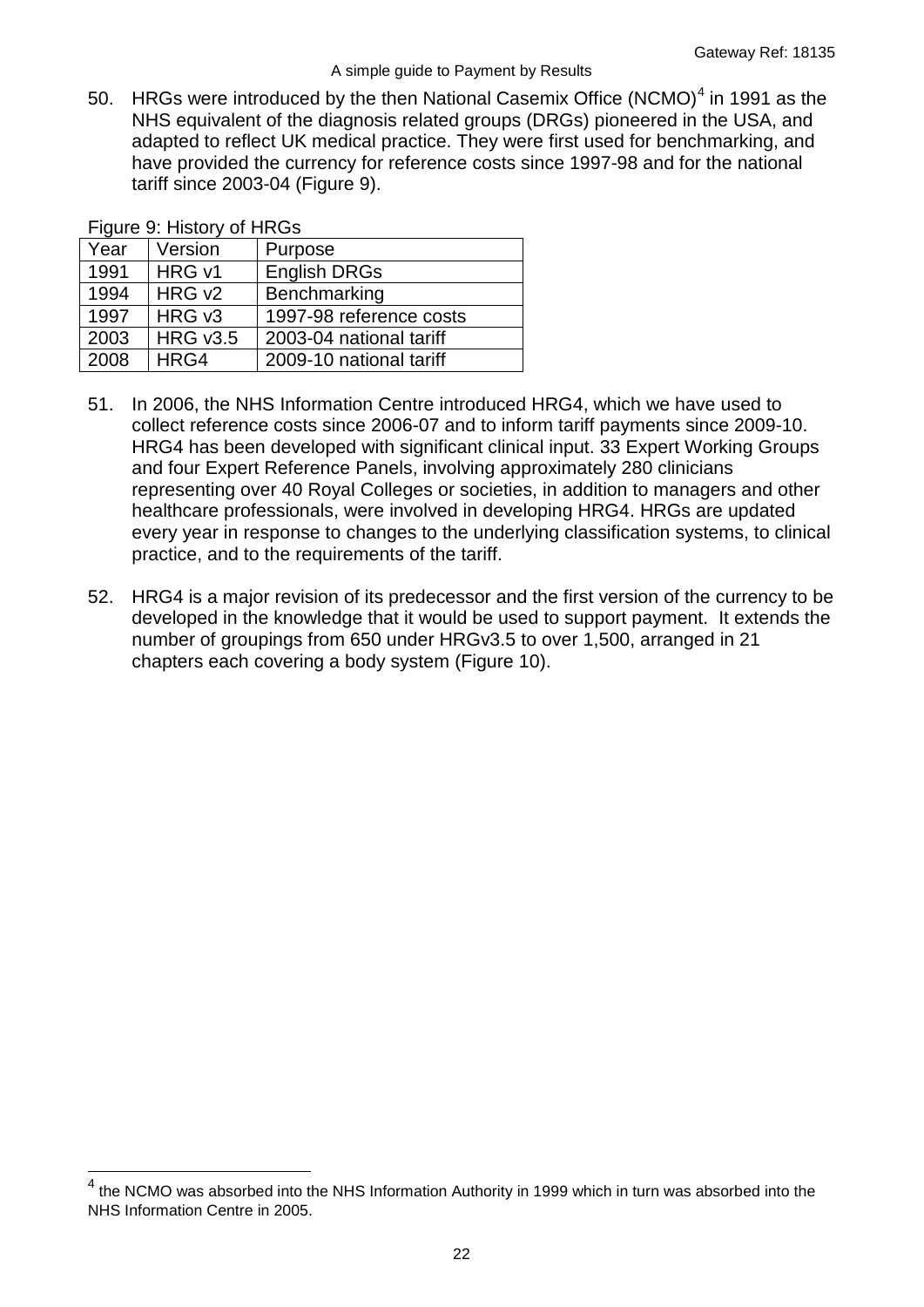| <b>HRG</b><br>Chapter | <b>Description</b>                                                      |
|-----------------------|-------------------------------------------------------------------------|
| A                     | Nervous system                                                          |
| B                     | Eyes and periorbita                                                     |
| C                     | Mouth head neck and ears                                                |
| D                     | Respiratory system                                                      |
| E                     | Cardiac surgery and primary cardiac conditions                          |
| F                     | Digestive system                                                        |
| G                     | Hepatobiliary and pancreatic system                                     |
| Н                     | Musculoskeletal system                                                  |
| J                     | Skin, breast and burns                                                  |
| Κ                     | Endocrine and metabolic system                                          |
|                       | Urinary tract and male reproductive system                              |
| M                     | Female reproductive system and assisted reproduction                    |
| N                     | <b>Obstetrics</b>                                                       |
| P                     | Diseases of childhood and neonates                                      |
| Q                     | Vascular system                                                         |
| R                     | Radiology and nuclear medicine                                          |
| S                     | Haematology, chemotherapy, radiotherapy and specialist palliative care  |
| U                     | Undefined groups                                                        |
| $\vee$                | Multiple trauma, emergency medicine and rehabilitation                  |
| W                     | Immunology, infectious diseases and other contacts with health services |
| X                     | Critical care and high cost drugs                                       |

#### <span id="page-22-0"></span>Figure 10: HRG chapters

53. [Figure 11](#page-22-1) illustrates the format of the five character HRG4 code where:

- (a) the first letter represents the chapter
- (b) the second letter represents the sub-chapter
- (c) the number represents the intervention or diagnosis. These four characters give the HRG root
- (d) the last letter represents the split for age, complications and comorbidities (CC) or length of stay (Z is used where there is no split).

#### <span id="page-22-1"></span>Figure 11: An HRG code

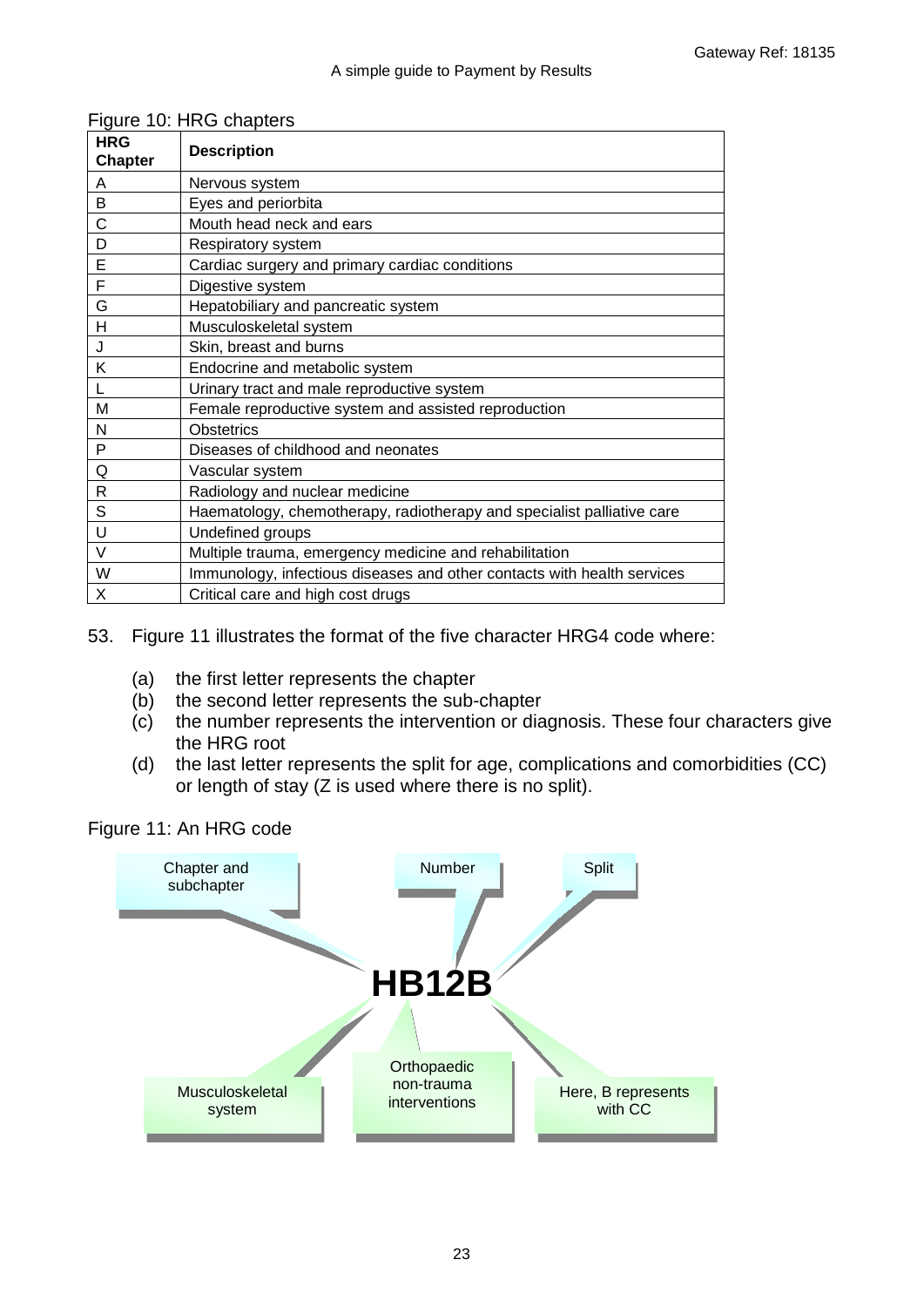54. HRG4 is spell based, unlike its predecessors which were FCE based. It is possible to group each individual FCE to a HRG but a feature of HRG4 is that the overall spell groups to a HRG based on the coding in all the FCEs within the spell [\(Figure 12\)](#page-23-0).



<span id="page-23-0"></span>Figure 12: Spell and FCE HRGs

- 55. A spell is a more robust activity measure than a FCE. The number of FCEs can be influenced (eg by transferring patients between consultants) in ways that spells cannot.
- 56. HRG4 is more detailed than its predecessor, and therefore better able to differentiate between routine and complex treatments, with more splits recognising:
	- (a) comorbidities additional conditions that the patient might come into hospital with that increase the complexity of the primary intervention
	- (b) complications events during treatment that again increase complexity
	- (c) age which can have a major impact on length of stay and the costs of an intervention. Many splits in HRG4 are child related (18 or under), recognising that treating children is often more resource intensive than the same procedure carried out on an adult
	- (d) length of stay.
- 57. Previous versions of HRGs were designed to reflect admitted patient care. HRG4 is designed to support the delivery of services in other settings, for example outpatients. In other words, it is setting independent.
- 58. HRG4 introduced unbundled HRGs, making it possible to separately report, cost and remunerate the different components within a care pathway. This provides a mechanism for moving parts of a care pathway – diagnostic imaging or rehabilitation for instance – away from the traditional hospital setting. There are unbundled HRGs in 2012-13 for:
	- (a) chemotherapy
	- (b) critical care
	- (c) diagnostic imaging
	- (d) high cost drugs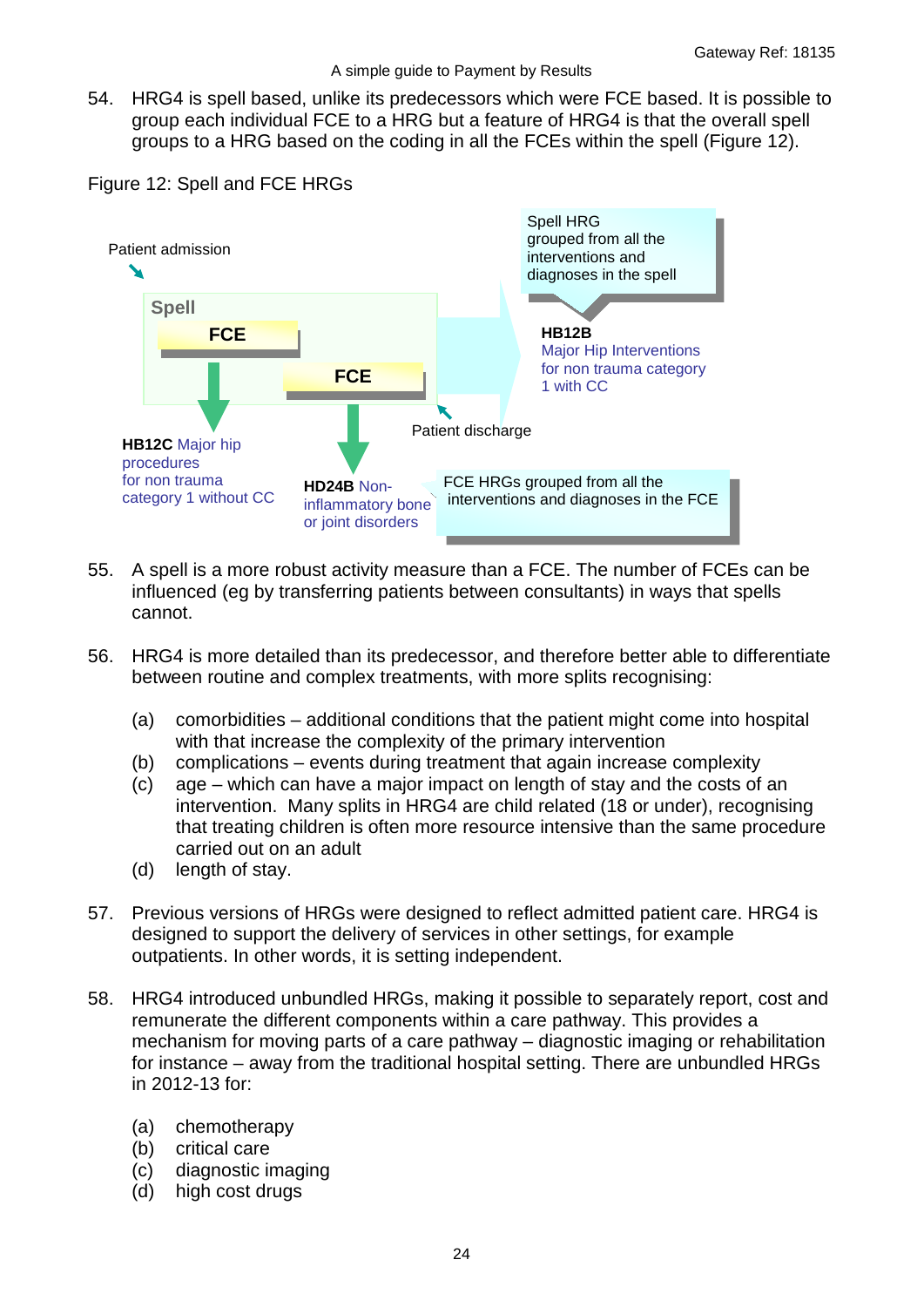- (e) radiotherapy
- (f) rehabilitation
- (g) specialist palliative care
- 59. Unbundled HRGs, in addition to a core HRG, may be generated for the same spell of care [\(Figure 13\)](#page-24-1).



<span id="page-24-1"></span>Figure 13: Core HRG and unbundled HRGs

60. There is an important distinction between currency structure and funding policy, which means that unbundled HRGs will not necessarily attract a tariff. For example, the costs of diagnostic imaging HRGs are included, or rebundled, into core HRGs for admitted patient care and outpatient attendances. These unbundled HRGs act as a marker that the activity has taken place, but do not receive a separate tariff. However some other unbundled HRGs such as critical care are excluded from the scope of the tariff and are therefore subject to local pricing.

#### <span id="page-24-0"></span>**Grouping**

- 61. Grouping describes the process by which OPCS-4 and ICD-10 codes are assigned to an HRG using software called a grouper.
- 62. The NHS Information Centre releases two groupers each year to the NHS for general use: the local payment grouper and the reference costs grouper. Providers use the local payment grouper to plan, benchmark and send results to commissioners as part of their request for payment, and the reference cost grouper to group their activity for submitting costs annually. Commissioners can also use the grouper if they have access to the raw data.
- 63. The grouper employs grouping logic to assign data to an HRG. lt identifies the FCE HRGs, but then goes back to the original classification codes to determine the spell HRG. For the purposes of grouping, interventions and diagnoses have a hierarchy. If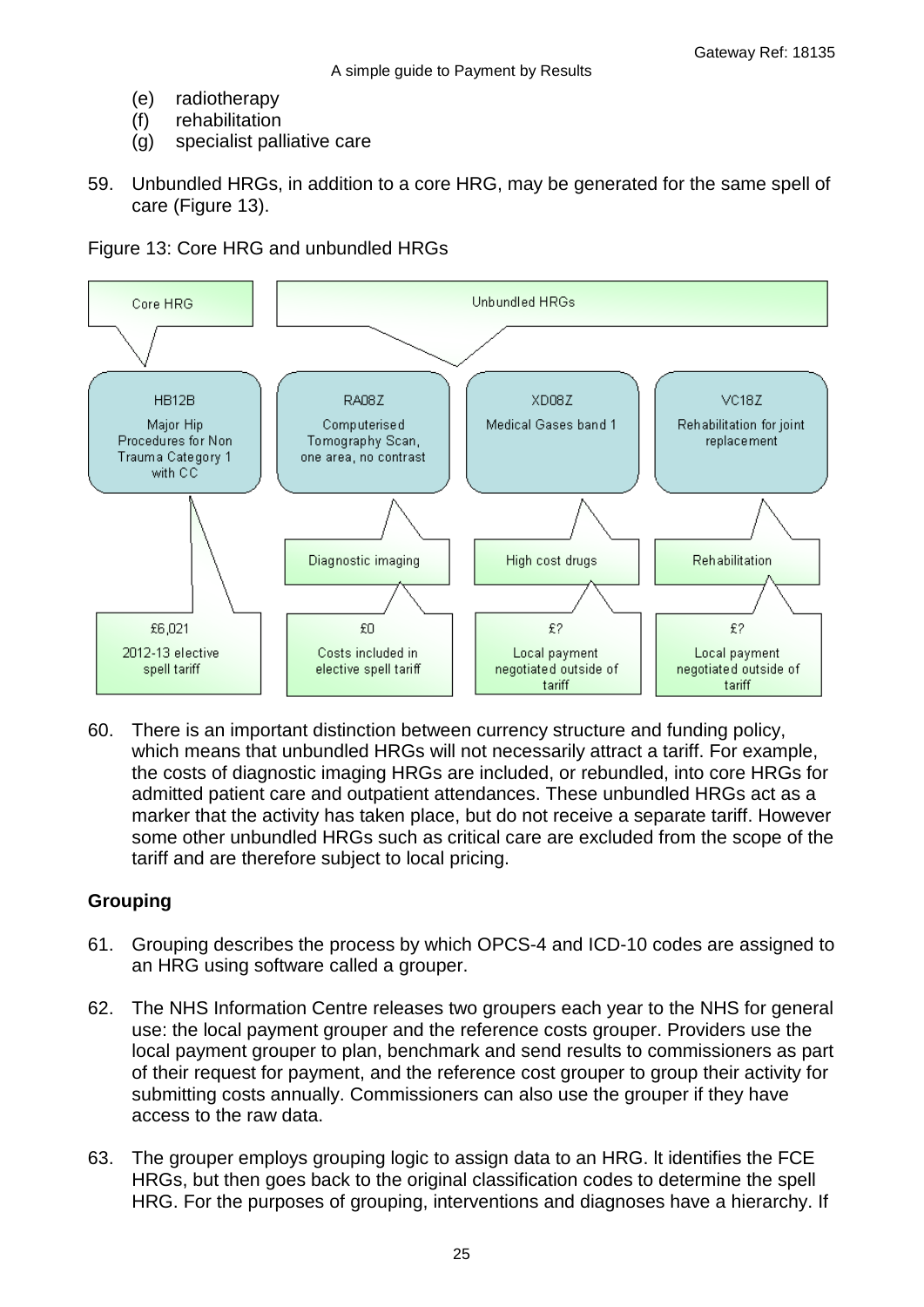any significant interventions take place, as determined by the hierarchy, the HRG generated will be based on intervention. However, if no significant interventions take place, for example for a medical admission, the HRG will be based on diagnosis.

- 64. Some HRG4 chapters have different logic from other chapters. In the musculoskeletal chapter, if an intervention is performed in conjunction with another intervention, from a specified list, the HRG that is generated will be a higher HRG in resource terms than would have been generated for the first intervention alone. For example, a minor knee procedure with a minor foot procedure would generate an intermediate knee procedure HRG.
- 65. The NHS Information Centre produce a Microsoft Excel workbook called the Code to Group, which enables users of the HRG4 groupers to understand the logic used. [Annex D](#page-67-0) gives a worked example.
- 66. They also produce other useful documentation including HRG chapter summaries, HRG chapter listings, and the table of coding equivalence (TOCE). The TOCE details the mapping used within the grouper to map new OPCS codes to older OPCS codes. In time, the OPCS codes within the TOCE are removed, as the newer OPCS codes are incorporated into the grouper design.
- 67. The final local payment grouper design is incorporated into SUS. SUS also applies the tariff and tariff adjustments, which the grouper does not.

## <span id="page-25-0"></span>**Costing**

68. The development and implementation of a national tariff requires robust, reliable costing information. To date, we have based the national tariff on the average cost of services submitted by NHS organisations in the annual NHS reference costs collection.

#### <span id="page-25-1"></span>**Reference costs**

- 69. Reference costs are the average unit cost to the NHS of providing a defined service in a given financial year. We have collected them every year since 1997-98 from all NHS providers of health services to NHS patients in England. FCE and bed day activity levels are also included in the collection, as is activity contracted from independent sector providers.
- 70. Alongside the reference cost guidance, we publish the NHS costing manual. This sets out the principles and practice of costing and is designed to ensure consistency across all NHS organisations. The costing manual states that costs and income have to be:
	- (a) calculated on a full absorption basis [\(Figure 14\)](#page-26-1). This means that the full running costs of each activity are included in the return<sup>[5](#page-21-1)</sup>
	- (b) charged directly to the relevant activity where possible. Costing involves a distinction between
		- i) direct costs (eg doctors, nurses, drugs) which can be easily identified with an activity

<span id="page-25-2"></span> <sup>5</sup> Income streams, e.g. teaching, which are not related to PCT payments for clinical activity are netted off.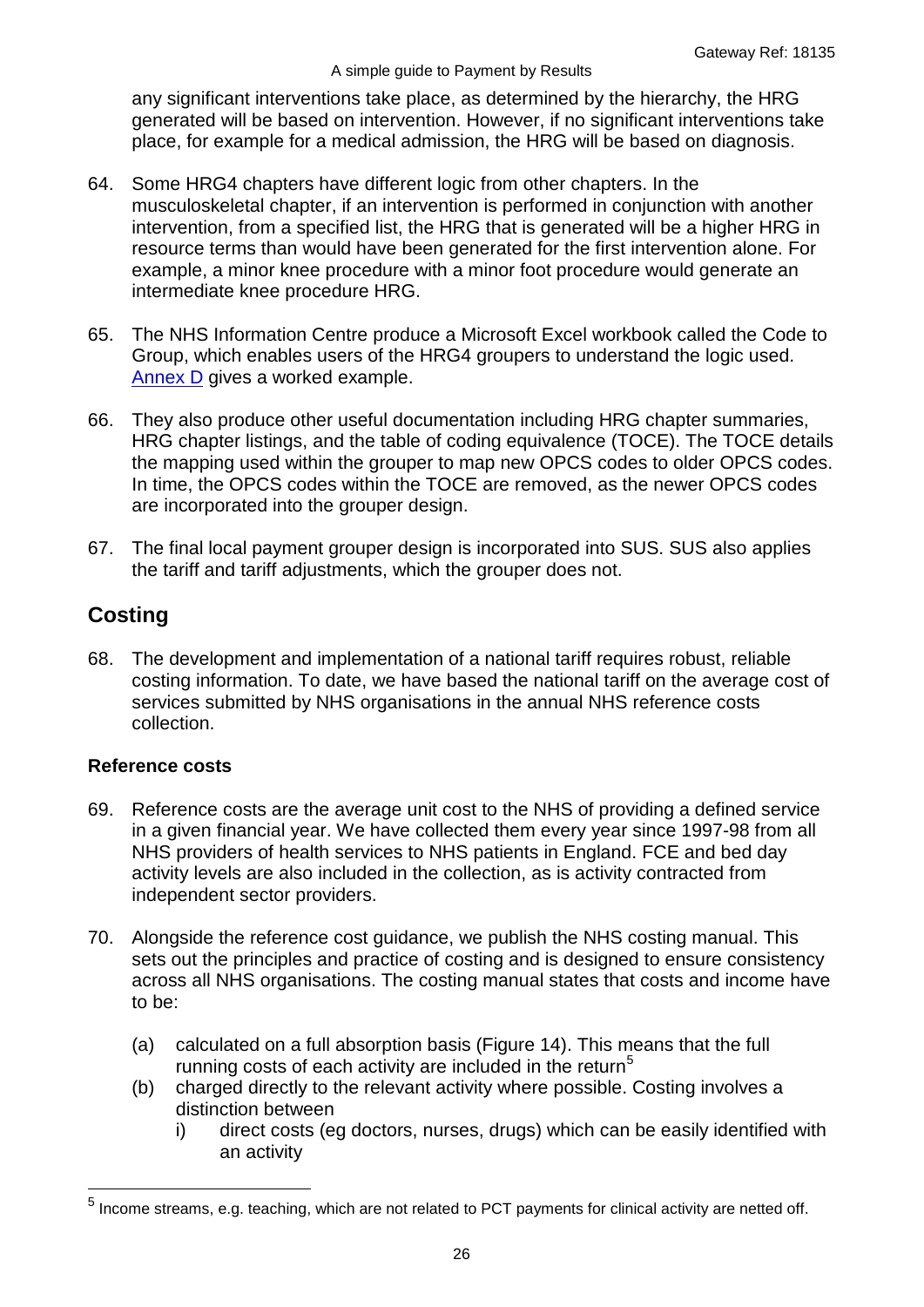- ii) indirect costs (eg laundry) which cannot be directly attributed to an activity but can usually be allocated among a number of activities, eg in proportion to the number of bed days in each ward
- iii) overheads (eg finance and human resources) which relate to the overall running of the organisation and are charged out on a more general basis
- (c) matched with the services that generate them to avoid cross subsidisation.

<span id="page-26-1"></span>Figure 14: Full absorption costing



- 71. HRG costing uses a mixture of:
	- (a) top down costing where cost pools (used to collect indirect and overhead costs) are allocated to HRGs using the total cost of that cost pool weighted for each HRG based upon the best available data
	- (b) bottom up costing which builds up the costs of an HRG from the bottom up where the actual costs are known, e.g. prosthetics in hip replacement HRGs.
- 72. In addition to underpinning the calculation of the national tariff, reference costs are used for:
	- (a) local prices where activity is outside the scope of the tariff
	- (b) accountability for the cost of NHS services
	- (c) programme budgeting, which is the analysis of expenditure in healthcare programmes, such as cancer, mental health and cardiovascular diseases
	- (d) academic research
	- (e) calculating public service healthcare output, undertaken by the Office for National Statistics (ONS).

#### <span id="page-26-0"></span>**National schedule of reference costs and reference costs index**

- 73. Reference costs are the richest source of financial data available about the NHS, enabling detailed comparisons between NHS organisations about the cost of treating patients. 2010-11 reference costs were collected from over 400 NHS organisations in England and covered £53 billion of NHS expenditure. They are broader in scope and cover more services than the national tariff, which covered about £29 billion in 2010- 11.
- 74. We publish the information in three ways: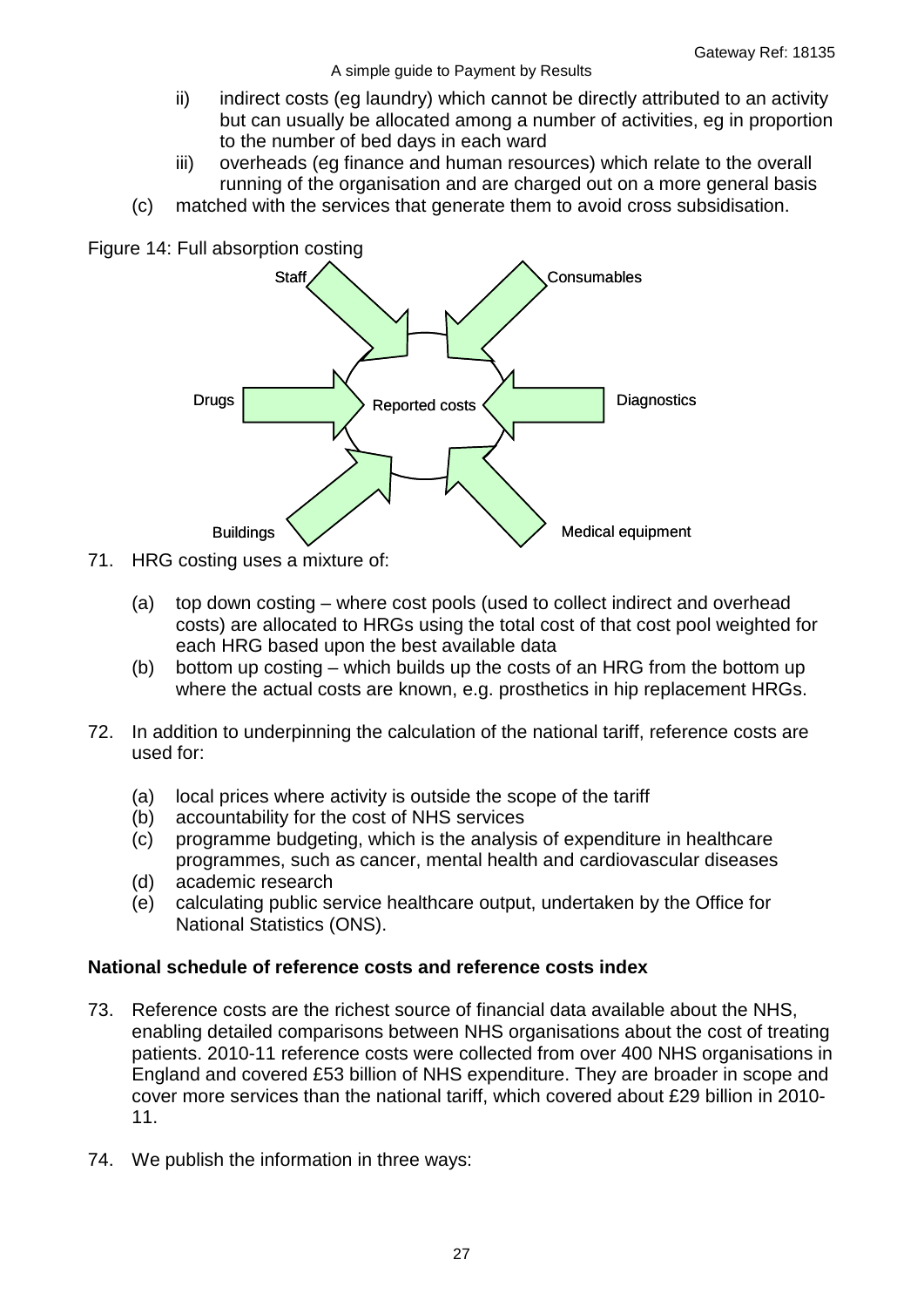- (a) **national schedule of reference costs**. These show the national average unit costs derived from the unit costs of NHS providers. We would encourage readers who are interested in the cost to the NHS of individual treatments to explore these schedules
- (b) **reference cost index (RCI)**. A measure of the relative efficiency of NHS organisations. It is in the form of an index centred around 100 that compares the actual cost of a provider's casemix with the same casemix calculated using national average unit costs. For example, an RCI of 110 suggests that a provider's costs are 10% above the average, whilst a score of 90 suggests they are 10% below the average
- (c) **database of source data**. This allows a more detailed analysis of organisation level costs.

#### <span id="page-27-0"></span>**Patient-level information and costing systems**

75. Some NHS providers have systems that can identify and record the costs of individual patients. These are called patient level information and costing systems (PLICS), and are becoming increasingly common in the NHS. Once costs have been identified at individual patient level, they can still be aggregated to HRG level.

#### <span id="page-27-1"></span>**Data assurance framework**

- 76. Since 2007, the Audit Commission have delivered a data assurance programme, paid for by PCTs, the focus of which has been to improve the quality of data that underpins payments under PbR.
- 77. In August 2012 the Audit Commission published *Right data, right payment[6](#page-25-2)* , the report of the data assurance programme in 2011-12. The programme found that clinical coding accuracy rates had improved, with HRG error rates in the sample audits decreasing from 9.1 per cent in 2009-10 to 7.5 per cent in 2011-12. The audits showed that coding errors were leading to both under and overpayments balance with a slight bias to providers being underpaid. Overall however, clinical coding has improved since the PbR assurance framework started.
- 78. The Audit Commission has also developed an online tool called the national benchmarker which compares acute hospital activity data, clinical coding and PbR related measures with other organisations.

<span id="page-27-2"></span> <sup>6</sup> http://www.audit-commission.gov.uk/SiteCollectionDocuments/Downloads/pbr2012.pdf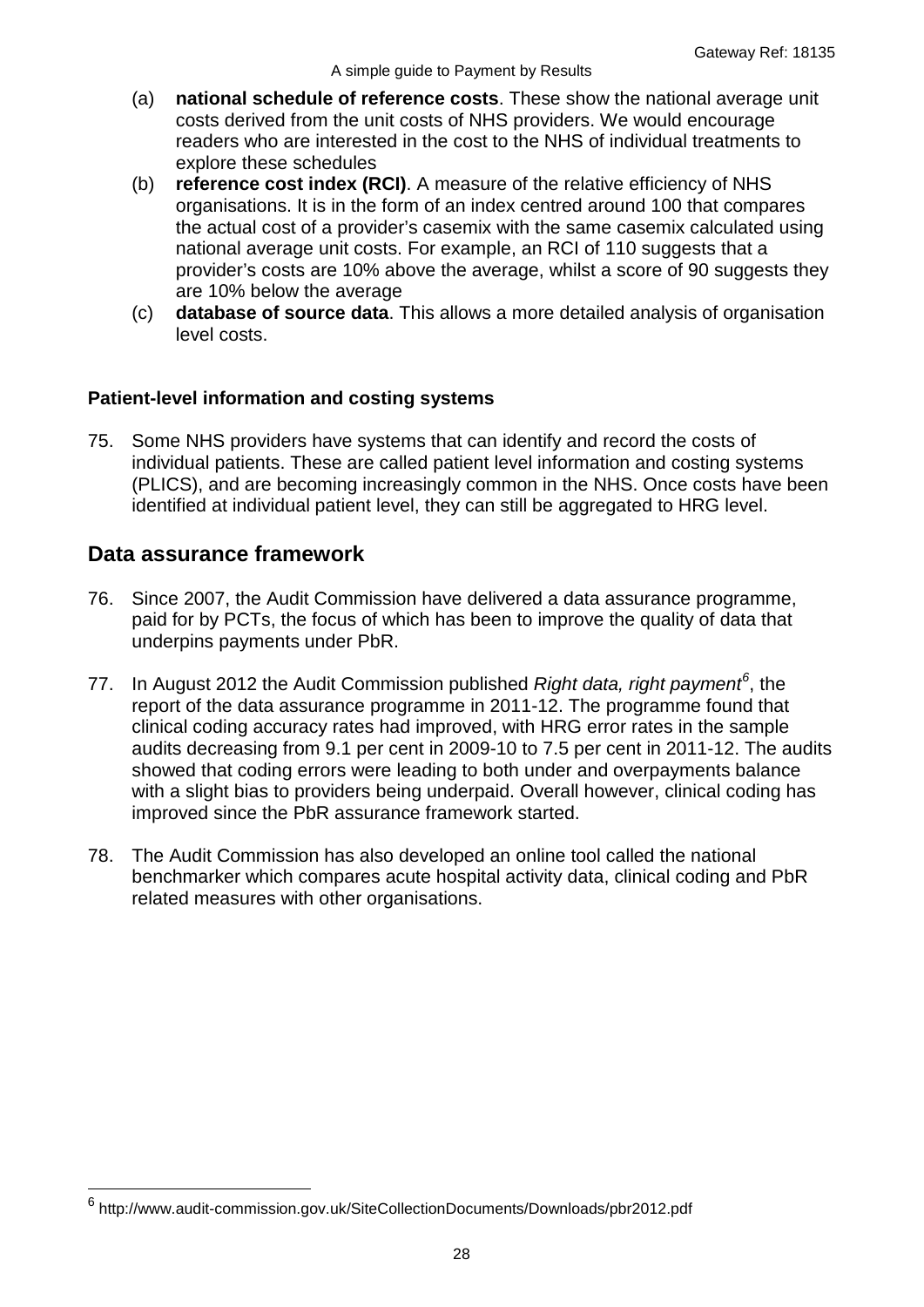## <span id="page-28-0"></span>**Find out more**

Costing, including NHS reference costs, the NHS costing manual, PLICS, national schedules of reference costs, RCIs and the review of reference costs [http://www.dh.gov.uk/health/category/policy-areas/nhs/resources-for-managers/nhs](http://www.dh.gov.uk/health/category/policy-areas/nhs/resources-for-managers/nhs-costing/)[costing/](http://www.dh.gov.uk/health/category/policy-areas/nhs/resources-for-managers/nhs-costing/)

Grouping, including the latest local payment groupers and reference cost groupers, code to group workbooks, HRG chapter summaries and HRG chapter listings <http://www.ic.nhs.uk/services/the-casemix-service/using-this-service/reference/downloads>

HRG4 <http://www.ic.nhs.uk/services/the-casemix-service>

ICD-10 <http://www.who.int/classifications/icd/en/index.html>

<span id="page-28-2"></span>National benchmarker

<span id="page-28-1"></span><http://www.audit-commission.gov.uk/health/audit/paymentbyresults/benchmarkerandportal>

OPCS-4

[http://www.connectingforhealth.nhs.uk/systemsandservices/data/clinicalcoding/codingstan](http://www.connectingforhealth.nhs.uk/systemsandservices/data/clinicalcoding/codingstandards/opcs4) [dards/opcs4](http://www.connectingforhealth.nhs.uk/systemsandservices/data/clinicalcoding/codingstandards/opcs4)

PbR data assurance framework

<http://www.audit-commission.gov.uk/health/audit/paymentbyresults/assuranceframework>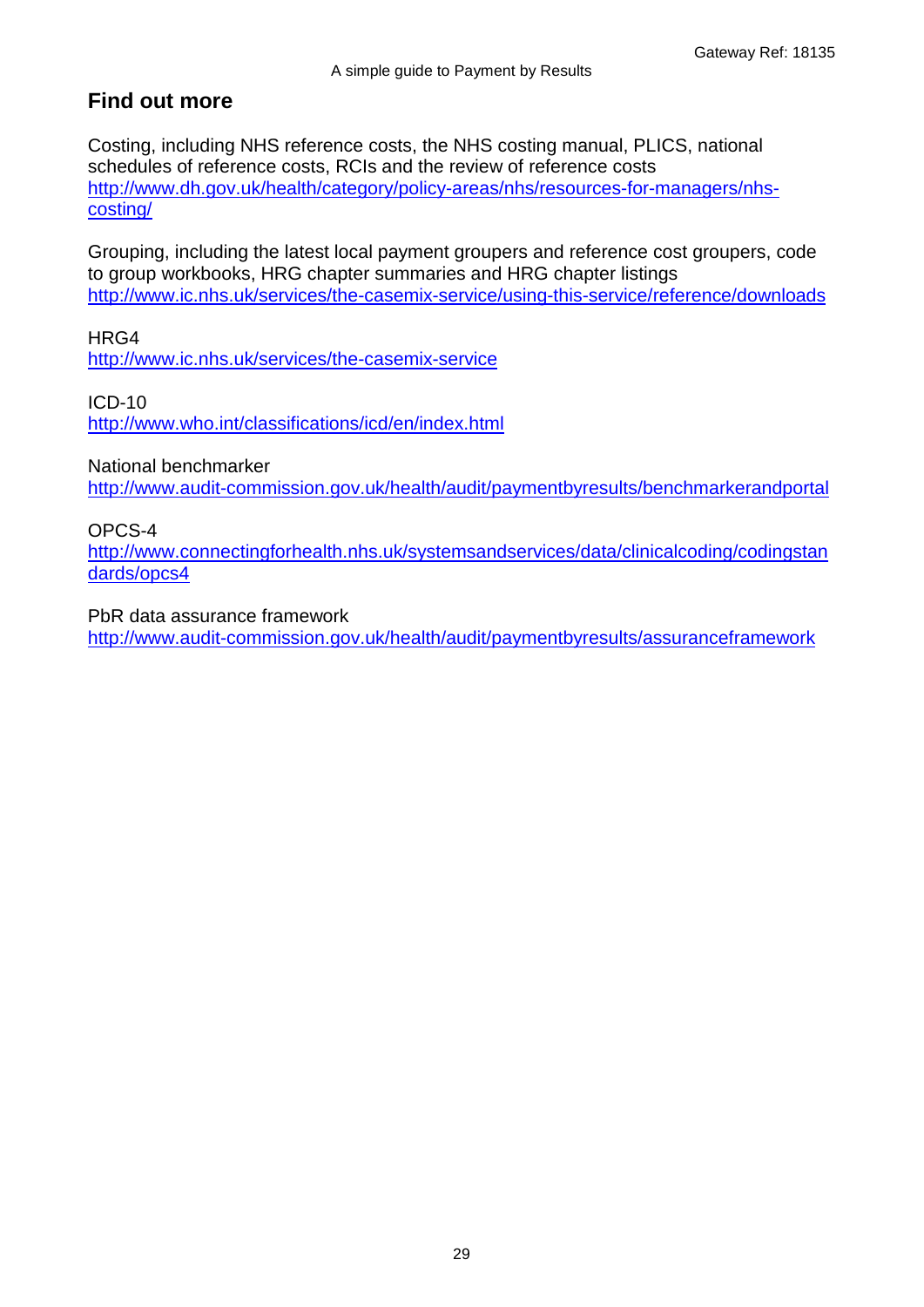# <span id="page-29-0"></span>**Chapter 3: Producing the tariff**

#### **Summary**

- Producing the tariff requires decisions about its scope (the range of services covered) and structure (the design that will create the right incentives and support particular policy goals)
- We take account of views from the NHS and other partners on scope and structure, and test the tariff before publication
- The tariff has traditionally been calculated on the mean unit cost of reference costs, but there is an increasing emphasis on best practice tariffs that have been structured and priced to encourage high quality care
- Tariff adjustments are used for long or short stays of care and for specialised services
- The market forces factor is an index which recognises unavoidable cost differences faced by each organisation in providing health care
- A tariff uplift recognises pay and price inflation in the NHS and includes an efficiency requirement

## <span id="page-29-1"></span>**Introduction**

- 79. Producing the tariff is quite a long and complex process. Before it can begin, all the building blocks described in [Chapter 2](#page-17-2) need to be in place: classifications and currencies developed, and costs collected. Then advice needs to be sought from governance and advisory groups, draft prices calculated and quality assured, and guidance written to support the implementation of final prices. Two words are used often in the context of the tariff: scope and structure.
- 80. By scope we mean the range of services covered, which is mainly acute care in hospitals, and so here we focus on production of the mandatory tariffs for admitted patient care, outpatients and A&E. In [Chapter 4](#page-41-1) we describe progress on expanding PbR currencies and tariffs into new services.
- 81. By structure we mean the design of the tariff to create the right incentives and achieve particular policy goals, and we devote much of this chapter to exploring some of the key themes that have informed the tariff structure in recent years. Since its introduction in 2003-04, the tariff has been calculated on the mean (or simple average) unit costs of NHS providers collected annually in reference costs. The logic is that organisations with costs above the average will make efficiency savings to reduce their costs in line with the tariff, which in turn will drive down the tariff in future years. We describe the tariff calculation later, but turning retrospective costs into prospective prices is far more than an exercise in number crunching. The tariff also has to recognise care that is significantly different from the average of reference costs, create the right incentives to treat patients in the most efficient setting and to provide the highest quality care, and support particular policy goals or business rules (e.g. a reduction in emergency admissions). Increasingly, tariffs are being informed by clinical best practice rather than average cost. The tariff is accompanied by detailed operational guidance that is as important as the prices themselves.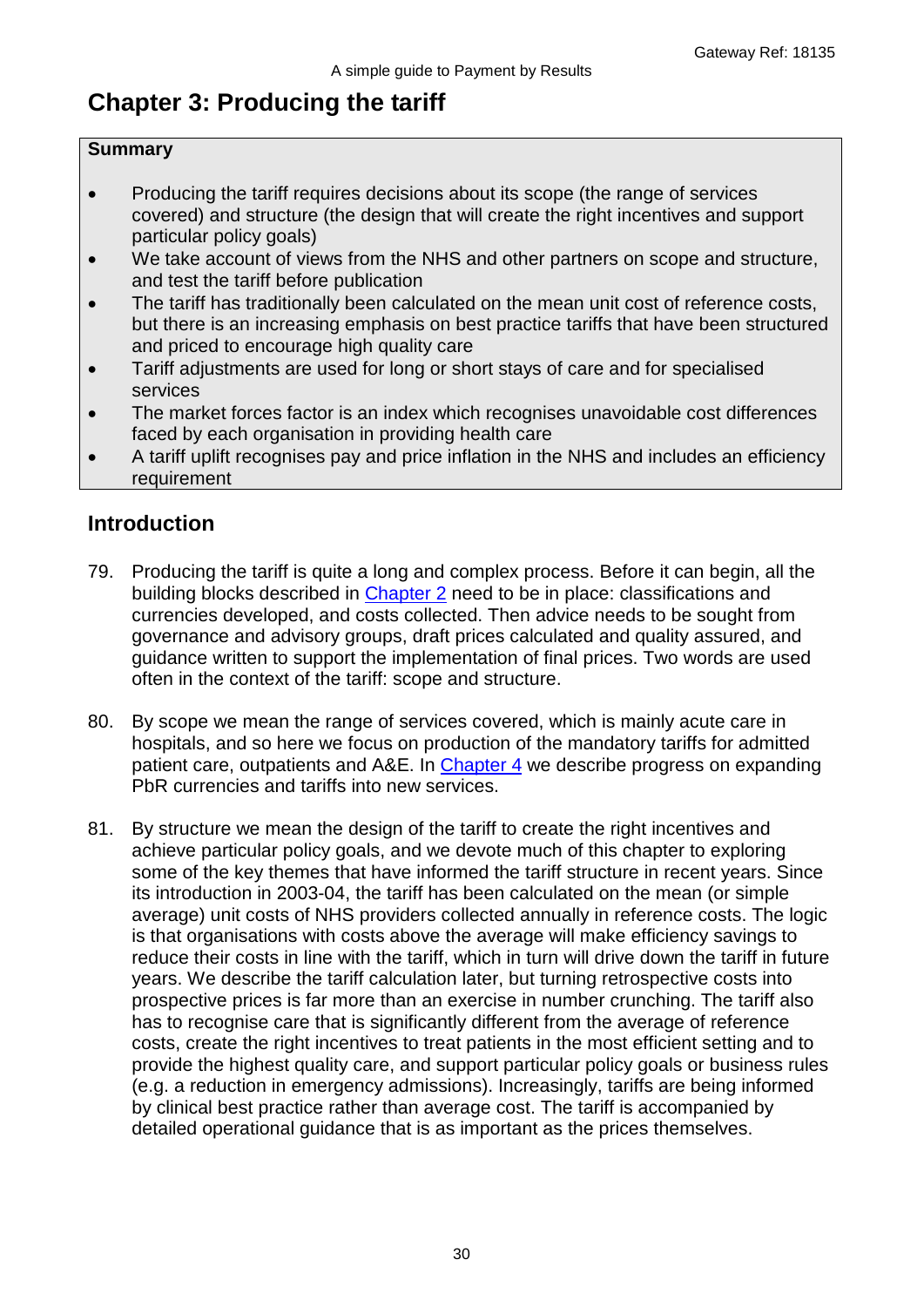## <span id="page-30-0"></span>**Governance**

- 82. The Department leads on the tariff and PbR arrangements for 2013-14, in consultation with Monitor and the NHS CB. Beyond the 2013-14 tariff, Monitor and the NHS Commissioning Board will have responsibility for the tariff, currency design and price setting.
- 83. We manage the development and implementation of PbR policy through a number of governance and advisory groups. The four main groups are the:
	- (a) PbR Programme Board monitors progress against plans to ensure DH, the NHS Information Centre and NHS Connecting for Health deliver the elements of the PbR programme for which they are responsible [\(Figure 15\)](#page-30-1)
	- (b) External Advisory Group (EAG) senior managers from NHS commissioners, providers, Monitor, NHS CB, Audit Commission, professional bodies and the independent sector who give policy advice
	- (c) Clinical Advisory Panel (CAP) doctors, nurses and allied health professionals who give clinical advice
	- (d) Technical Working Group (TWG) NHS people with expertise in data and information systems who give technical advice on the feasibility of implementation.

<span id="page-30-1"></span>Figure 15: PbR is a joint endeavour



- 84. There are also a number of other PbR working and advisory groups covering mental health, children's issues and other areas.
- 85. The NHS Information Centre have several groups to support the ongoing development of HRG4, including:
	- (a) Expert Working Groups (EWGs) HRG chapter specific, NHS membership, and clinical leads and chairs
	- (b) Expert Reference Panels (ERPs) look at the design of HRGs across chapters from the perspective of specific patient groups. Four ERPs were convened during the development of HRG4 to cover children and paediatrics, chronic illness, specialised services and cancer
	- (c) Steering Groups advise on which high cost drugs and devices should be excluded from the tariff.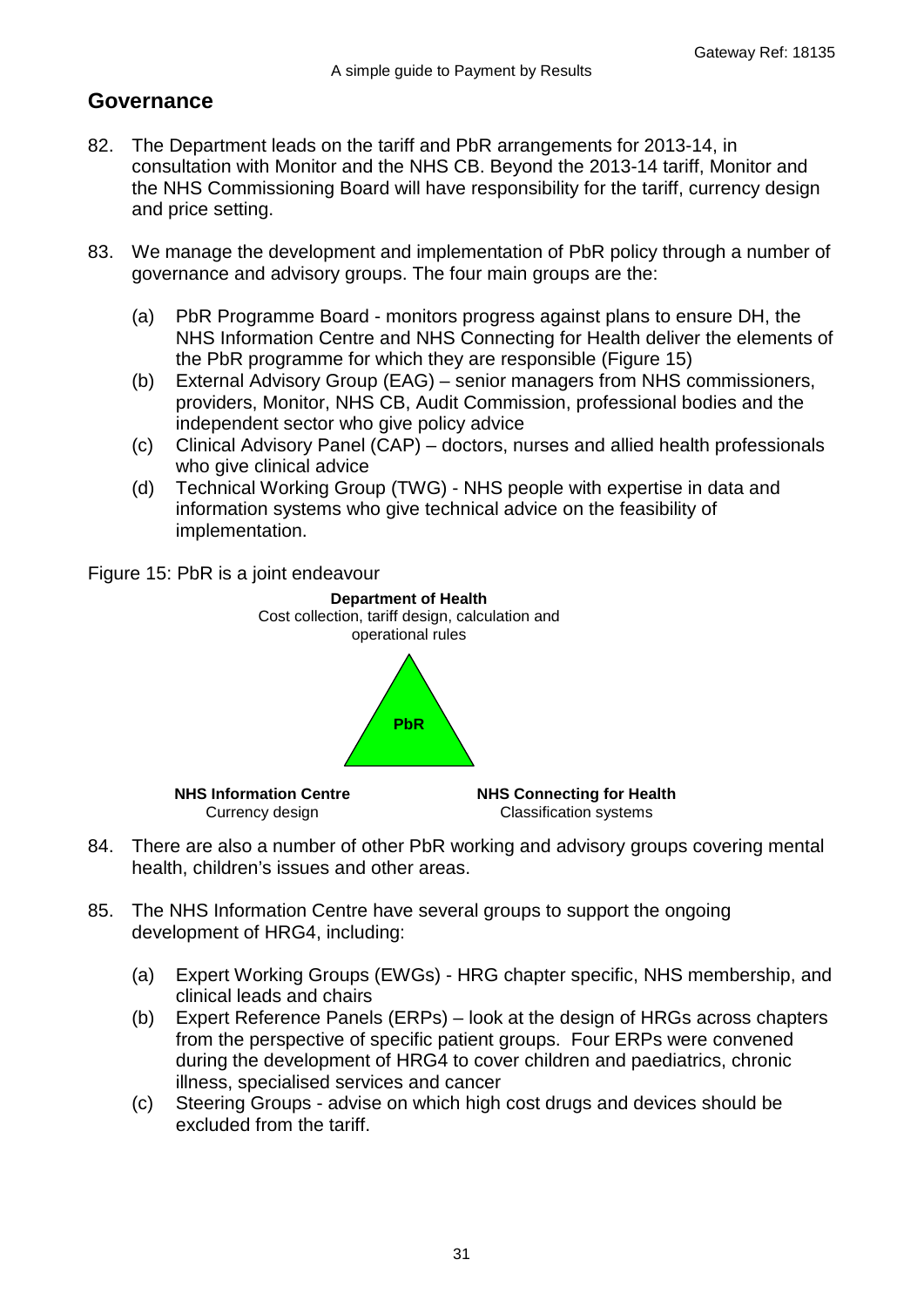## <span id="page-31-0"></span>**Scope**

86. The mandatory national tariff is payable by commissioners for day cases, ordinary elective and non-elective admitted patient care, outpatient attendances, some outpatient procedures, some direct access services, and A&E attendances carried out by NHS trusts, NHS foundation trusts or independent sector providers.

## <span id="page-31-1"></span>**Exclusions**

- 87. Some activity is excluded from PbR and remains subject to local prices rather than mandatory tariff. There are various reasons for this:
	- (a) services outside the scope of reference costs are, by default outside the scope of PbR
	- (b) some services either have not yet had currencies developed for them, or do have currencies but the costs associated with them are not considered robust
	- (c) some drugs are typically specialist, and their use concentrated in a relatively small number of centres rather than evenly spread across all providers that carry out activity in the relevant HRGs. They would not be fairly reimbursed if funded through the tariff
	- (d) some medical devices represent a high and disproportionate cost relative to the cost covered under the relevant HRG.
- 88. Each year, alongside the tariff, we publish an exclusions list which covers activity, drugs and devices.

#### <span id="page-31-2"></span>**Non-mandatory currencies and prices**

89. In addition to mandatory tariffs which must be used by all commissioners when commissioning services, we also publish non-mandatory currencies and prices. Examples include non-face to face outpatient contacts and hearing aid fitting and maintenance. Non-mandatory currencies can be used as a contracting unit and the prices can be used as a guide or starting point for local negotiation. We sometimes use non-mandatory prices<sup>[7](#page-27-2)</sup> to send a signal to the service that we anticipate being able to bring the service within the mandatory list in due course.

#### <span id="page-31-3"></span>**Flexibilities**

- 90. PbR is meant to be a tool, not a straitjacket. It should never be seen as a barrier to providing the best care for patients. Flexibilities allow for deviation from tariff rules where the patient and the NHS benefits. For example, innovation payments give commissioners the flexibility to make an additional payment for a new device, drug or technology that gives better care than is provided for in the tariff.
- 91. A flexibility for commissioners to vary tariff price where a provider is not doing the full range of services within a HRG category was introduced for 2012-13. The guidance published alongside the tariff each year lists the full range of flexibilities which are available and the principles that govern their use.

<span id="page-31-4"></span> <sup>7</sup> Non-mandatory prices were referred to as indicative tariffs before 2009-10.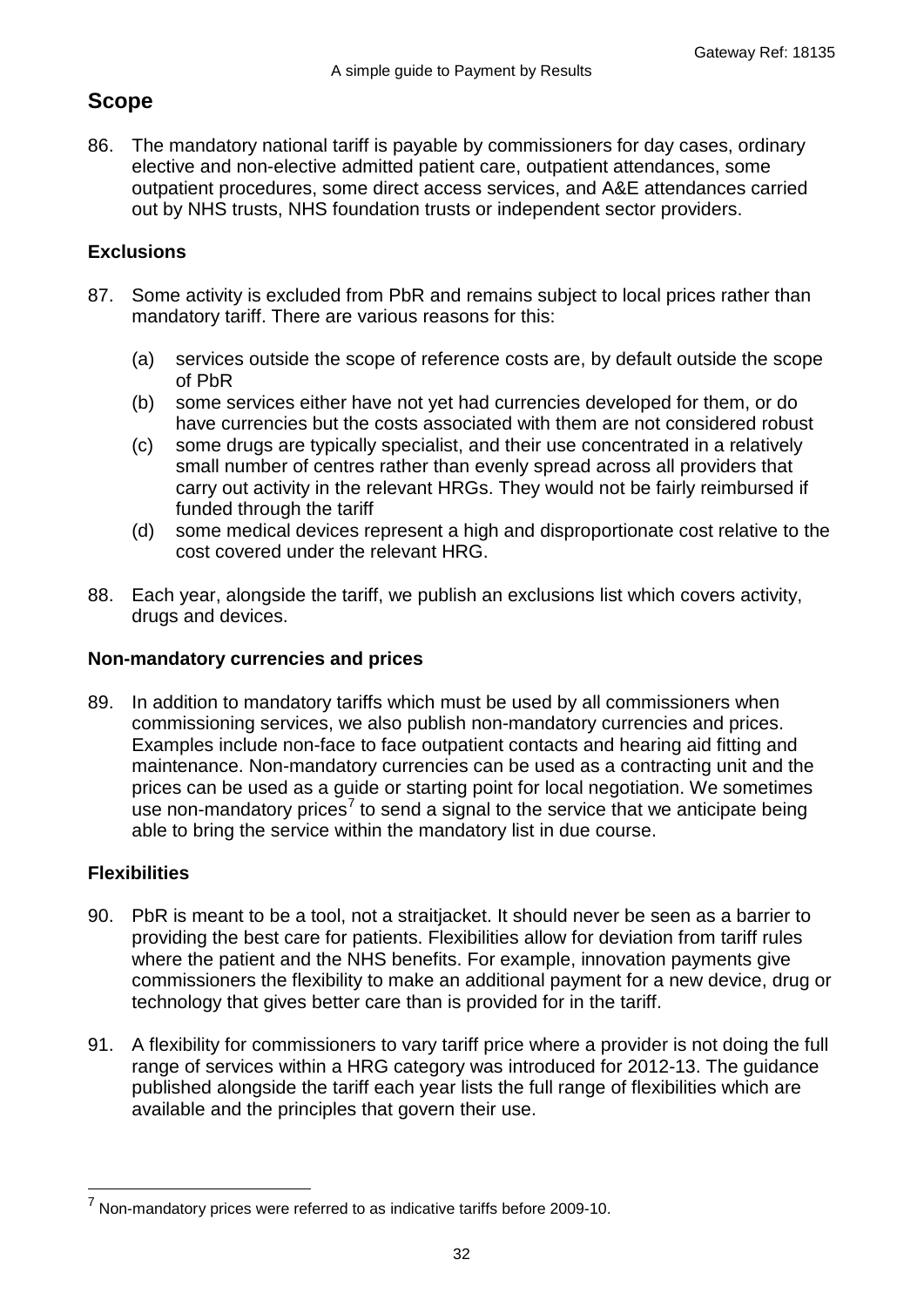## <span id="page-32-0"></span>**Structure**

#### <span id="page-32-1"></span>**Paying for elective care**

- 92. Over a period of many years, and in most comparative health care systems, one of the main ways to increase the efficiency of the acute sector and the quality of the patient experience has been to drive down length of stay. This has been made possible through changes in clinical practice (eg developments in anaesthetics and less invasive treatments) as well as changing models of care and design of services (eg admitting patients on the day of surgery and developing day case suites). In the past, much of the focus has been on increasing the use of day case surgery and rates have increased over the years. More recently, the focus has been on the development of ambulatory care and moving care and treatments to other settings where possible, such as outpatient clinics.
- 93. The tariff for elective care, when first established in PbR, sought to support the desire to move activity into day case settings where appropriate by setting a price that was based on the average of ordinary elective and day case costs, weighted according to the proportion of activity in each [\(Figure 16\)](#page-32-3). This meant that the price would reward providers that were achieving higher than average levels of day cases and under reward those providers whose day case rate were lower than the average.

| <u>t iyulce to. Octuriy a combined day case and elec</u> |          |  |                  |  |  |
|----------------------------------------------------------|----------|--|------------------|--|--|
|                                                          | Activity |  | Cost             |  |  |
| Day case                                                 | 4,000    |  | 500              |  |  |
| Ordinary elective                                        | 1,000    |  | 1,000            |  |  |
| Combined tariff                                          |          |  | 600 <sub>1</sub> |  |  |

<span id="page-32-3"></span>Figure 16: Setting a combined day case and elective tariff

94. HRG4 allows the capture of procedures in outpatients, which raises the possibility of setting tariffs to move care to this more cost efficient setting, where clinically appropriate.

#### <span id="page-32-2"></span>**Paying for non-elective care**

- 95. Non-elective care is by its nature unplanned and, on average, more costly than elective care. Most, but not all non-elective care is a result of emergency admissions, though it also includes maternity admissions and hospital transfers. Although we have in the past consulted on a combined tariff for elective and non-elective admissions, using the same method as for the combined ordinary elective and day case tariff, the preference has always been for separate tariffs.
- 96. In recent years there has been a rising trend in the number of emergency admissions and readmissions, and one way of managing this is through the tariff. Providers are paid a marginal rate set at 30% for increases in emergency activity. In 2012-13, providers will not be reimbursed for the proportion of readmissions judged to have been avoidable. This proportion is defined by a clinical review involving the provider, commissioner and clinically led by a person not employed by the provider. These business rules are designed to reduce the number of emergency admissions in the future, to facilitate closer working between commissioners and providers, and to ensure patients receive better care outside of hospitals.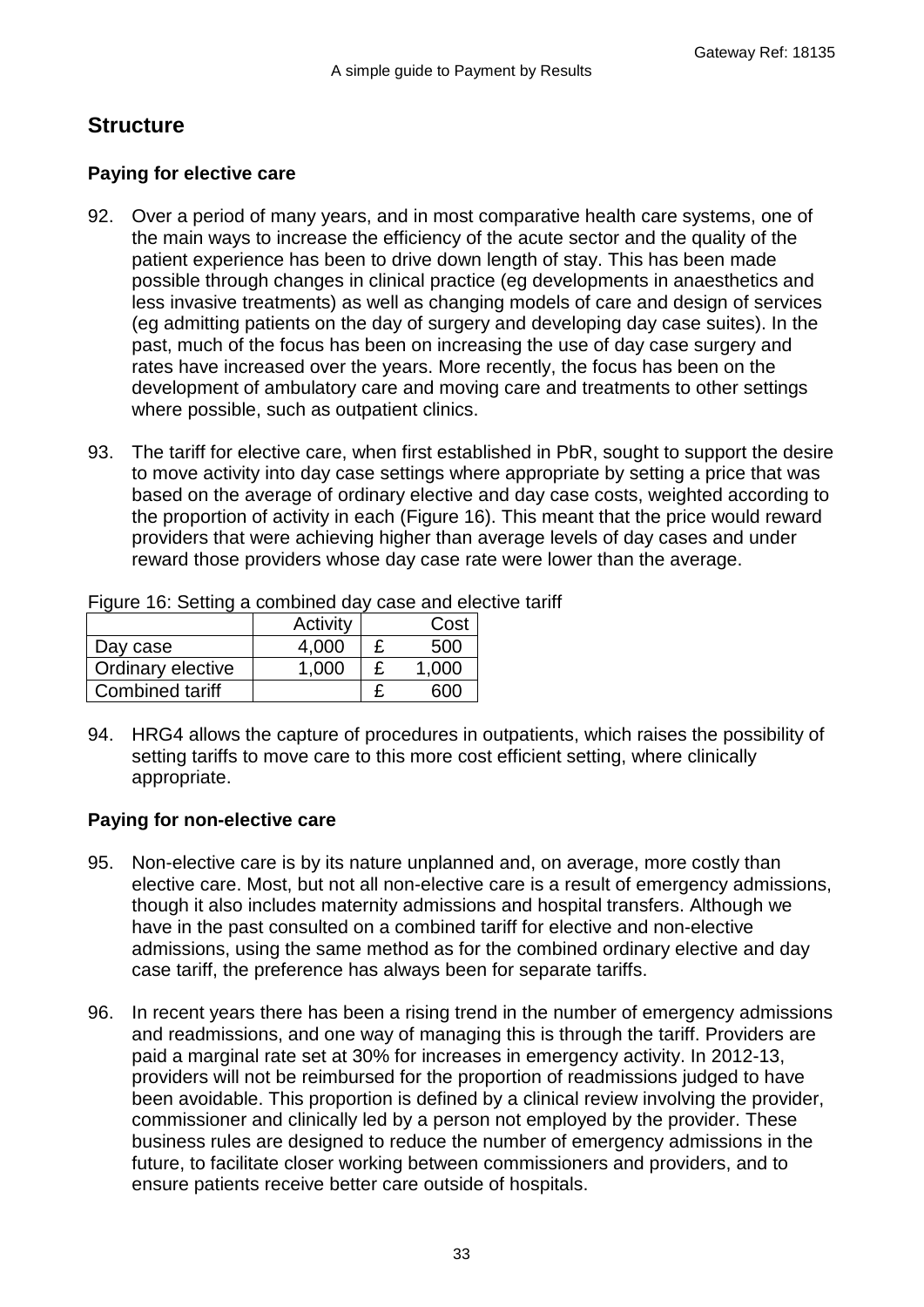#### <span id="page-33-0"></span>**Long stays**

- 97. HRGs can only adjust for the casemix complexity of the average patient. Typically, any particular patient will cost slightly more or slightly less than the average, although overall the impact of most patients will average out. Some patients vary from the average by a large amount. This may be related to length of stay – which could be much longer or shorter than average – or it could be related to the provision of more complex care.
- 98. For patients who for clinical reasons remain in hospital beyond an expected length of stay, we allow an additional reimbursement to the tariff called a long stay payment (sometimes referred to as an excess bed day payment). The long stay payment applies at a daily rate to all HRGs where the length of stay of the spell exceeds a trim point specific to the HRG ${}^{8}$  ${}^{8}$  ${}^{8}$ . The minimum trim point for any HRG is five days.
- 99. There are separate trim points for elective and non-elective admissions, although the price per day is the same. Usually, the elective trim point is shorter than the nonelective trim point.

#### <span id="page-33-1"></span>**Short stays**

100. There is a reduced tariff for short stay emergency spells (less than two days) to prevent full payment for a short stay admission in an HRG where a longer length of stay would generally be expected. The reduced rate is related to the average length of stay for the HRG: the higher the average length of stay, the lower the short stay emergency tariff.

#### <span id="page-33-2"></span>**Specialised services**

- 101. Patients who receive specialised care may be more expensive than those allocated to the same HRG who do not require specialised care. Top-up payments recognise these additional costs and are applied as a percentage increase to the tariff price. For example, in 2012-13 a 50% top-up is applied to specialised children's services.
- 102. Top-ups are triggered when an ICD-10 or OPCS-4 code, from a list based on the latest editions of the specialised services national definition sets (SSNDS) produced by the National Commissioning Group (NCG), is present in the spell. Some top-ups are limited to eligible providers.
- 103. The methodology underpinning these payments is described in *Estimating the costs of specialised care* (February 2011), a research paper commissioned from the Centre for Health Economics (CHE) at York University.

#### <span id="page-33-3"></span>**Outpatients**

104. We use treatment function codes (TFCs) in PbR to describe types of outpatient attendances. TFC is based on the main specialty code, which is the speciality within which the consultant is recognised or contracted to the organisation. TFC records the

<span id="page-33-4"></span> $8$  Technically, the trim point is defined as the upper quartile length of stay for the HRG plus 1.5 times the inter-quartile range of length of stay.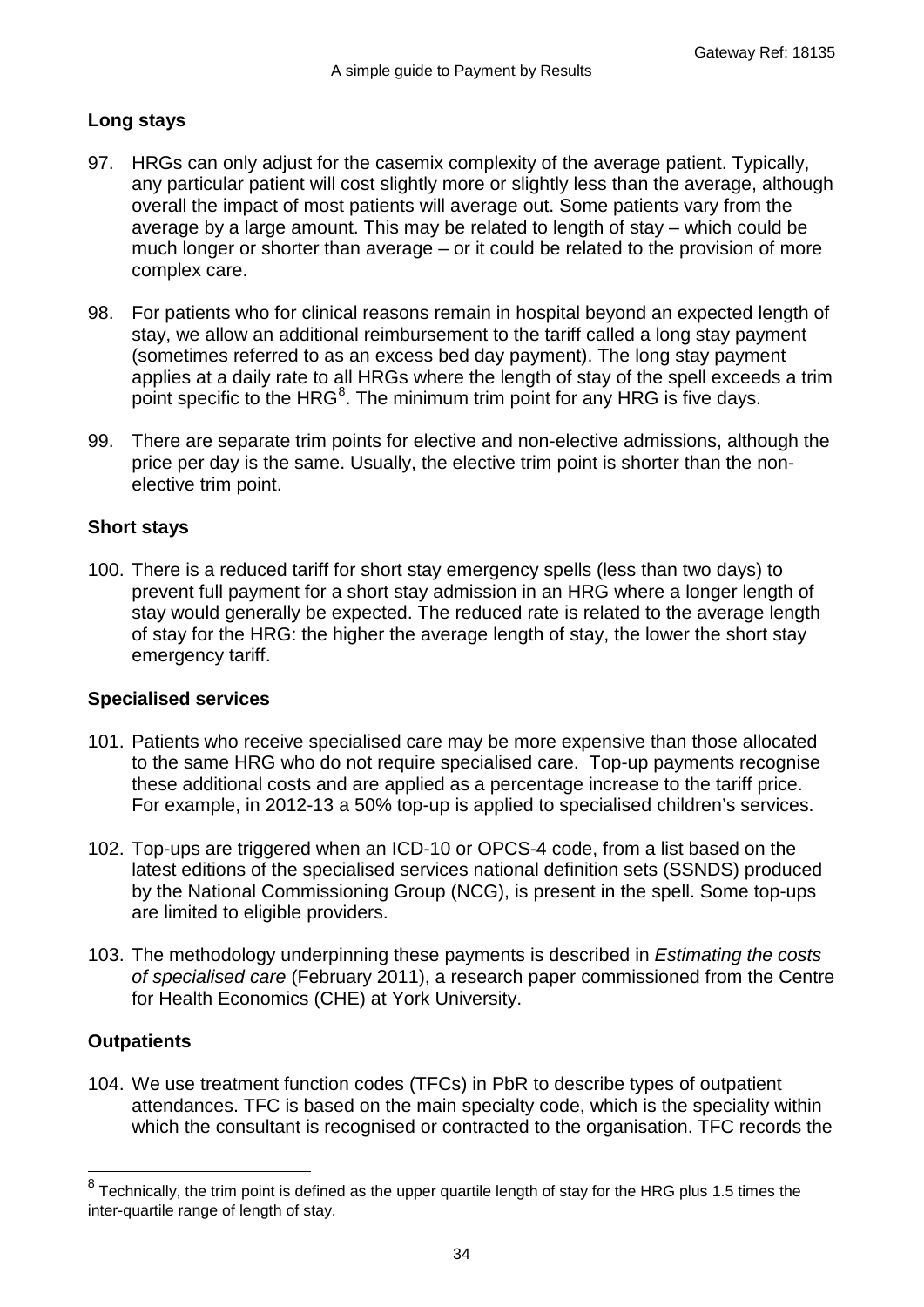service within which the patient is treated and is, in effect, a sub-specialisation. In 2012-13 there are 56 TFCs which have a mandatory outpatient attendance tariff, [representing the vast majority of outpatient activity.](#page-34-2)

<span id="page-34-2"></span>105. [Figure 17](#page-34-2) gives some examples.

<span id="page-34-1"></span>Figure 17: Examples of TFCs

| <b>TFC</b> | <b>TFC</b> label        |
|------------|-------------------------|
| 110        | Trauma and orthopaedics |
| 501        | <b>Obstetrics</b>       |
| 560        | Midwife episodes        |

- 106. An outpatient attendance tariff is payable for a pre-booked appointment at a consultant-led clinic (the consultant may not be physically present but they remain clinically responsible)<sup>[9](#page-33-4)</sup>. As with the admitted patient care tariff, we have aimed to provide the right incentives by publishing separate tariffs for:
	- (a) first attendances that include some of the costs of follow up attendances to disincentivise unnecessary follow ups
	- (b) single-professional and multi-professional or multi-disciplinary attendances that recognise the benefit to the patient in seeing two or more healthcare professionals at the same time.
- 107. In a move towards tariffs that are setting independent, in recent years we have published mandatory HRG tariffs for a limited number of procedures performed in outpatients.

#### <span id="page-34-0"></span>**Unbundling**

- 108. A typical care pathway consists of individual service elements such as diagnostic imaging, high cost drugs and rehabilitation. This raises the question of whether to separate these elements, so that they can be commissioned, priced and paid for separately. We call this unbundling.
- 109. Unbundling is useful where it supports changes to care pathways. PbR has sought to include prices for unbundled services from early on, although most have been nonmandatory, and HRG4 incorporates a number of unbundled service areas in its design. For example, [Figure 18](#page-35-2) illustrates the need to recognise in the tariff that diagnostic imaging is sometimes accessed directly from primary care to avoid the need for an outpatient attendance.

 $9$  The exception is maternity services, where we have set the same price for consultant and midwife led activity.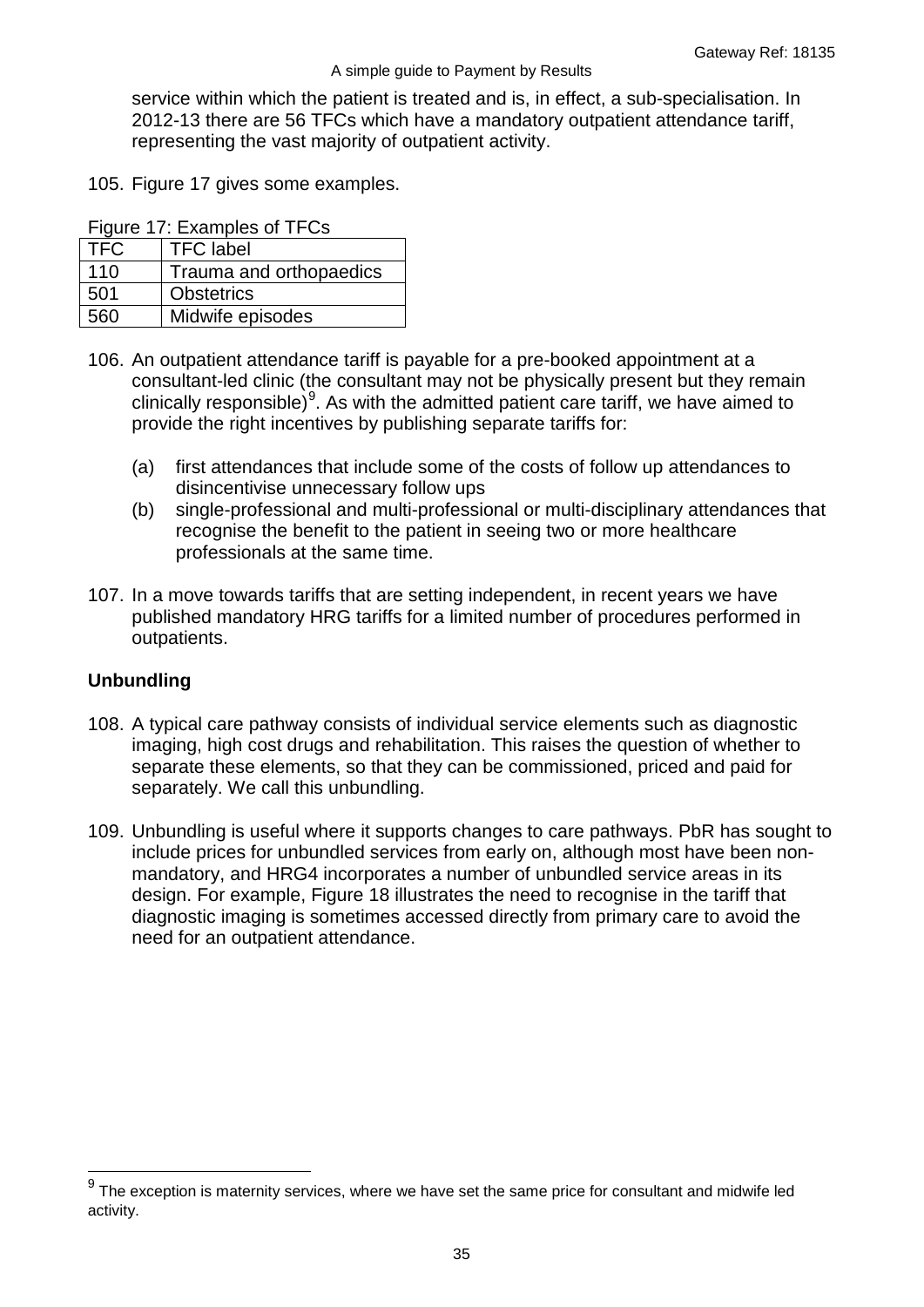

<span id="page-35-2"></span>Figure 18: Example of unbundling

#### <span id="page-35-0"></span>**Pathway tariffs**

110. In contrast to unbundling, pathway tariffs are a way of paying for all the encounters a patient has with the NHS for a given condition. They are an opportunity to improve the patient experience and deliver care more cost effectively. We are currently developing a pathway tariff for maternity services. This could begin with the bookingin assessment and subsequent antenatal care, then the birth itself, and conclude with postnatal care provided in a community setting by health visitors.

#### <span id="page-35-1"></span>**Best practice tariffs**

- 111. Best practice tariffs were a commitment in *High Quality Care For All*, the final report of Lord Darzi's NHS Next Stage Review. They are tariffs that have been structured and priced to encourage patient care that is both high quality and cost effective, and mark a significant departure from pricing tariffs on the national average of reference costs.
- 112. Rather than being set at the national average cost, these tariffs reflect the cost of delivering best practice which could be higher or lower than national average costs. For example, if it is best practice for a particular procedure to treat a patient as a day case rather than an overnight inpatient, this is likely to cost less than national average costs, based on activity that includes significant levels of admitted patient care. On the other hand, best practice could involve extra steps in the treatment or the use of more expensive technology or drugs and require a tariff that is higher than national average costs.
- 113. The first best practice tariffs were released in 2010-11 for two elective and two nonelective high volume service areas, all characterised by significant unexplained variation in practice and clear consensus of what clinical best practice constitutes:
	- (a) cataracts aims to reduce the number of times patients are assessed before and after surgery by setting a price for the whole pathway rather than pricing each spell of activity
	- (b) cholecystectomy (gall bladder removal) aims to encourage keyhole surgery in a day case setting where clinically appropriate
	- (c) fragility hip fracture makes an additional payment for providing rapid surgery and orthogeriatric care
	- (d) stroke makes additional payments for urgent brain imaging and care in an acute stroke unit.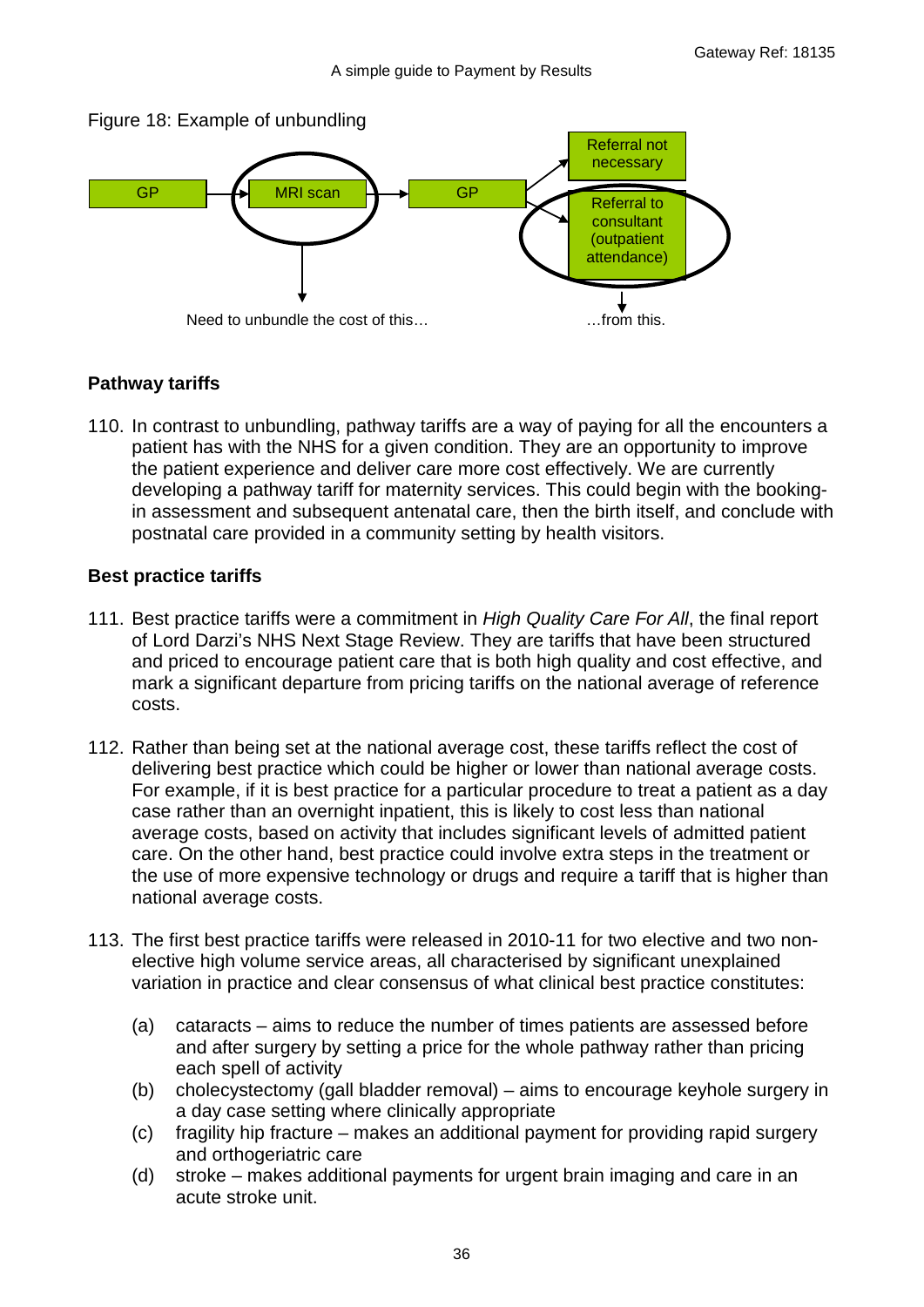- 114. The second wave of best practice tariffs in 2011-12 included:
	- (a) adult renal dialysis aims to improve care for patients undergoing haemodialysis<sup>[10](#page-34-0)</sup>
	- (b) day case procedures encourages providers to increase their day case rates in a number of surgical procedures including hernia repair and prostate resection
	- (c) interventional radiology incentivises use of minimally invasive techniques rather than open surgery where clinically appropriate
	- (d) paediatric diabetes a non-mandatory payment to encourage the running of high quality paediatric diabetes clinics
	- (e) primary total hip and knee replacements encourages best clinical management of patients and minimal lengths of stay
	- $(f)$  transient ischaemic attack (or mini-stroke) a tariff for timely and effective outpatient systems for treating patients with TIA to complement the acute stroke best practice tariff.
- 115. In 2012-13, we introduced best practice tariffs for:
	- (a) major trauma encourages best practice treatment and management of trauma patients within a regional trauma network
	- (b) same day emergency care promotes management of 12 clinical scenarios on a same day basis in an ambulatory emergency care manner
	- (c) procedures in outpatients encourages three procedures to be performed in an outpatient setting
	- (d) day cases two further procedures have been added to the list introduced in 2011-12 to incentivise day case activity
	- (e) paediatric diabetes applies to providers who provide services in accordance with the best practice specification
	- (f) interventional radiology the list of procedures covered by the interventional radiology best practice programme has been expanded to include a further five.
- 116. We have commissioned an external evaluation of the early best practice tariffs. This will inform the future development of the programme.

## **Market forces factor**

- 117. Organisations in some parts of the country have higher costs because labour, land and buildings cost more in these areas. The purpose of the MFF is to compensate for the unavoidable cost differences of providing healthcare in different parts of the country.
- 118. The MFF originated in the weighted capitation formula used to allocate funding to PCTs. Prior to PbR, the assumption was that the local prices paid by commissioners to providers would reflect cost differences. With the introduction of PbR, there was a need to include a pricing adjustment to the tariff.
- 119. The MFF is in the form of an index which allows for a comparison of each organisation's unavoidable costs relative to every other organisation. There are two versions of the MFF index:

<span id="page-36-0"></span> $10$  This was introduced in the form of a mandatory currency with a one year transition from local prices to national tariff in 2012-13.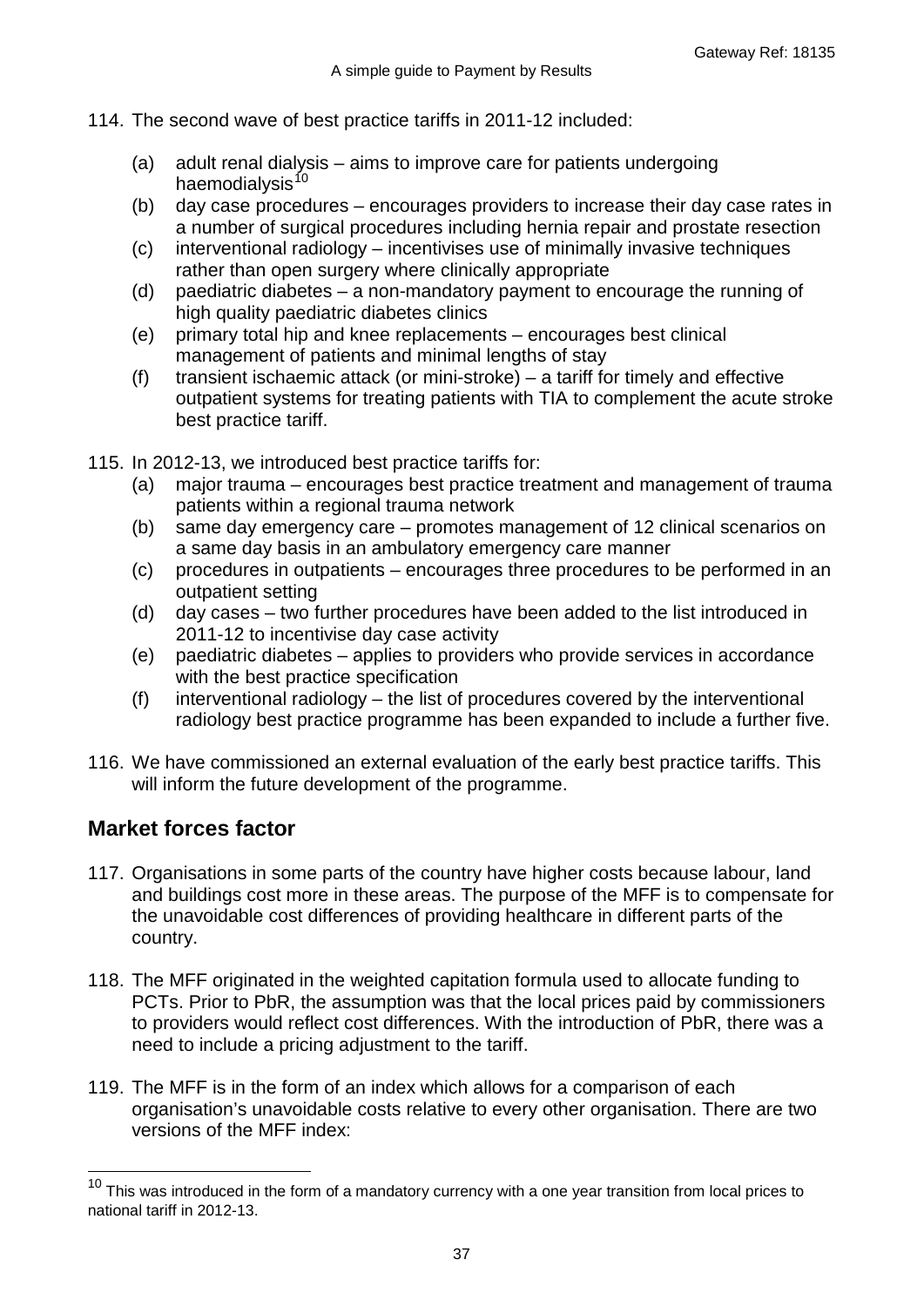- (a) the underlying index used in the weighted capitation formula
- (b) the payment index used in PbR.
- 120. The MFF payment index operates as a multiplier to each unit of activity. For an organisation with an index of 1.10, each £1,000 of PbR income is worth an additional £100. T[he index always has a lowest value of 1.00 and currently has a highest value](#page-37-0)  of 1.30.
- 121. [Figure](#page-37-0) 19 shows the MFF payment index for all providers. It illustrates that London and the south east of England are the highest cost areas. On average, the MFF adds about 8% to the value of the tariff.

<span id="page-37-0"></span>Figure 19: MFFs of providers in 2010-11



122. The MFF consists of several components that capture the different dimensions of unavoidable costs, each with their own index which is combined into an overall index using relative expenditure on each component [\(Figure 20\)](#page-38-0).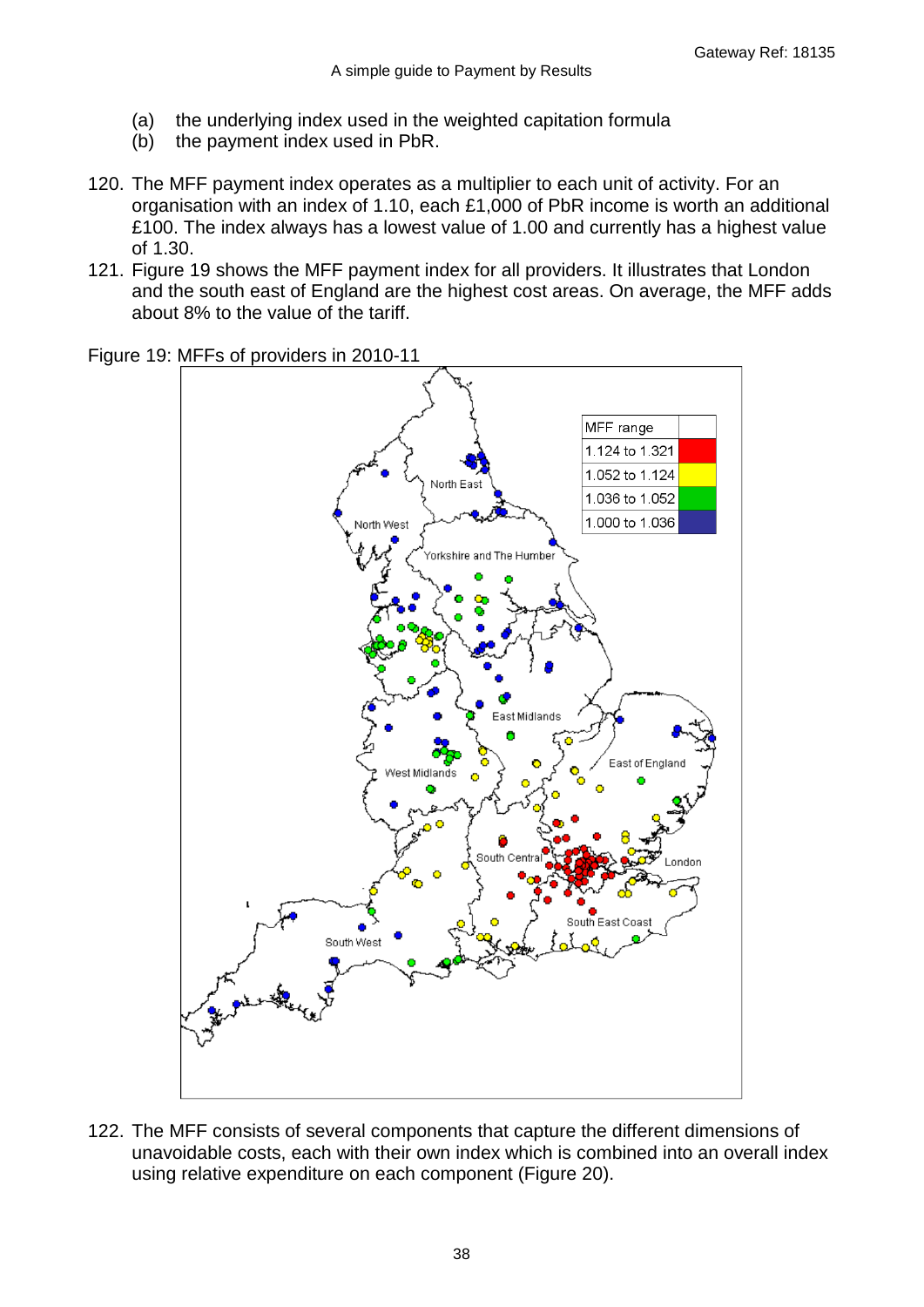<span id="page-38-0"></span>

|  | Figure 20: Components of the MFF |  |
|--|----------------------------------|--|
|--|----------------------------------|--|

| <b>Staff</b>     | Applies to all non-medical staff. National NHS pay scales do not fully reflect the |
|------------------|------------------------------------------------------------------------------------|
| 54.9%            | variation in employment costs in the broader labour market. If wages do not        |
|                  | reflect the going rate for an area then this can lead to indirect costs such as    |
|                  | greater use of agency staff and higher vacancy and turnover rates. Uses data       |
|                  | from the Annual Survey of Hours and Earnings (ASHE) produced by the ONS.           |
| <b>Medical</b>   | Medical staff costs do not vary in the same way as other staff groups, but they    |
| and              | are significantly higher in London. This index therefore applies only to London    |
| dental           | providers. Compares the average paybill for hospital doctors in London to the      |
| 13.9%            | national average.                                                                  |
| <b>Buildings</b> | NHS providers in areas where building costs are higher will pay more in capital    |
| 2.7%             | charges. Uses data from the Building Cost Information Service (BCIS).              |
| Land             | NHS providers in areas where land is more expensive to acquire will pay higher     |
| 0.4%             | capital charges. Uses NHS estate valuations by the Valuation Office Agency         |
|                  | (VOA).                                                                             |
| <b>Other</b>     | Organisations receive an index of 1.00 for costs (eg equipment, consumables        |
| 28.1%            | and drugs) that do not vary by location.                                           |

- 123. While still sometimes subject to criticism, the assumptions behind the MFF are backed by a considerable body of academic research<sup>11</sup>. It is periodically reviewed by the independent Advisory Committee on Resource Allocation (ACRA). These reviews may result in changes that are significant for some providers. To manage the changes in PbR, a capping policy ensures that no provider's overall income should change by more than 2% as a result of using the updated MFF.
- 124. The MFF has not always been paid locally by the PCT. Between 2005-06 and 2008- 09, the MFF element of the tariff payments was handled centrally, with DH removing the cost of the MFF (£2.8 billion in 2008-09) from PCT budgets and paying out this sum to providers through a central payment mechanism. This supported and protected choice by enabling PCTs to commission services from NHS providers at a standard price under the PbR tariff regardless of where the activity was delivered, whilst continuing to compensate providers for unavoidable cost differences.
- 125. Since 2009-10, in light of the full roll out of patient choice and improvements to the MFF, commissioners have retained the responsibility and the funding to enable them to pay the relevant MFF directly to providers. This is more transparent and administratively less burdensome than central payments.

# **Calculating the tariff**

- 126. Each tariff is several years in the making. Cost and activity data from year 1 are collected in year 2 and analysed in year 3 before being used for prospective payments in year 4, as
- <span id="page-38-1"></span>127. [Figure 21](#page-38-1) illustrates. This lag between collecting data and publishing a tariff is of limited significance if costs are fairly stable over time, as long as prices are updated in line with inflation and some account is taken of changing clinical practice and technology, and allows time for the testing of the tariff with the NHS.

<span id="page-38-2"></span><sup>&</sup>lt;sup>11</sup> Published as resource allocation research papers (RARPs) at [www.dh.gov.uk/allocations](http://www.dh.gov.uk/allocations)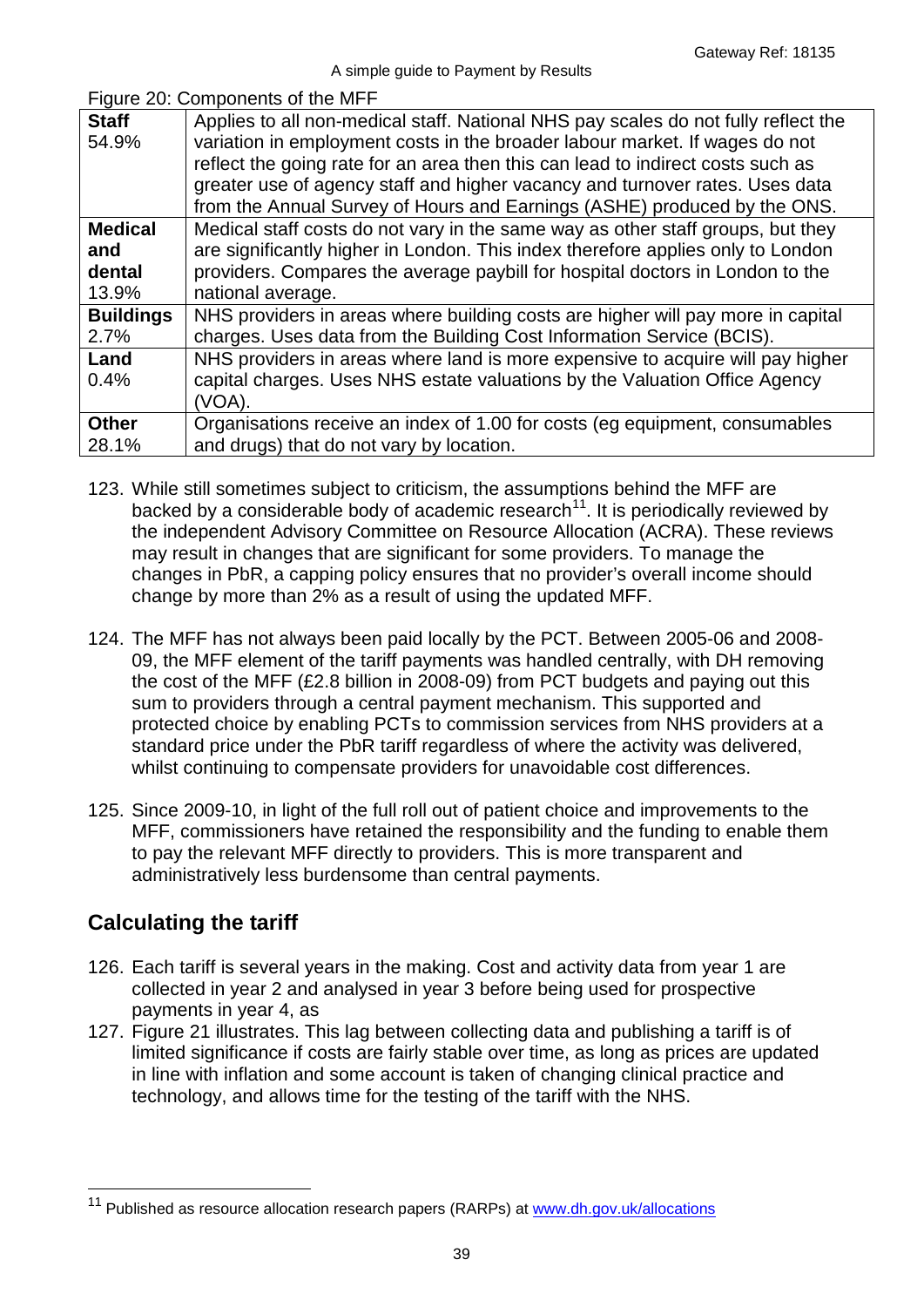| 2010 |     |                         |     |     | 2011 |     |                                         |     | 2012                   |             |                    | 2013 |                         |                     |     |
|------|-----|-------------------------|-----|-----|------|-----|-----------------------------------------|-----|------------------------|-------------|--------------------|------|-------------------------|---------------------|-----|
| Jan  | Apr | Jul                     | Oct | Jan | Apr  | Jul | Oct                                     | Jan | Apr                    | Jul         | Oct                | Jan  | Apr                     | Jul                 | Oct |
|      |     | 2010-11 reference costs |     |     |      |     |                                         |     |                        |             |                    |      |                         |                     |     |
|      |     |                         |     |     |      |     | Reference costs collected and published |     |                        |             |                    |      |                         |                     |     |
|      |     |                         |     |     |      |     |                                         |     | <b>Tariff strategy</b> |             |                    |      |                         |                     |     |
|      |     |                         |     |     |      |     |                                         |     | Tariff design          |             |                    |      |                         |                     |     |
|      |     |                         |     |     |      |     |                                         |     |                        |             | Tariff calculation |      |                         |                     |     |
|      |     |                         |     |     |      |     |                                         |     |                        | Sense check |                    |      |                         |                     |     |
|      |     |                         |     |     |      |     |                                         |     |                        |             | Road test          |      |                         |                     |     |
|      |     |                         |     |     |      |     |                                         |     |                        |             |                    |      | <b>Tariff published</b> |                     |     |
|      |     |                         |     |     |      |     |                                         |     |                        |             |                    |      |                         | Tariff in operation |     |

Figure 21: The tariff is years in the making

- 128. The reference cost collection predates the introduction of the tariff, and the tariff is therefore calculated using the reference costs of all NHS organisations, in contrast to some other countries with tariff systems which do not have a comprehensive collection and therefore use a sample of providers. The reference costs are, however, filtered to remove services outside the scope of the tariff, and any extreme outliers are removed (the general rule is less than one twentieth of, or greater than twenty times, the national average). Each organisation's reference costs are divided by its MFF index to remove differences in unavoidable costs.
- 129. Reference costs are collected for FCEs, but the admitted patient tariff is paid on a spell basis. The conversion of FCE costs into spell costs is complicated, and the collection of spell costs has long been considered a key development in the move towards a more transparently calculated tariff. To support consideration of such a move, and following two years of small pilot collections, we mandated the collection of spell costs alongside FCE costs within the 2011-12 reference costs collection.
- 130. Some costs, notably those arising from National Institute for Health and Clinical Excellence (NICE) recommendations on the use of new medicines and treatments, have come into effect after the reference cost period and need to be added.
- 131. The underlying costs are inflated to tariff year prices. Finally, we may also make a number of normative changes to specific prices in response to feedback during testing of the tariff or to correct known problems.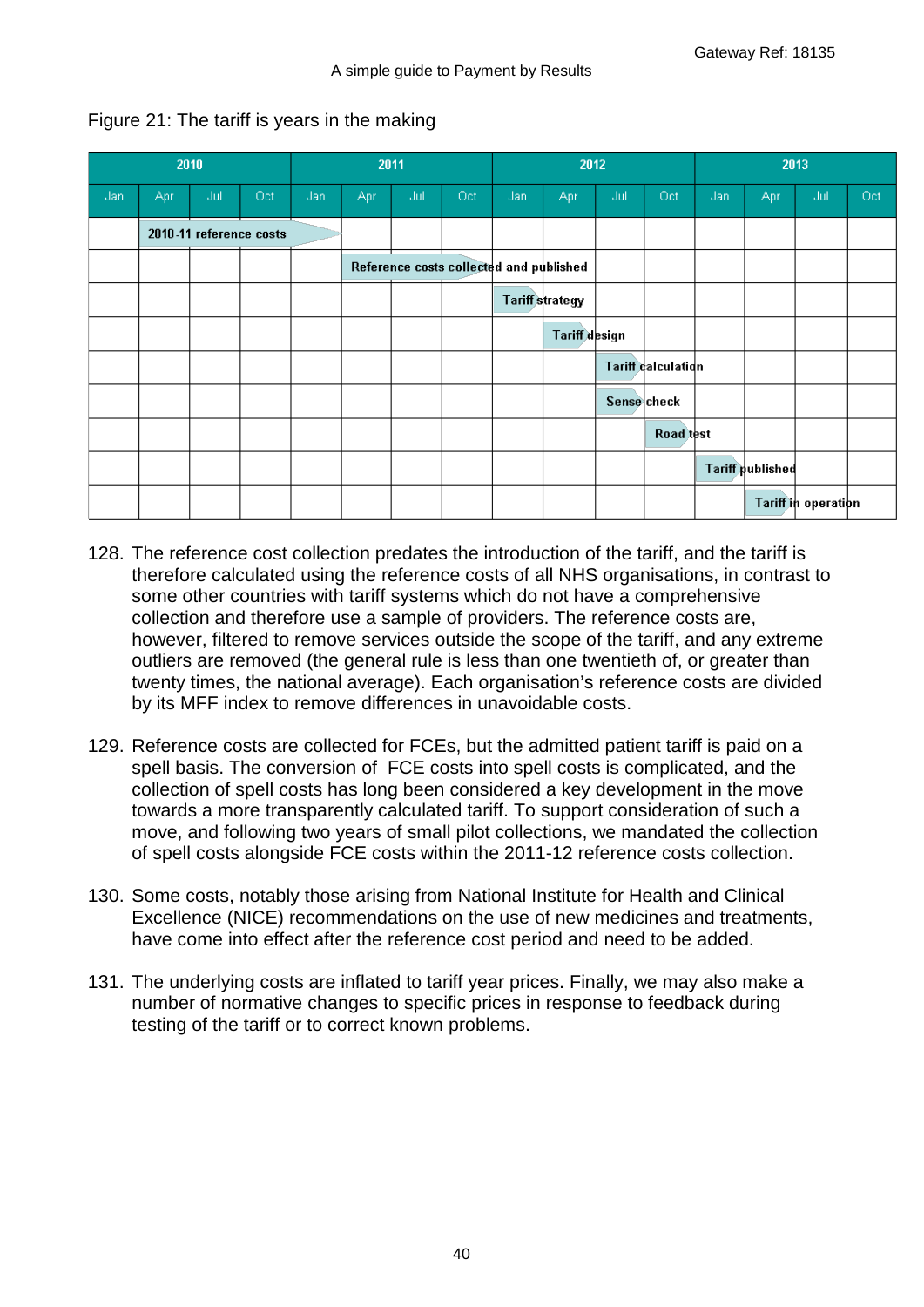# **Tariff adjustment**

- 132. The tariff adjustment is used to turn historic costs into prospective prices, and is the net result of an increase for NHS pay and price inflation and a decrease for efficiency. Three years of adjustments are used in the calculation in line with the lag [between reference costs and the tariff.](#page-40-0)
- 133. [Figure](#page-40-0) 22 shows the uplifts applied to the 2012-13 tariff.

<span id="page-40-0"></span>Figure 22: Tariff uplifts

| Tariff year      | Pay and          | Efficiency  | Net tariff    |
|------------------|------------------|-------------|---------------|
|                  | price            | requirement | uplift $(\%)$ |
|                  | inflation $(\%)$ | $\%$        |               |
| 2009-10          | 4.7              | $-3.0$      | 1.7           |
| 2010-11          | 3.5              | $-3.5$      | 0.0           |
| 2011-12          | 2.5              | $-4.0$      | $-1.5$        |
| $2012 - 13^{12}$ | 2.2              | $-4.0$      | -1.8          |

- 134. In recent years, we have also targeted particular inflationary increases at specific tariff prices, for example to take account of cost pressures arising from NHS contributions to the Clinical Negligence Scheme for Trusts (CNST).
- 135. The combination of more recent reference costs, and a reduction in prices if the efficiency requirement exceeds inflation, means that providers may be paid less as well as more for treating a patient than they were for carrying out the same procedure in the previous year.

# **Testing the tariff**

- 136. Before publishing the final tariff, we share the draft tariff prices and guidance with the NHS for comment. This has two stages: sense check and road test.
- 137. The sense check involves some of our advisory groups (EAG and CAP), a network of clinicians who are expert in the development of PbR currencies (the EWGs), all single specialty hospitals and a small group of NHS providers and commissioners. The aims of the sense check are to scrutinise the draft prices to ensure that there are no hidden incentives to perverse clinical practice and to double check, using up-todate data available to providers and commissioners, the impact of what we are proposing. As the sense check is necessarily limited to a small number of organisations we also write to the wider service at this point, letting them know as much as we can about the proposed structure of the tariff for the following year.
- 138. The road test, which generally happens in December, allows all organisations to familiarise themselves with the detail of the tariff and its accompanying guidance. The expectation is that the tariff will not change between road test and the final published tariff, although we will update the guidance to reflect feedback.

<span id="page-40-1"></span><sup>&</sup>lt;sup>12</sup> In 2011-12 and 2012-13, some of the efficiency requirement was built into the tariff prices, for example through best practice tariffs.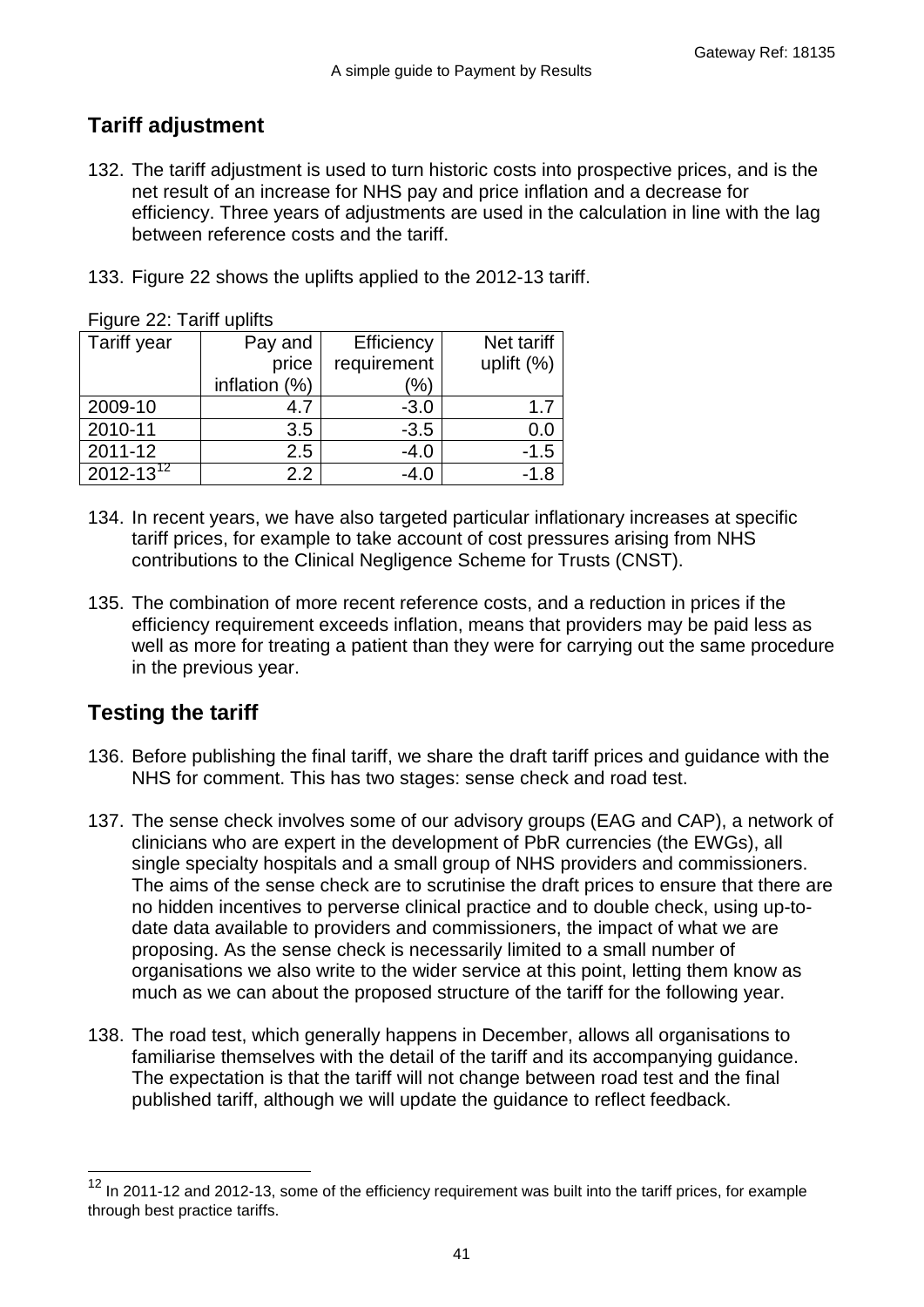## **Find out more**

EWGs and ERPs [http://www.ic.nhs.uk/services/the-casemix-service/getting-involved/groups-panels-and](http://www.ic.nhs.uk/services/the-casemix-service/getting-involved/groups-panels-and-meetings)[meetings](http://www.ic.nhs.uk/services/the-casemix-service/getting-involved/groups-panels-and-meetings)

PbR guidance for 2012-13 PbR governance PbR and the market forces factor in 2012-13 Best practice tariffs Step-by-step guide: calculating the 2012-13 national tariff <http://www.dh.gov.uk/pbr>

*Review of specific cost approach to staff market forces factor (RARP31) Review of the market forces factor following the introduction of Payment by Results (2005): exploring the general labour market method (RARP32)* [http://www.dh.gov.uk/en/Managingyourorganisation/Financeandplanning/Allocations/DH\\_4](http://www.dh.gov.uk/en/Managingyourorganisation/Financeandplanning/Allocations/DH_4108515) [108515](http://www.dh.gov.uk/en/Managingyourorganisation/Financeandplanning/Allocations/DH_4108515) 

**TFCs** 

[http://www.datadictionary.nhs.uk/web\\_site\\_content/supporting\\_information/main\\_specialty](http://www.datadictionary.nhs.uk/web_site_content/supporting_information/main_specialty_and_treatment_function_codes.asp?shownav=1) and treatment function codes.asp?shownav=1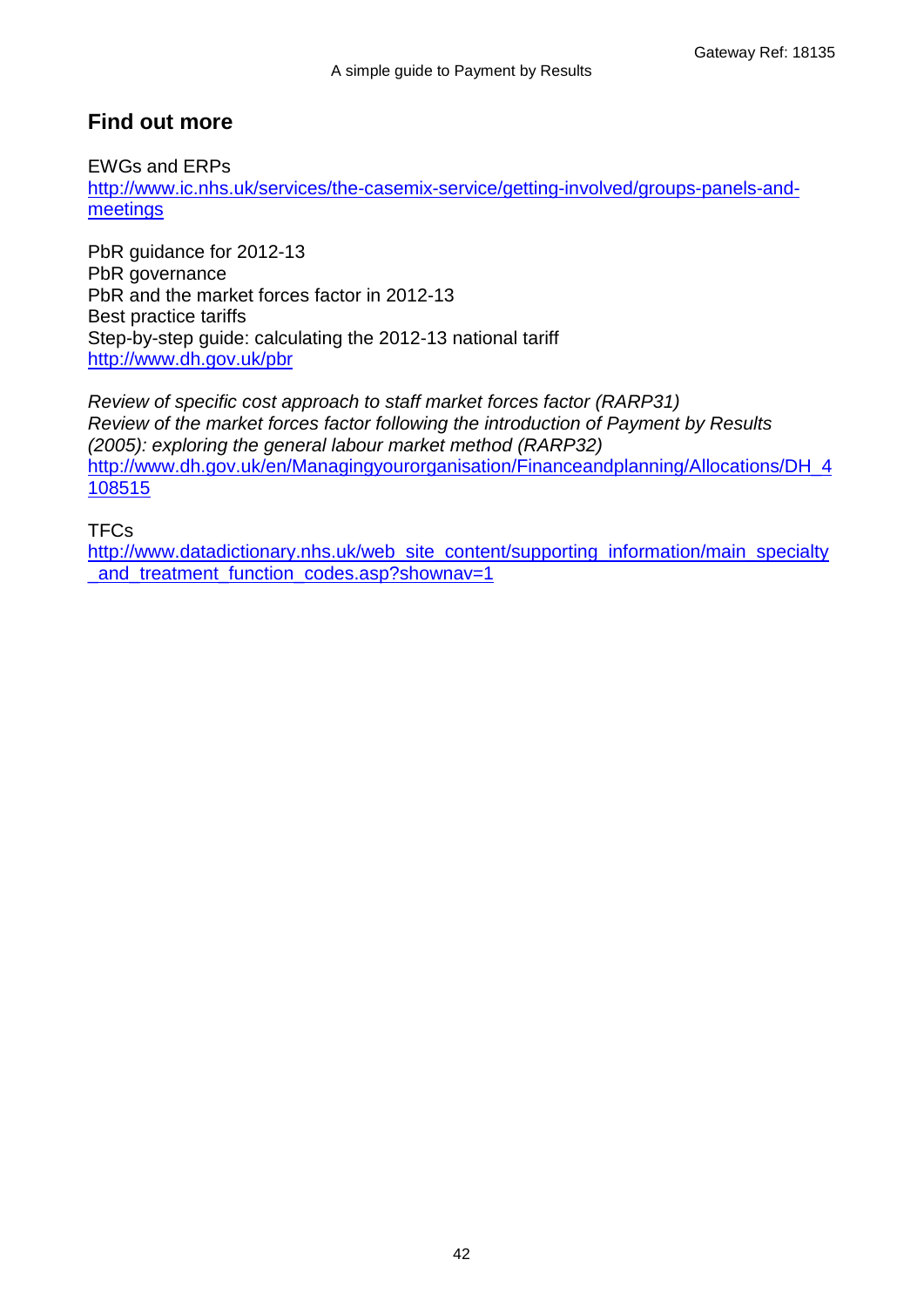# **Chapter 4 Expanding the scope of PbR**

#### **Summary**

- PbR began in a small way in 2003-04, but from the outset there were plans for it to cover as much secondary care as possible
- Mental health and community services are priorities for the expansion of PbR

## **Introduction**

139. PbR began in a small way in 2003-04, covering about £100 million of activity, but from the outset there were ambitious plans for it to ultimately cover as much secondary care expenditure - as possible [\(Figure 23\)](#page-42-0). Primary care expenditure on GPs, dentists, opticians and prescribing (about £20 billion) is already covered by separate national contracting and funding arrangements.

<span id="page-42-0"></span>Figure 23: Expanding the scope of  $PbR^{13}$  $PbR^{13}$  $PbR^{13}$ 



Aim to cover as much activity as possible

140. By 2006-07, PbR had expanded rapidly (shows progress) to cover most acute activity, initially applying only to the NHS but extended to the independent sector in 2008-09. However, the original aim of covering most secondary care had not been achieved and a number of services – notably mental health and community health – remained outside the scope of PbR. For these services, the price paid still has to be worked out by negotiation between commissioners and providers each year. *Liberating the NHS* set out the Government's renewed ambition to extend the benefits of PbR into these and other areas.

<span id="page-42-1"></span><sup>&</sup>lt;sup>13</sup> Mental health and community services figures from 2009-10 summarised accounts of PCTs. Other figures are 2011-12 estimates.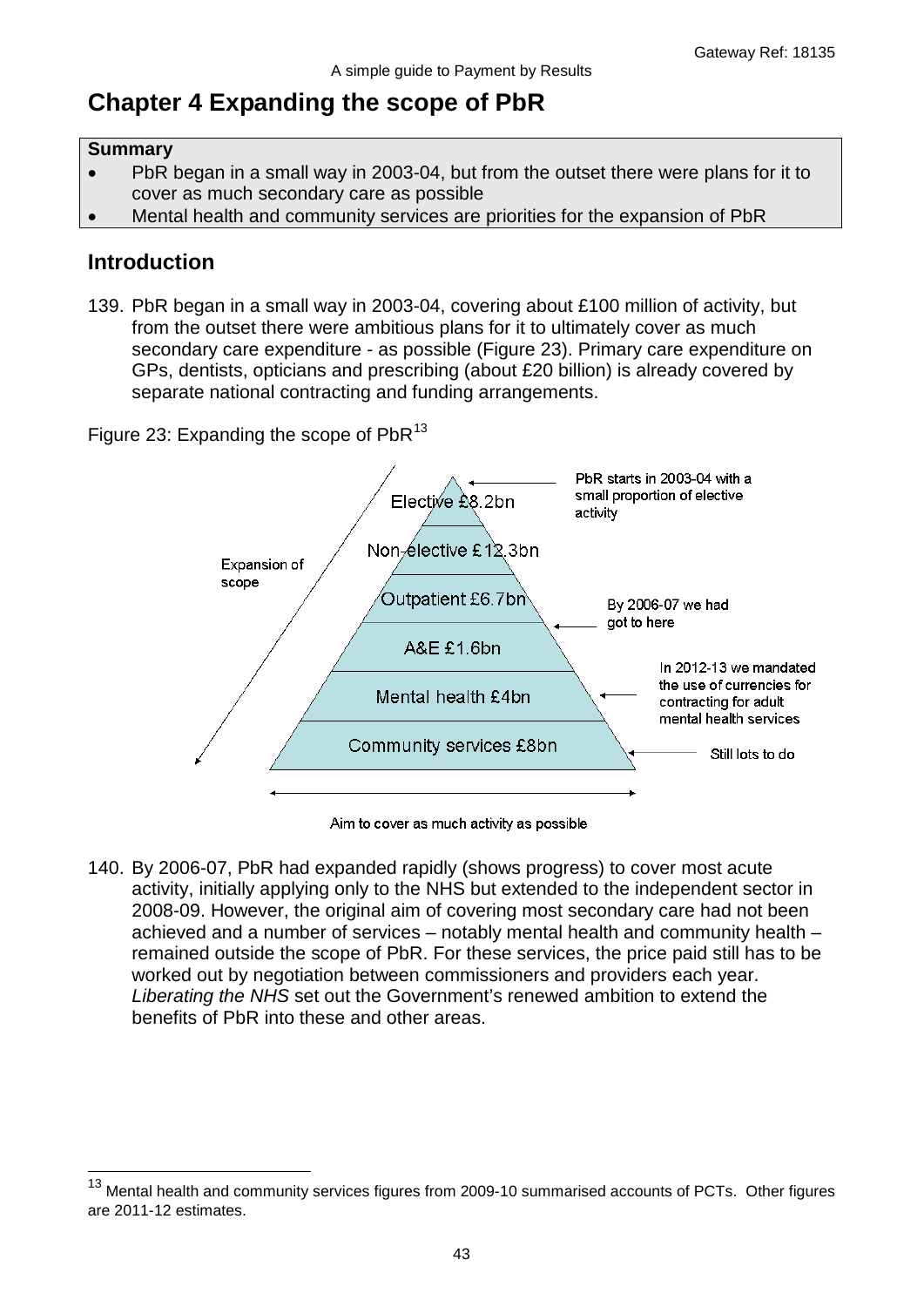

Figure 24: PbR and PCT budgets

141. The timescale for bringing services into the scope of PbR can be quite lengthy and reflects the processes that have to be followed when introducing new data flows and collecting the information needed to introduce PbR without destabilising services or organisations. As new services are brought into the scope of PbR, they do not automatically have both a national currency and a national tariff. Many are introduced initially as a national currency with local prices. This helps create a common contracting unit for benchmarking and comparison, whilst providing the flexibility to fit with the financial situation of local health economies. Such an approach may be part of a phased transition with a national tariff introduced in subsequent years.

### **Acute services**

- 142. In 2012-13 the tariff covers about £29 billion of services, representing around 60% of acute provider income. In addition to tariff income, providers also receive income from locally agreed payments for services which are outside the scope of PbR. Teaching hospitals will also receive funding for education and training, and some will receive funding for research and development (R&D). Figure 25 illustrates this.
- 143. The proportion of provider income covered by tariff may increase in future years, as we have introduced a number of currencies, some of which are mandatory and some of which are non-mandatory, which may be developed into tariffs.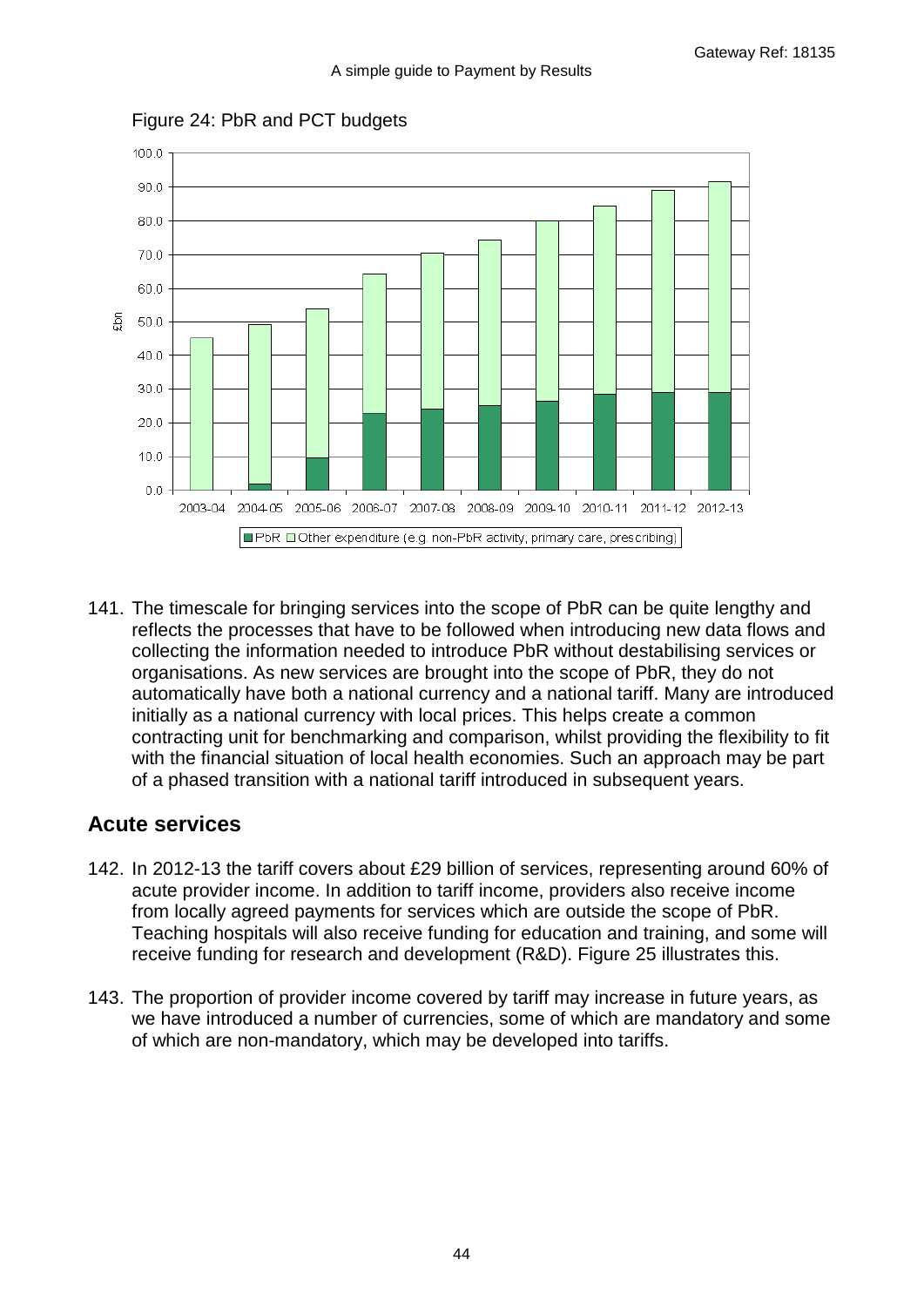

## **Mental health**

- 144. Mental health emerged as the number one priority for expansion of the scope of PbR in the consultation *Options for the Future of PbR: 2008-09 to 2010-11*, and *High Quality Care for All* committed DH to make national mental health currencies available for use in 2010-11.
- 145. In 2010-11, we published a national mental health currency the care cluster [\(Figure](#page-45-0)  [26\)](#page-45-0). Developed initially by the NHS in Yorkshire and Humber and the North East, the clusters reflect patient need over specific periods of time that range from four weeks to 12 months, and apply to both admitted patient and community care. They therefore balance the risks between commissioners and providers. Commissioners do not have to pay extra for each contact and intervention. Providers know they will be paid for each patient they care for and they also have an incentive to innovate and support the patient in the most cost effective setting.

<span id="page-44-0"></span> $14$  Estimates based on 2009-10 summarised accounts of NHS trusts and internal analysis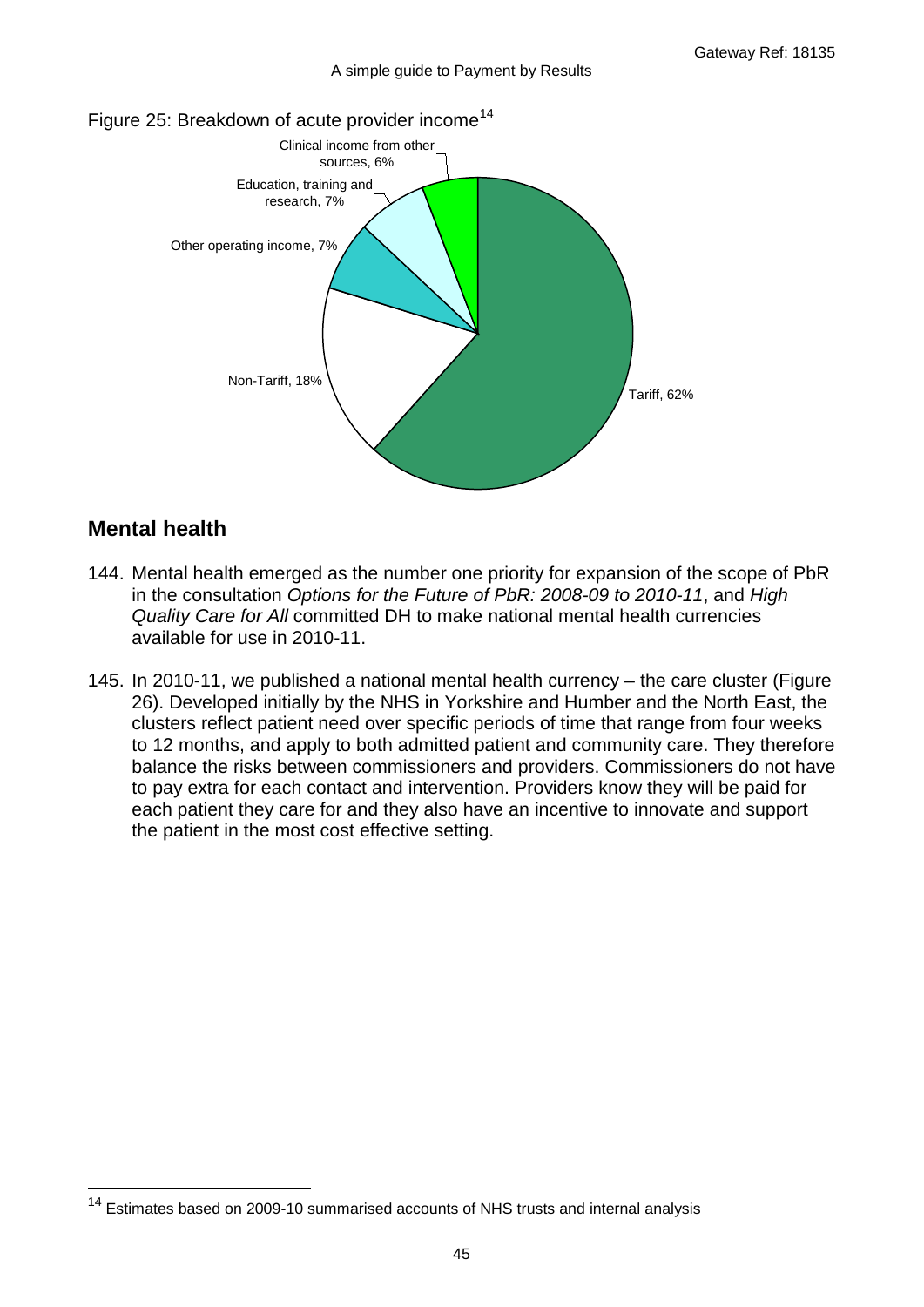#### A simple guide to Payment by Results

#### <span id="page-45-0"></span>Figure 26: Mental health care clusters



- 146. In 2012-13 the clusters were introduced as the mandatory contract currency, to be used with local prices.
- 147. *Liberating the NHS* announced that currencies would also be developed for child and adolescent mental health services (CAMHS) and talking therapies.

### **Community services**

- 148. *Liberating the NHS* also announced plans to accelerate the development of currencies and tariffs for community services. Community services (such as health visiting and district nursing) have lacked some of the building blocks such as national data flows that allow the consistent capture of a classification or currency, and this has impeded the move away from block contracts.
- 149. *Transforming community services: currency and pricing options for community services* recognises the challenges in progressing this work nationally and helps the NHS to create new local currencies and better pricing.
- 150. In 2011-12 we introduced a smoking cessation currency which uses an outcomes approach with providers paid on the basis of patients who quit smoking at four and 12 weeks. This continues in 2012-13.

### **PbR development sites**

- 151. The PbR development sites programme enables staff in the NHS to lead PbR development in their area of expertise. Development sites are a mechanism for developing local currencies and funding models for services currently outside the scope of PbR, or as an alternative to national currencies for services already within the scope of tariff.
- 152. The first phase of development sites was launched following *Options for the Future of PbR*. Over 40 sites progressed sufficiently to be evaluated in 2009. The work of the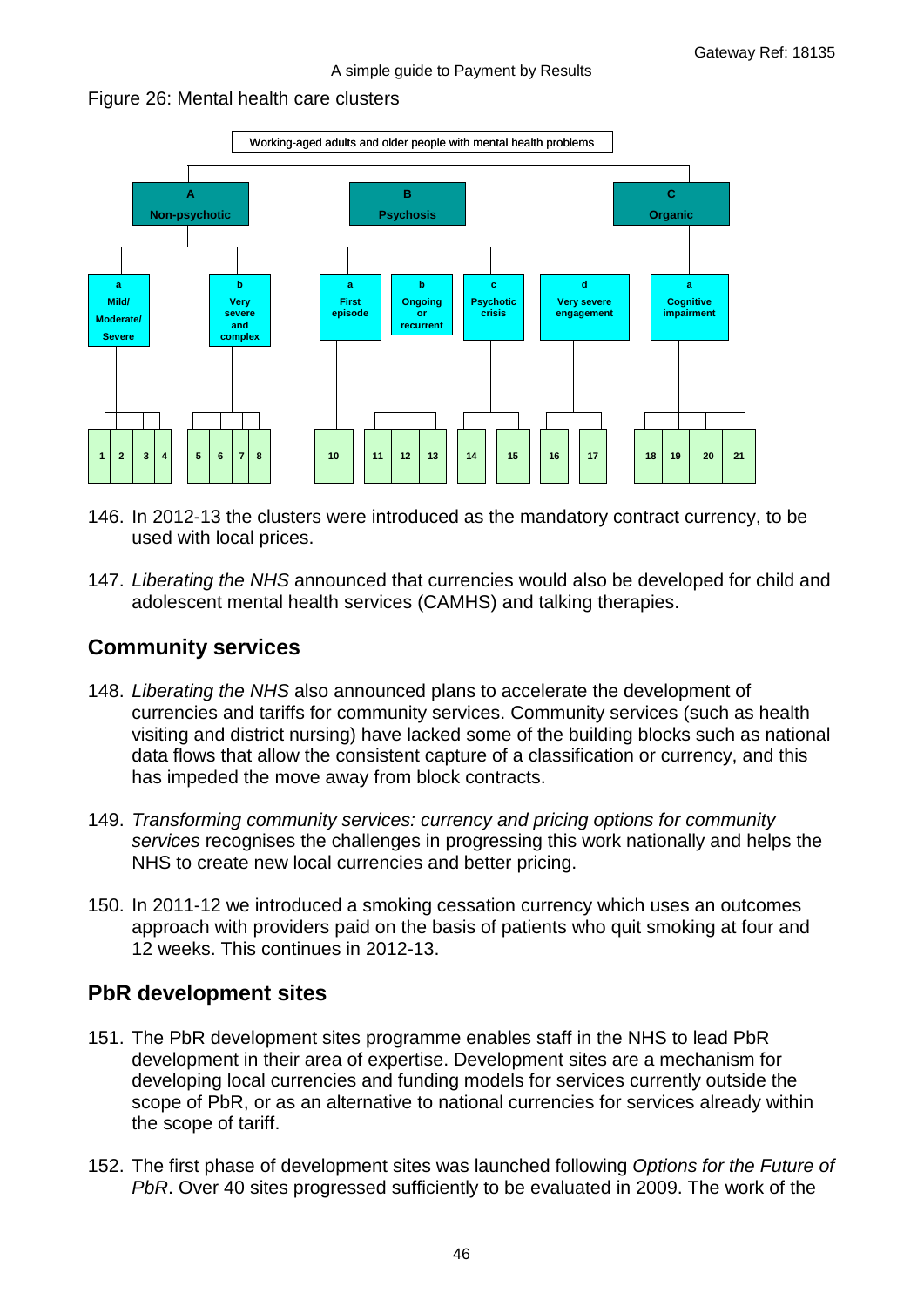most successful sites has resulted in the introduction of national currencies for ambulance services, cystic fibrosis and smoking cessation.

153. A second phase was launched in 2010 to support the new Government's objective of accelerating the expansion of PbR, particularly into non-acute services. Some sites have subsequently been incorporated into existing PbR workstreams such as palliative care, learning disabilities and burns care.

## **Find out more**

Developing PbR for mental health PbR development sites <http://www.dh.gov.uk/pbr>

Transforming community services <http://www.dh.gov.uk/tcs>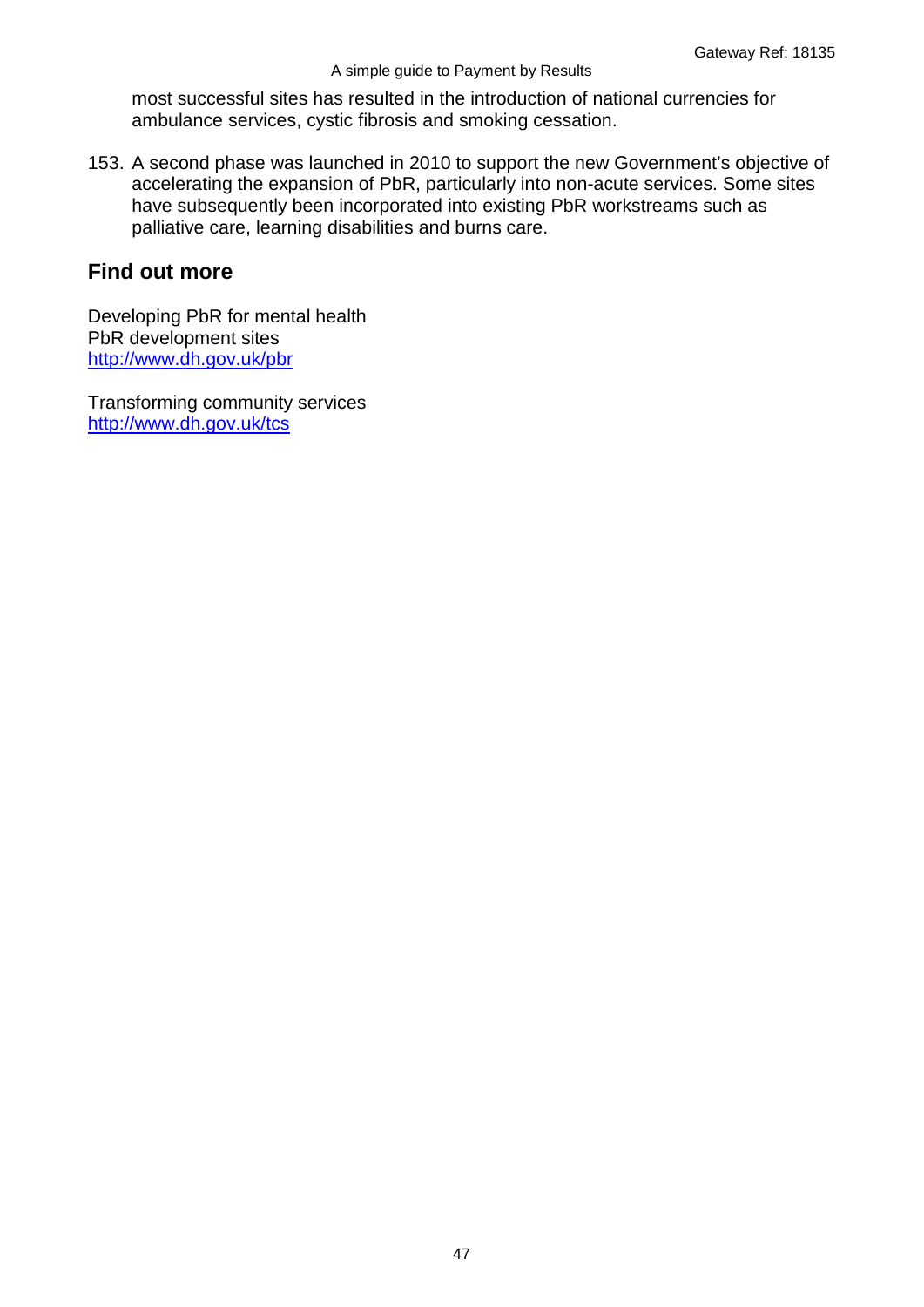# **Chapter 5 History of PbR**

#### **Summary**

- Before PbR, many hospitals were paid according to block contracts a fixed sum based largely on historic funding patterns and locally negotiated annual increases
- PbR began with national tariffs for 15 HRGs in 2003-04 and 48 HRGs in 2004-05
- NHS foundation trusts were early implementers of PbR, moving to the full system in 2005-06
- A transition period between 2005-06 and 2007-08 smoothed the impact of PbR on providers and PCTs
- The consultation paper *Options for the Future of Payment by Results: 2008-09 to 2010-11* set out proposals to strengthen the building blocks of PbR and extend its scope
- With the introduction of HRG in 2009-10 the number of tariffs increased to over 1,000
- In 2010-11 the first best practice tariffs were introduced, and a mental health currency for local use
- The white paper *Liberating the NHS* was published in July 2010 and set out the new Government's vision to reform PbR. The 2011-12 tariff began the task of implementing this vision
- The Health and Social Care Act (2012) will prompt the transfer of responsibility for tariff design and price setting from the Department of Health to the NHS Commissioning Board and Monitor.

# **Introduction**

154. This section outlines the history of PbR from its origins in the *NHS Plan* to the reforms set out in *Liberating the NHS* and the Health and Social Care Act 2012*.* It includes a summary of the major research papers into PbR, and a brief survey of prospective payment systems in other countries. Supporting tables in [Annex B](#page-62-0) and [Annex C](#page-64-0) provide key facts about the scope and structure of the national tariff from 2003-04 to 2012-13.

# **Reforming financial flows: 2003-04**

- 155. Before PbR, many hospitals were paid according to block contracts a fixed sum of money for a broadly specified service based largely on historic funding patterns and locally negotiated annual increases. There was no incentive for providers to increase activity to reduce waiting times, since they got no additional funding. If providers failed to deliver planned activity, there was no agreed basis for commissioners to withdraw funding, in order to commission care elsewhere. Some areas of the NHS, however, were using more sophisticated cost and volume agreements as the basis for their contracts, and were using HRGs to adjust their agreements for casemix.
- 156. PbR has its origins in the *NHS Plan* (July 2000) and the 2002 Budget, although the phrase first appears in *Delivering the NHS Plan* (April 2002): "in order to get the best from the extra resources we plan major changes to the way money flows around the NHS…Instead of block contracts for hospitals they will be paid for the elective activity they undertake. This is a system of payment by results"<sup>[15](#page-44-0)</sup>.

<span id="page-47-0"></span><sup>15</sup> Delivering the NHS Plan, p20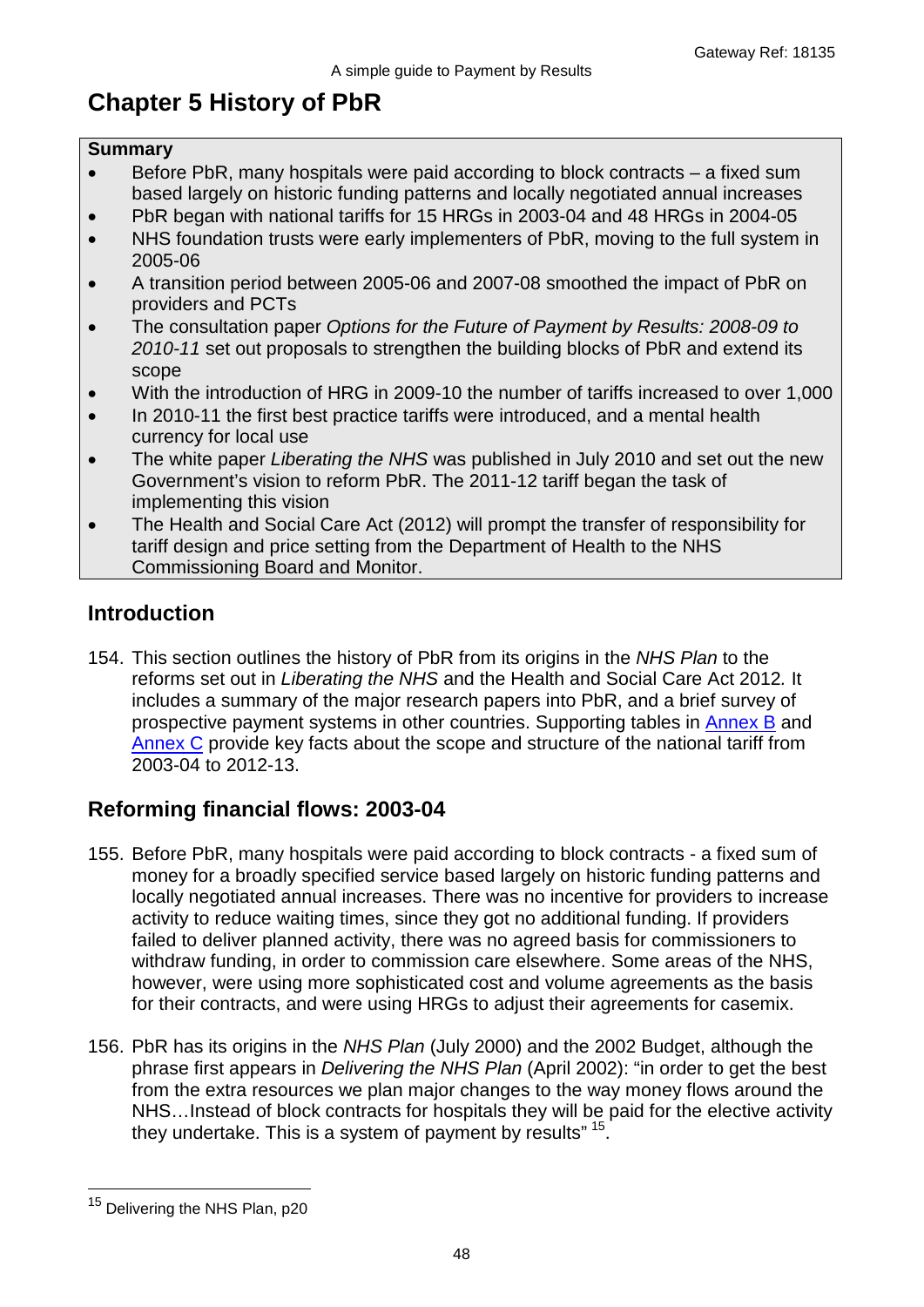- 157. The early aims of PbR were to pay different types of providers fairly and transparently to support patient choice, reward efficiency and encourage activity to reduce waiting times. The objectives were later formalised within the *PbR Code of Conduct*. The purpose of the *Code* is to establish the principles that should govern organisational behaviour under PbR and set expectations as to how the system should operate.
- 158. The consultation document *Reforming NHS Financial Flows: Introducing payment by results* (October 2002) set out plans to move to a national tariff over five years. DH had examined the use of casemix payment systems internationally in countries such as Australia, Norway and Sweden. DRGs had been pioneered in the USA and adopted for the publicly financed Medicare programme in the 1980s.
- 159. PbR began in a small way in 2003-04. Cost and volume agreements were introduced for six surgical specialities but with prices determined locally rather than by the national tariff. Some interventions (e.g. cataracts and hip replacements) were considered so important to the delivery of national targets to reduce waiting times that a national tariff was introduced for 15 HRGs, but only for extra activity above 2002-03 planned activity.

## **Transition: 2004-05 to 2007-08**

- 160. *Payment by Results Consultation: Preparing for 2005* (August 2003) again sought views from the NHS on the rollout of PbR, including a transition period from 2005-06 to 2007-08.
- 161. If introduced overnight, PbR would have had a significant impact on the income of some NHS providers and the purchasing power of the PCTs that commissioned services from them. The transition period was designed to ensure that the move to the tariff was manageable and the financial impact did not destabilise NHS organisations. Transitional adjustments for providers compared income at local prices against income at national tariff. Gains and losses from this comparison were limited to 25% in 2005-06, 50% in 2006-07 and 75% in 2007-08. PCTs were also protected from the impact of the move to the national tariff of their providers, to prevent PCTs dealing mainly with high cost providers gaining and PCTs dealing with low cost providers losing. Purchaser parity adjustments to PCT allocations were funded at 100% in 2005-06, 50% in 2006-07 and 25% in 2007-08. [Figure 27](#page-49-0) summarises the transition process.
- 162. In 2004-05, the principle of paying at national tariff for activity above a baseline was maintained, but the coverage was extended to 48 HRGs. The first wave of FT applicants [\(Annex E\)](#page-70-0) were early implementers of PbR, moving to the full system one year ahead of the rest of the NHS.
- 163. The original intention had been to extend the scope of PbR in 2005-06 to cover all elective and non-elective admitted patient care, outpatients and A&E. This was considered too ambitious for NHS trusts for which PbR covered only elective care with the other areas deferred until 2006-07. The number of HRGs with national tariffs increased from 48 to 550.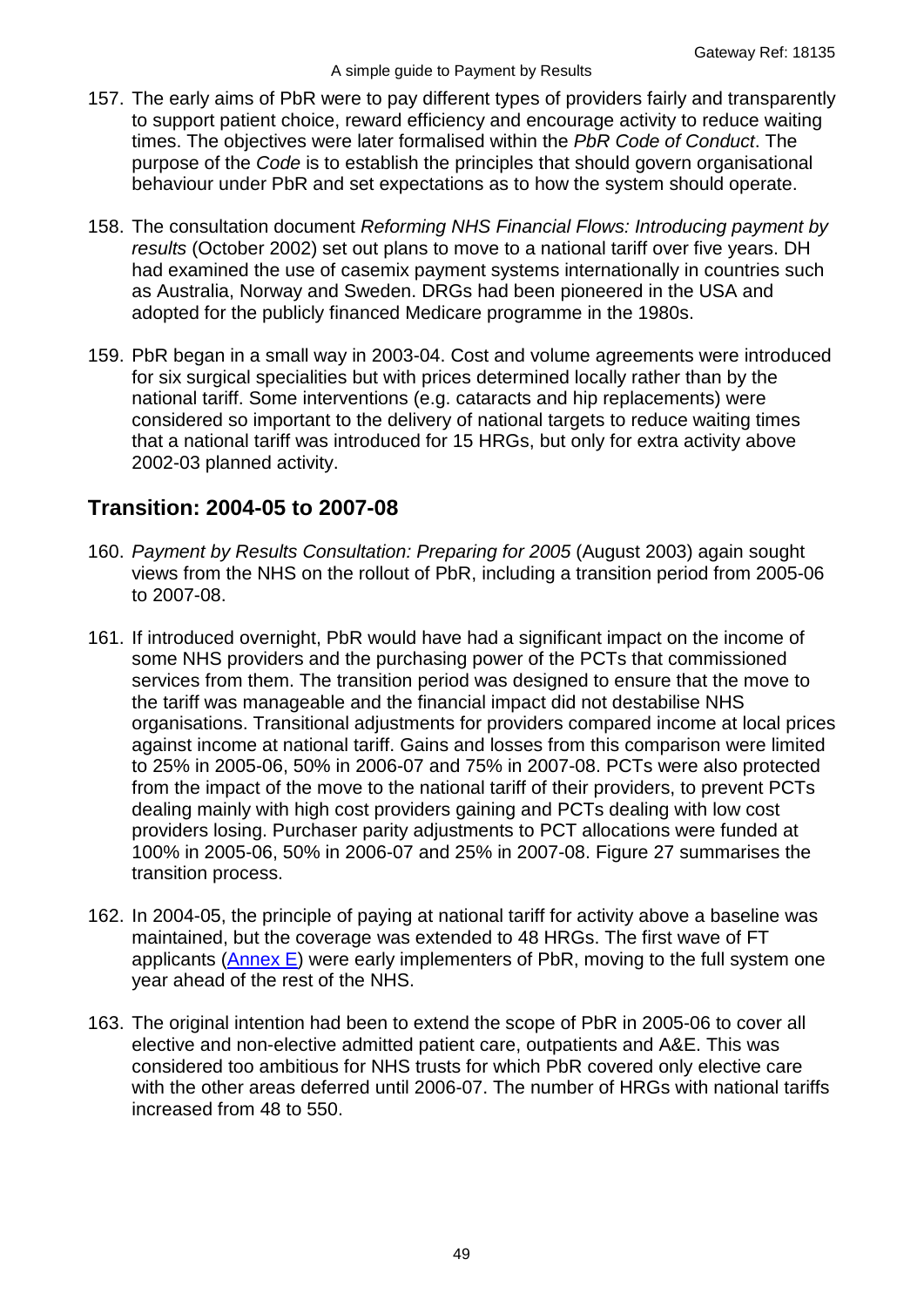164. An independent review into the setting of the 2006-07 tariff was published in 2006, following its withdrawal and reissue after errors were found. The Lawlor review<sup>[16](#page-47-0)</sup> made a number of recommendations, including the strengthening of governance arrangements and more engagement with stakeholders. DH responded by introducing the current governance structure, and arrangements for sense checking and road testing the tariff with the NHS. Following Lawlor, minimal changes were made to the national tariff in 2007-08 apart from a price uplift.

|                                | 2003-04                                                                      | 2004-05                                                                    | 2005-06                                                                         | 2006-07                                                           | 2007-08                                                                                         | 2008-09                                                                             |  |  |
|--------------------------------|------------------------------------------------------------------------------|----------------------------------------------------------------------------|---------------------------------------------------------------------------------|-------------------------------------------------------------------|-------------------------------------------------------------------------------------------------|-------------------------------------------------------------------------------------|--|--|
|                                | £100m                                                                        | £2bn                                                                       | £9.5bn                                                                          | £23bn                                                             | £24bn                                                                                           | £25bn                                                                               |  |  |
| No. of<br><b>HRGs</b>          | 15                                                                           | 48                                                                         | 550                                                                             | 548                                                               | 548                                                                                             | 546                                                                                 |  |  |
| Application of national tariff | All acute trusts:<br>growth over plan                                        | Wave 1 FTs and<br>Early<br>Implementers:<br>elective, non-<br>elective and | Wave 1 FTs and<br>Early<br>Implementers:<br>elective, non-<br>elective, A&E and |                                                                   | All acute trusts: elective, non-elective, A&E and<br>outpatients                                |                                                                                     |  |  |
|                                |                                                                              | outpatients                                                                | outpatients                                                                     |                                                                   | Differential tariff for emergency activity                                                      |                                                                                     |  |  |
|                                |                                                                              | All other acute<br>trusts: growth<br>over plan                             | All other acute<br>trusts: elective<br>activity only                            |                                                                   |                                                                                                 |                                                                                     |  |  |
|                                |                                                                              |                                                                            |                                                                                 | Percentage difference received between national and local prices: |                                                                                                 |                                                                                     |  |  |
| Trust transitional path        | Wave 1 FTs and<br>Early<br>Early<br>Implementers:<br>25% loss or gain<br>50% |                                                                            | Wave 1 FTs and<br>Implementers:                                                 | Wave 1 FTs and<br>Early<br>Implementers:<br>75% of income         | Wave 1 FTs and<br>Early<br>Implementers:<br>100% of income<br>gained under PbR gained under PbR | Transition<br>complete for<br>acute trusts. All<br>trusts paid at<br>national price |  |  |
|                                |                                                                              |                                                                            | All other acute<br>trusts: $25%$                                                | All other acute<br>trusts: 50%                                    | All other acute<br>trusts: 75%                                                                  |                                                                                     |  |  |
| transitional<br>path           |                                                                              |                                                                            | 100% of purchasing parity funded                                                | 50% of<br>purchasing parity<br>funded                             | $25%$ of<br>purchasing parity<br>funded                                                         | Transition<br>complete for<br>PCT <sub>s</sub> .                                    |  |  |

### <span id="page-49-0"></span>Figure 27: Implementation of PbR

## **Options for the future: 2008-09 to 2010-11**

 $\overline{a}$ 

165. In 2007 DH embarked on a third consultation, *Options for the Future of Payment by Results: 2008-09 to 2010-11*. This wide-ranging consultation set out, amongst other things, proposals to strengthen the building blocks of PbR and to extend its scope. The building blocks of PbR are the classification systems that describe patient diagnoses and interventions, the currency for payments, and the costing information which informs pricing decisions. Most notably, HRGv3.5, the national tariff currency to this point, had originally been designed for financial benchmarking and not for payment. *Options* considered international alternatives for replacing HRGv3.5, such as the Australian DRGs, but rejected them in favour of HRG4 that was being developed by the NHS Information Centre. *Options* proposed three incremental models for the expansion of PbR: local currency and price, national currency and local price, national currency and price. Mental health emerged as a clear priority for future development of national currencies.

<sup>&</sup>lt;sup>16</sup> named after its author John Lawlor, then Chief Executive of Harrogate and District NHS Foundation Trust.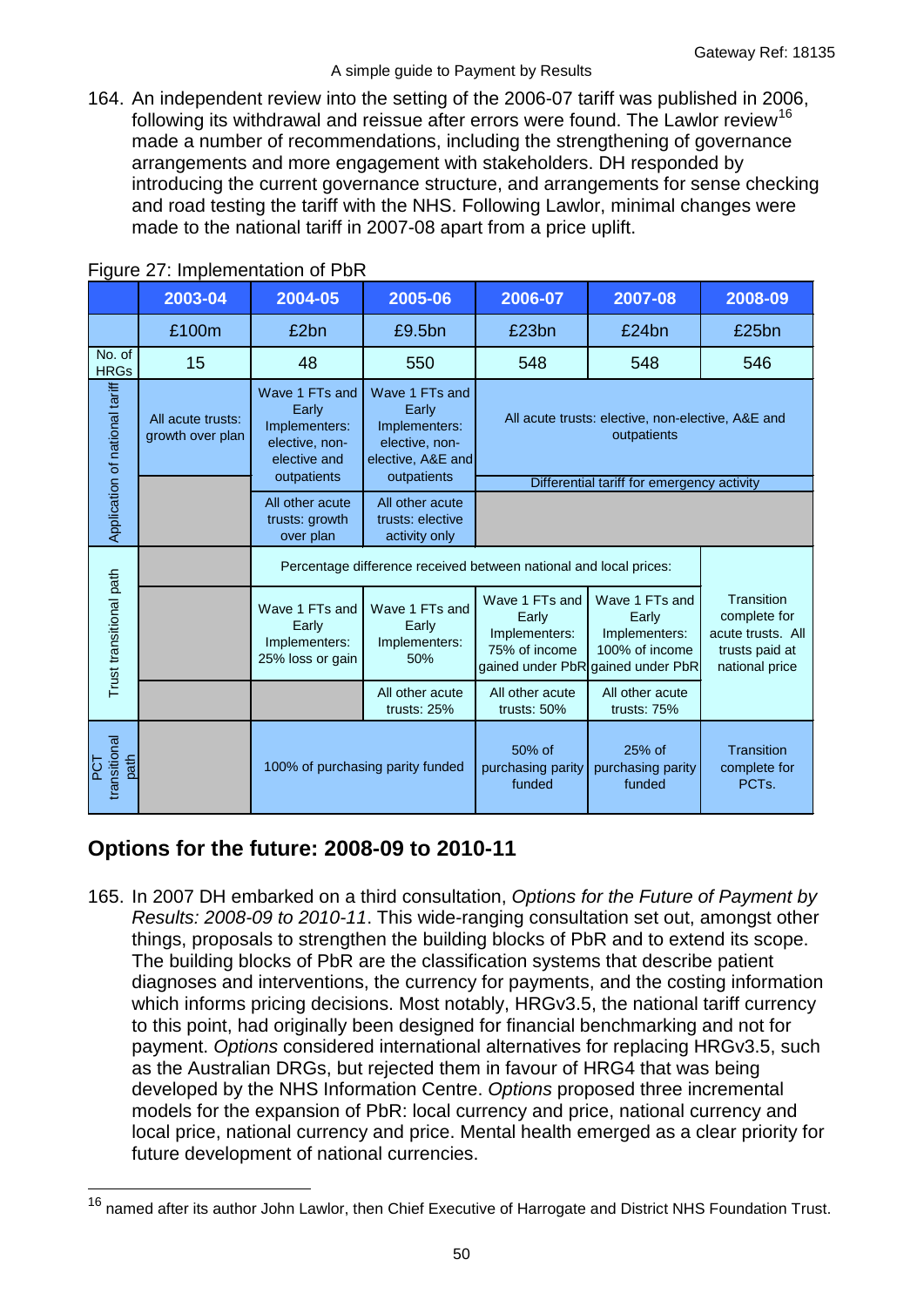- 166. In 2008-09 the national tariff was extended to all independent sector organisations providing services under Free Choice, fulfilling the original vision that it should support patient choice and plurality of provider. Indicative, or non-mandatory, tariffs had been published since 2005-06 and in 2008-09 were provided to support the unbundling of services such as diagnostic imaging and rehabilitation. Care pathways were changing, and there was a desire to develop currencies and tariffs to encourage appropriate alternatives to traditional hospital bundles of care.
- 167. *High Quality Care For All* (June 2008), the final report of Lord Darzi's NHS Next Stage Review, made several commitments on PbR: projections for tariff uplifts and efficiency gains on a multi-year basis, aligning with future Spending Reviews and PCT allocations; a best practice tariff programme that would pay for best practice rather than average cost; and the development of mental health currencies for use by 2010-11.
- 168. 2009-10 saw the introduction of HRG4, the first version designed for payment. It increased the number of HRGs from 650 to over 1,400, and improved the way they work. A tariff was not calculated for all the new HRGs, although the number of tariffs nearly doubled from around 550 to over 1,000. HRG4 included new unbundled HRGs for areas such as critical care, chemotherapy, radiotherapy and specialist palliative care, but the underlying data were not considered robust enough to introduce national tariffs for these areas. Nevertheless, the potential remained to introduce tariffs for new services once data quality and design issues were addressed.
- 169. At the same time, a new MFF payment index was introduced. The MFF is shared with the weighted capitation formula for PCT allocations, and the review was undertaken by ACRA. This was not the first time the MFF had been reviewed, but the latest review used innovative techniques to deal with the cliff edge problem, where neighbouring providers operating in the same labour market have noticeably different MFFs. The impact of the MFF on provider income under PbR is substantial and, in order to help organisations adjust to the new index, a cap of 2% change to each provider's overall PbR income was imposed.
- 170. Finally, 2009-10 also saw the introduction of a planned same day (PSD) tariff for day cases and outpatient procedures. Like the combined elective and day case tariff, it was designed to incentivise a further shift in care towards more cost effective settings. Concerns about patchy collection and coding meant that the PSD tariff was non-mandatory for outpatient procedures, and feedback from the NHS during 2009 was that negotiating prices had been difficult. The 2010-11 tariff structure reverted to the combined elective and day case approach, with a limited number of mandatory outpatient procedure tariffs, but collecting and coding outpatient procedures is still important to enable PbR to support the development of ambulatory care in the future.

# **A changing landscape: 2010-11 onwards**

171. The 2010-11 national tariff met the commitments in *High Quality Care For All* on best practice tariffs and mental health. The first best practice tariffs were in four high volume areas where there was significant unexplained variation in clinical practice: cataracts, cholecystectomy, fragility hip fracture and stroke. The introduction of mental health currencies for local use was the first step towards a tariff for mental health services in future years.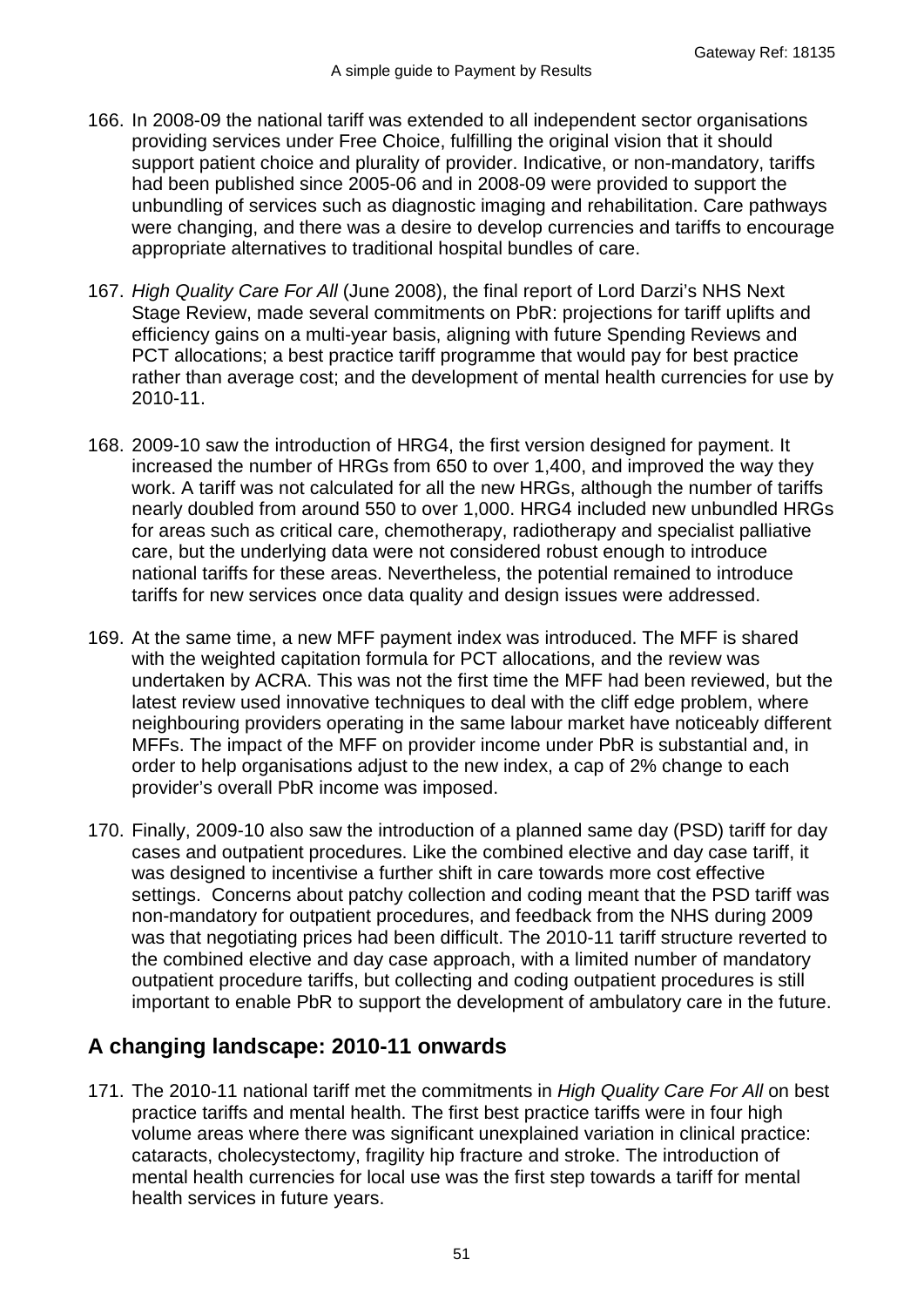- 172. The 2010-11 tariff also began the process of a change in direction brought about by the tougher economic climate. The tariff uplift was 0%, including a 3.5% efficiency requirement that offset the 3.5% inflation in pay and prices. A marginal rate of payment of 30% of the published tariff price applied to increases in emergency admissions to encourage providers to work with commissioners to manage this activity.
- 173. PbR is sometimes described as a lever or enabler. In other words, PbR supports healthcare policy and the strategic aims of the NHS. As policy and objectives change over time, so will PbR. *Liberating the NHS*, the White Paper published in July 2010 set out the new Coalition Government's objectives:
	- (a) money will follow the patient through transparent, comprehensive and stable payment systems across the NHS to promote high quality care, drive efficiency, and support choice
	- (b) providers will be paid according to their performance. Payment should reflect outcomes, not just activity, and provide an incentive for better quality.
- 174. *Liberating the NHS* announced an expansion of PbR currencies and tariffs into new areas such as mental health (including CAMHS and talking therapies) and community services; a review of payments systems to support end of life care; and pathway tariffs for use by commissioners. There will be incentives to reduce avoidable readmissions. The number of best practice tariffs will increase, and the scope for developing a benchmarking approach to setting prices will be explored.
- 175. The 2011-12 and 2012-13 tariffs began the task of implementing this vision, guided by the following key principles:
	- (a) incentivising quality and better patient outcomes
	- (b) embedding efficiency within the tariff
	- (c) integration and patient responsiveness
	- (d) expanding the scope of PbR
- 176. Whilst overall NHS funding was protected in real terms in the 2010 Spending Review, the need to deliver efficiency savings continues. Tariff prices in 2012-13 are reduced by -1.8%, with a 4% efficiency requirement offsetting pay and price inflation of 2.2%. Meanwhile, the best practice tariff programme continues to expand, with the introduction of a new best practice tariffs for major trauma care, same day emergency care in 12 clinical scenarios and three procedures in outpatients.
- 177. We have begun the introduction of post discharge tariffs, have mandated the use of currencies for contracting for adult mental health services and have begun the introduction of a year-of-care tariff for cystic fibrosis.
- 178. The Government is concerned that the number of emergency readmissions into hospital has increased by 50% between 1998-99 and 2007-08. From 2012-13, providers will not be reimbursed for the proportion of readmissions judged to have been avoidable. This proportion is defined by a clinical review involving the provider, commissioner and clinically led by a person not employed by the provider.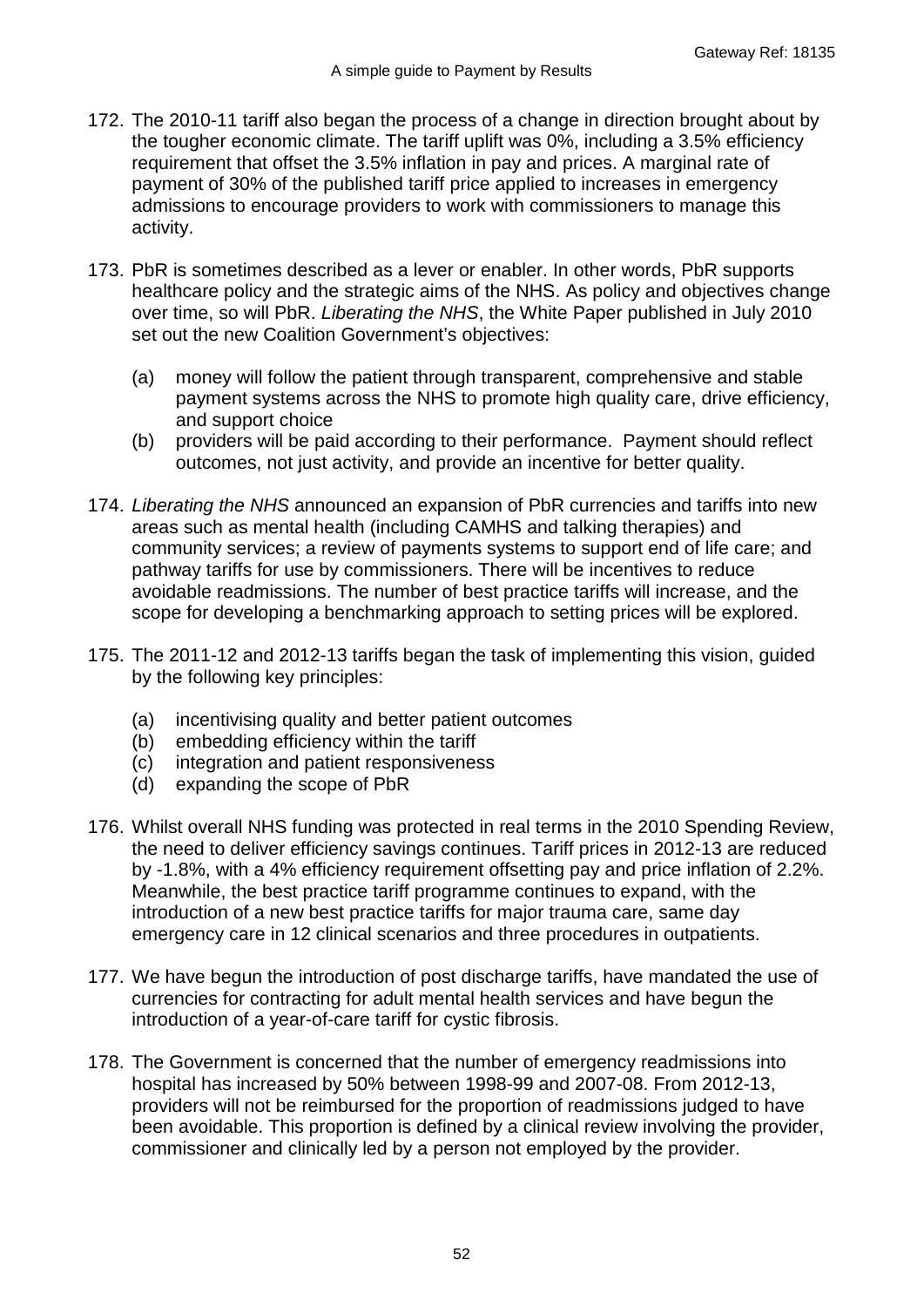- 179. A flexibility for commissioners to vary tariff price where a provider is not doing the full range of services within a HRG category was introduced for 2012-13.
- 180. The Department of Health leads on the tariff and Payment by Results arrangements for 2013-14, in consultation with Monitor and the NHS CB. During 2012-13, the transition of responsibility for the tariff to Monitor and the NHS CB will begin.
- 181. Beyond the 2013-14 tariff, Monitor and the NHS CB will have responsibility for the tariff, currency design and price setting.

## **Research and evaluation**

- 182. PbR is the subject of rigorous research and evaluation. Several studies have been published:
	- *Payment by Results and Demand Management: learning from the South Yorkshire laboratory* (December 2005), Centre for Health Economics (CHE) at the University of York, explores demand management in South Yorkshire PCTs in response to the introduction of PbR, Patient Choice and other reforms
	- *The administrative costs of Payment by Results* (July 2006), CHE, found that administrative costs associated with the introduction of PbR had increased by £100,000 to £180,000 in hospitals and £90,000 to £190,000 in PCTs. These costs represent about 0.2% of the total cost of activity covered by PbR
	- *Reimbursing highly specialised hospital services: the experience of activitybased funding in eight countries* (December 2006), International Healthcare Comparisons Facility of the London School of Hygiene and Tropical Medicine, showed that other countries also find that highly specialised care requires special funding arrangements and that this is done through augmented prices rather than funding aimed at particular types of organisation
	- *National Evaluation of Payment by Results* (November 2007), Health Economics Research Unit (HERU) at the University of Aberdeen, found evidence of reductions in units of cost and increases in the volume of spells associated with the introduction of PbR, and no evidence of negative impact on care. This study has been extended to cover the years 2004-05 to 2007-08 and further results will be published in due course.
- 183. The Audit Commission has produced a series of largely favourable reports on PbR, most recently *The right result? Payment by Results 2003-2007* (February 2008).

## **International comparisons**

184. PbR is not unique to England. Over the past two decades a growing number of countries have decided to use measures of hospital casemix – often called DRGs – to pay for health care. These are known variously as casemix funding, patient classification or prospective payment systems. The common element to all is the use of a fixed level of reimbursement that is determined in advance of the care being delivered. In some countries the entire reimbursement is paid on a prospective basis but in other systems there is a mix of prospective and other methods such as block funding.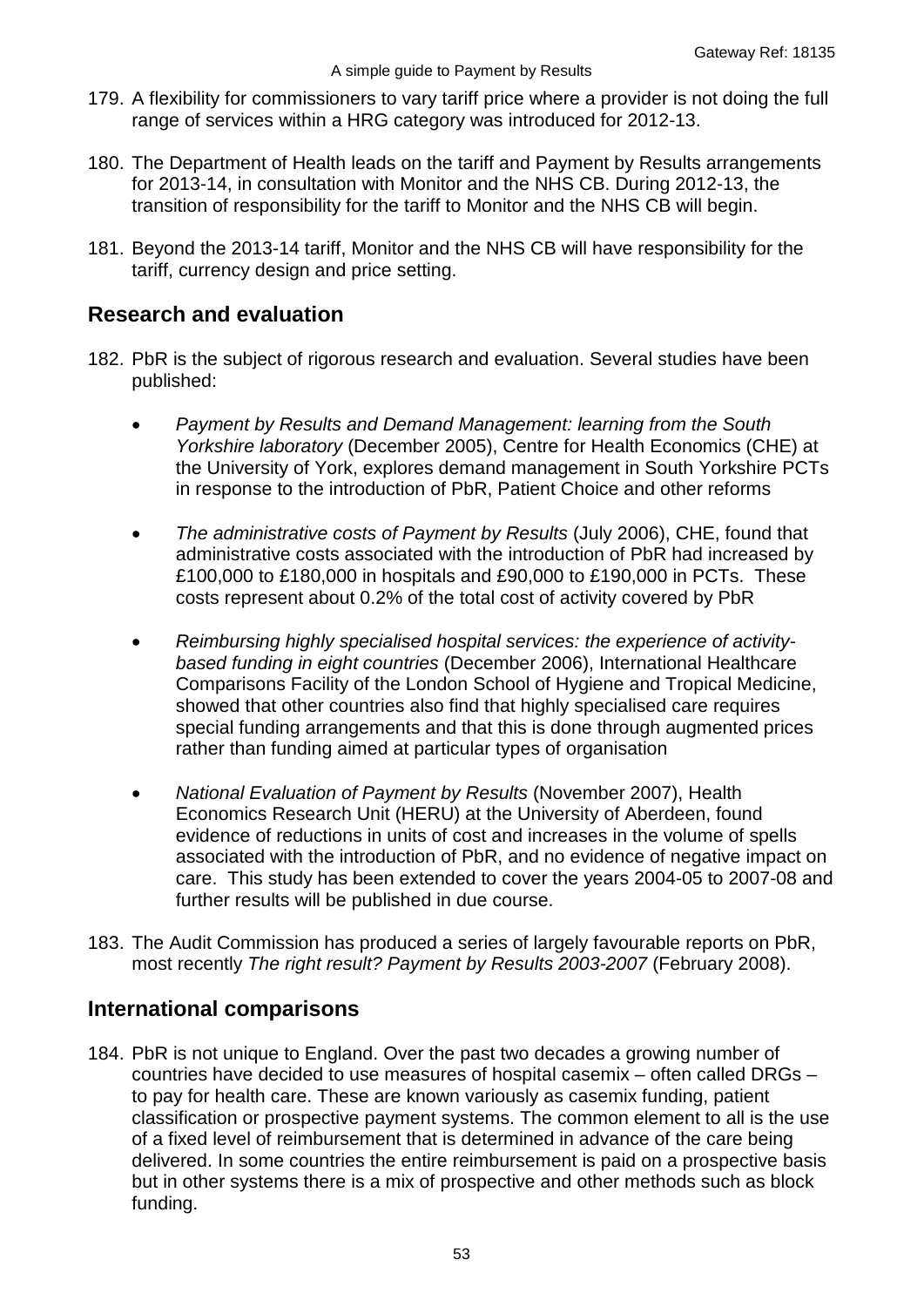- 185. DRGs were developed by researchers at Yale University and adopted for the publicly financed Medicare programme in the USA in 1983. For the first time, a payer had a way of comparing the outputs of one hospital with those of another and a basis of paying hospitals in a standardised fashion for the products they produced. Prospective payment replaced retrospective and open ended fee-for-service payment.
- 186. Many other countries in Europe and elsewhere have developed their own DRG systems and used them for payment including Australia, Canada, France, Germany and Sweden. Some countries have extended the casemix approach to ambulatory care, rehabilitation and a range of community health services. [Figure 28](#page-55-0) compares some of these systems.
- 187. *Assessment of systems for classification of clinical diagnoses, interventions and casemix* (March 2009), a study by the firm CHKS, compared the classification and casemix systems used in England with comparators in Australia, Canada and Germany, and concluded that HRG4 performs as well as any of the other classification systems.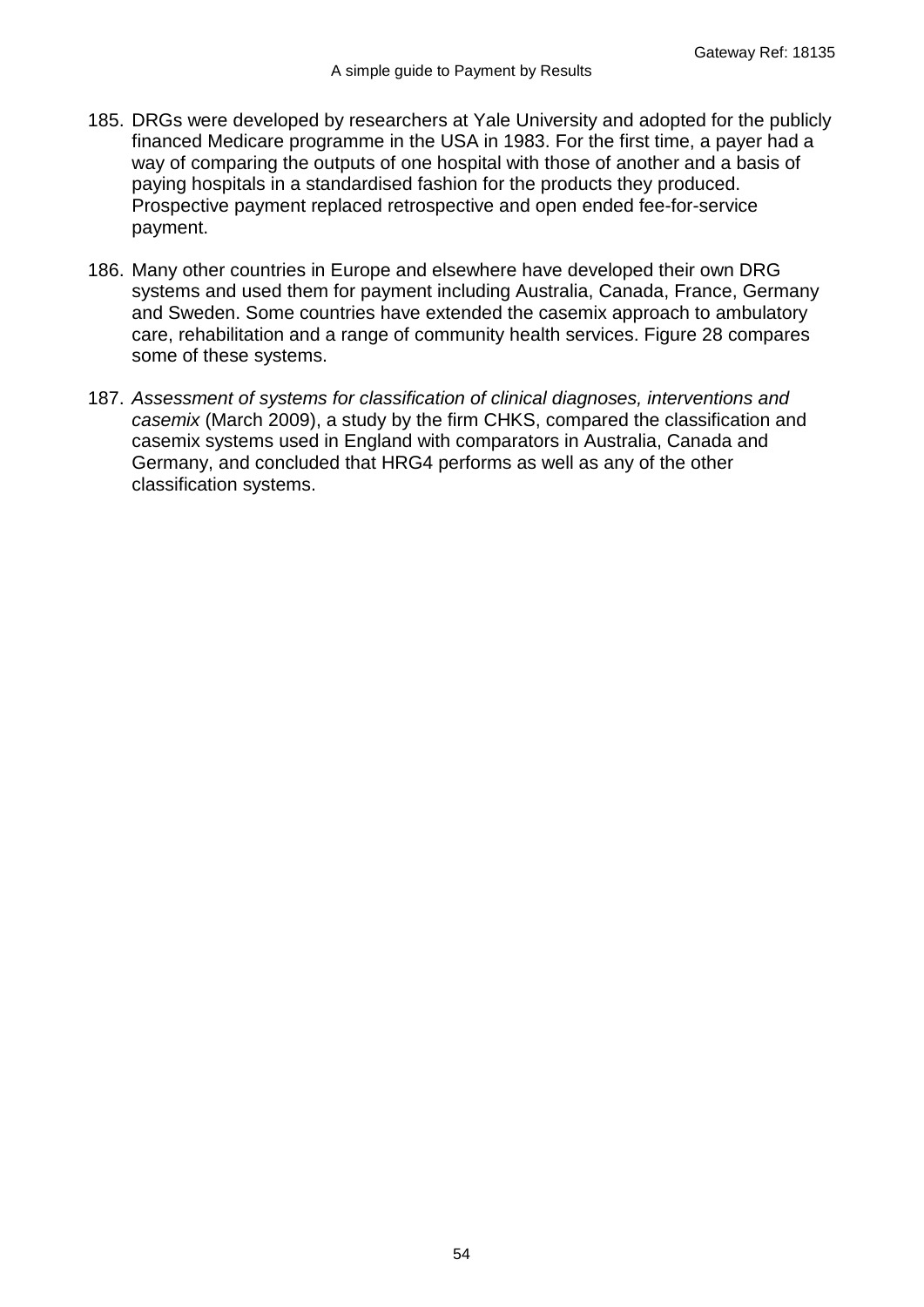# **Find out more**

Delivering the NHS Plan

[http://www.dh.gov.uk/en/Publicationsandstatistics/Publications/PublicationsPolicyAndGuid](http://www.dh.gov.uk/en/Publicationsandstatistics/Publications/PublicationsPolicyAndGuidance/DH_4005818) [ance/DH\\_4005818](http://www.dh.gov.uk/en/Publicationsandstatistics/Publications/PublicationsPolicyAndGuidance/DH_4005818)

Equity and excellence: Liberating the NHS <http://www.dh.gov.uk/en/Healthcare/LiberatingtheNHS/index.htm>

High quality care for all [http://www.dh.gov.uk/en/Publicationsandstatistics/Publications/PublicationsPolicyAndGuid](http://www.dh.gov.uk/en/Publicationsandstatistics/Publications/PublicationsPolicyAndGuidance/DH_085825) [ance/DH\\_085825](http://www.dh.gov.uk/en/Publicationsandstatistics/Publications/PublicationsPolicyAndGuidance/DH_085825)

NHS Plan

[http://www.dh.gov.uk/en/Publicationsandstatistics/Publications/PublicationsPolicyAndGuid](http://www.dh.gov.uk/en/Publicationsandstatistics/Publications/PublicationsPolicyAndGuidance/DH_4002960) [ance/DH\\_4002960](http://www.dh.gov.uk/en/Publicationsandstatistics/Publications/PublicationsPolicyAndGuidance/DH_4002960)

Reforming NHS Financial Flows: Introducing payment by results Payment by Results Consultation: Preparing for 2005 Options for the Future of Payment by Results: 2008-09 to 2010-11 PbR Code of Conduct Research and evaluation <http://www.dh.gov.uk/pbr>

The operating framework for the NHS in England 2012-13 [http://www.dh.gov.uk/en/Publicationsandstatistics/Publications/PublicationsPolicyAndGuid](http://www.dh.gov.uk/en/Publicationsandstatistics/Publications/PublicationsPolicyAndGuidance/DH_131360) [ance/DH\\_131360](http://www.dh.gov.uk/en/Publicationsandstatistics/Publications/PublicationsPolicyAndGuidance/DH_131360)

The Health and Social Care Act 2012 <http://healthandcare.dh.gov.uk/act-factsheets/>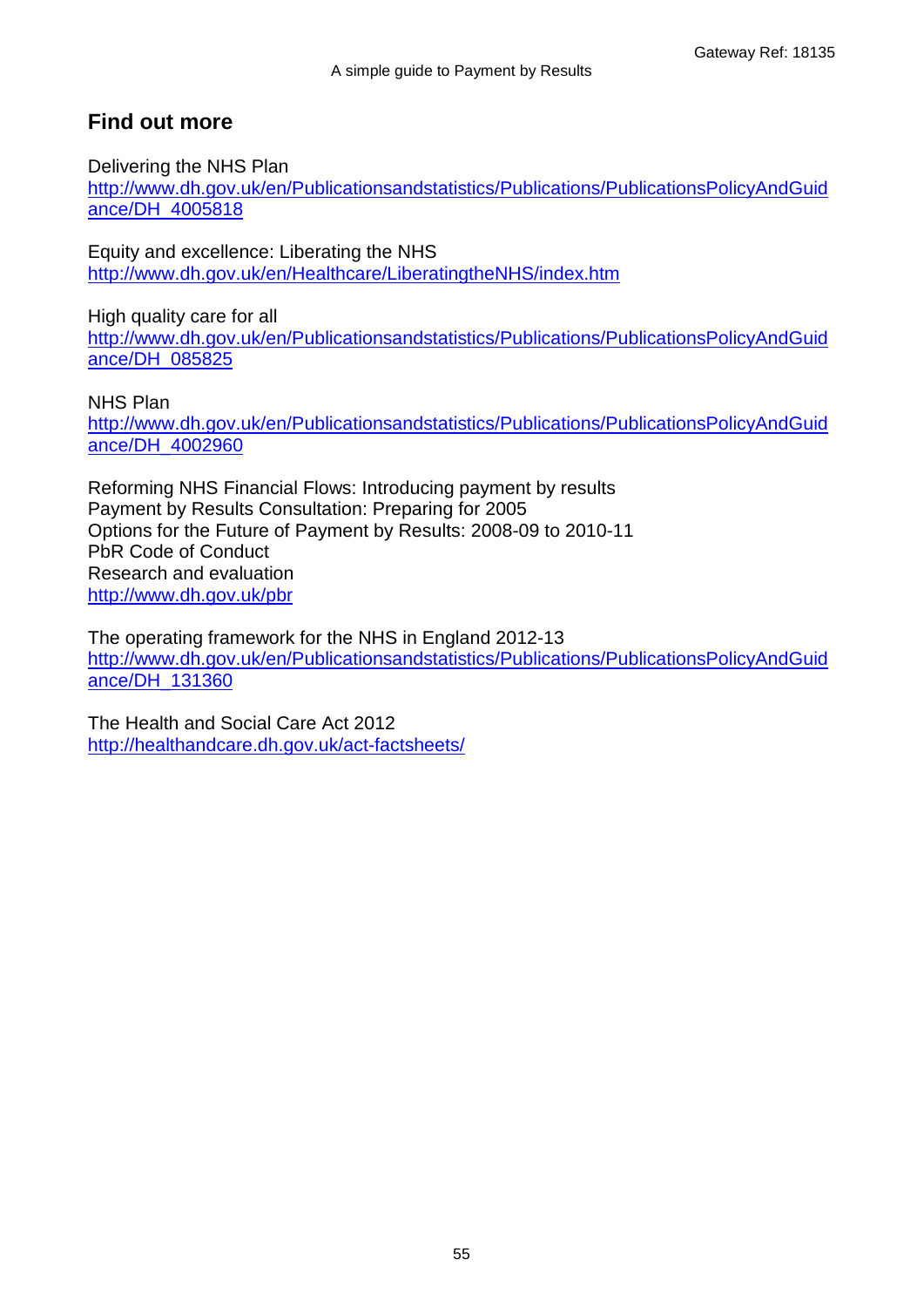#### A simple guide to Payment by Results

Figure 28: Casemix funding in other countries

|                                                       | Australia                                                    | Canada                                                                                                                  | France                                                       | Germany                                                                                  | Sweden                                                                                                              | <b>USA</b>                                                                                                                                                    |
|-------------------------------------------------------|--------------------------------------------------------------|-------------------------------------------------------------------------------------------------------------------------|--------------------------------------------------------------|------------------------------------------------------------------------------------------|---------------------------------------------------------------------------------------------------------------------|---------------------------------------------------------------------------------------------------------------------------------------------------------------|
| Funding basis                                         | Social insurance                                             | Government health<br>insurance                                                                                          | Social insurance                                             | Social insurance                                                                         | <b>Decentralised NHS</b><br>model                                                                                   | Mixed: employment<br>and government<br>insurance                                                                                                              |
| Year adopted<br>casemix funding                       | 1993                                                         | 1983                                                                                                                    | 1998                                                         | 2005                                                                                     | 1991                                                                                                                | 1983                                                                                                                                                          |
| Currency                                              | Australian refined<br>(AR) DRG                               | Adjustment of US<br>DRG system                                                                                          | <b>GHM</b> (Groupes<br>Homogenes de<br>Malades)              | German (G) DRG                                                                           | Nord DRG<br>(Swedish version)                                                                                       | Healthcare<br>Financing<br>Administration<br>(HCFA) DRG                                                                                                       |
| Goals and purpose                                     | Allocation of public<br>hospital budgets;<br>cost efficiency | Utilisation<br>management and<br>financial and length<br>of stay<br>comparisons;<br>comparability of<br>hospitals       | Financing hospitals                                          | Increase hospital<br>efficiency; contain<br>health spending;<br>reduce length of<br>stay | Increase hospital<br>productivity; support<br>policy goal of<br>patient free choice;<br>funds follow the<br>patient | Forecast hospital<br>costs; Government<br>health care budget<br>control tool                                                                                  |
| Extent of use                                         | Inpatient hospital<br>care, outpatient and<br>emergency care | Inpatient, day<br>surgery,<br>emergency,<br>ambulatory care,<br>home care,<br>psychiatric care,<br>functional abilities | Acute hospital care<br>(medical, surgical<br>and obstetrics) | Acute inpatient<br>hospital care                                                         | Acute inpatient<br>hospital care;<br>psychiatric care<br>DRGs were being<br>developed as at<br>2006                 | Inpatient care for<br>Medicare<br>beneficiaries; in<br>1997 extended to<br>outpatient, skilled<br>nursing, long-term<br>care, home care<br>and rehabilitation |
| % share of hospital<br>income from<br>casemix funding | 70%                                                          |                                                                                                                         | 35%                                                          | 80%                                                                                      | 70%                                                                                                                 |                                                                                                                                                               |

<span id="page-55-0"></span>Source: The Globalization of Managerial Innovation in Health Care (Kimberley, de Povourville and D'Aunno 2008) pp348 to 352. This book examines casemix funding systems in 15 different countries throughout the world.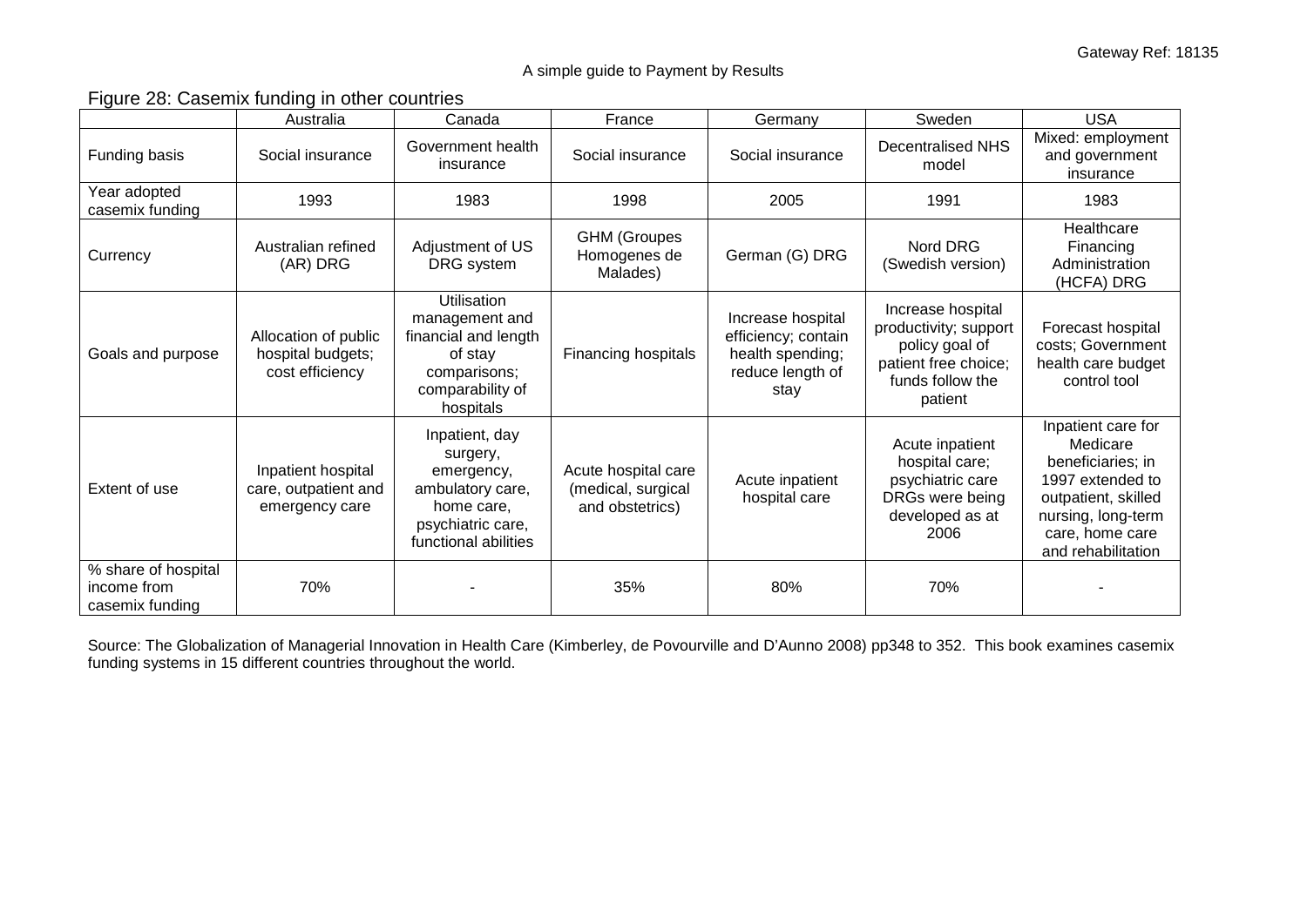# **Glossary of terms and abbreviations**

### ACRA

Advisory Committee on Resource Allocation. Independent body which leads on reviewing the MFF for both PCT allocations and PbR.

### A&E

Accident and emergency; also known as urgent and emergency care or emergency medicine.

### ASHE

Annual Survey of Hours and Earnings. An ONS led survey used in the staff MFF index which provides information about the levels, distribution and make-up of earnings and hours paid for employees within industries, occupations and regions.

#### **BCIS**

Building Cost Information Service. An analysis of tender prices for public and private building contracts used in the buildings MFF index.

#### Block contract

The old method of funding acute hospitals before PbR – a fixed sum based largely on historic funding patterns and locally negotiated annual increases.

#### **CAMHS**

Child and adolescent mental health services.

**CAP** 

Clinical Advisory Panel. A PbR advisory group that provides clinical advice.

#### Care pathway

This refers to the sequence of steps or encounters a patient has with the health service for a given condition. The components making up a complete pathway may include primary prevention, advice and reassurance, diagnosis, treatment, rehabilitation, continuing care, secondary prevention, and palliative care. It may also involve co-ordination with social services as well as family and community support. Streamlining the patient care pathway, and increasing co-ordination, communication along the pathway are critical elements of improving patient experience, as well as improving efficiency and outcomes.

#### Casemix

A system whereby the complexity (mix) of the care provided to a patient (cases) is reflected in an aggregate secondary healthcare classification. Casemix adjusted payment means that providers are not just paid for the number of patients they treat in each specialty, but also for the complexity or severity of the mix of patients they treat.

#### CC

Complications and comorbidities. Comorbidities tend to be part of the initial patient presentation, whilst complications arise during a period of health care delivery, and are recorded in patient records using ICD-10. Many HRGs differentiate between care provided to a patient without any CCs, and those where CCs are present, in order to reflect the higher expected resource use of treating the latter. CCs may be deemed to be major, intermediate or insignificant in terms of requiring additional resource use to treat.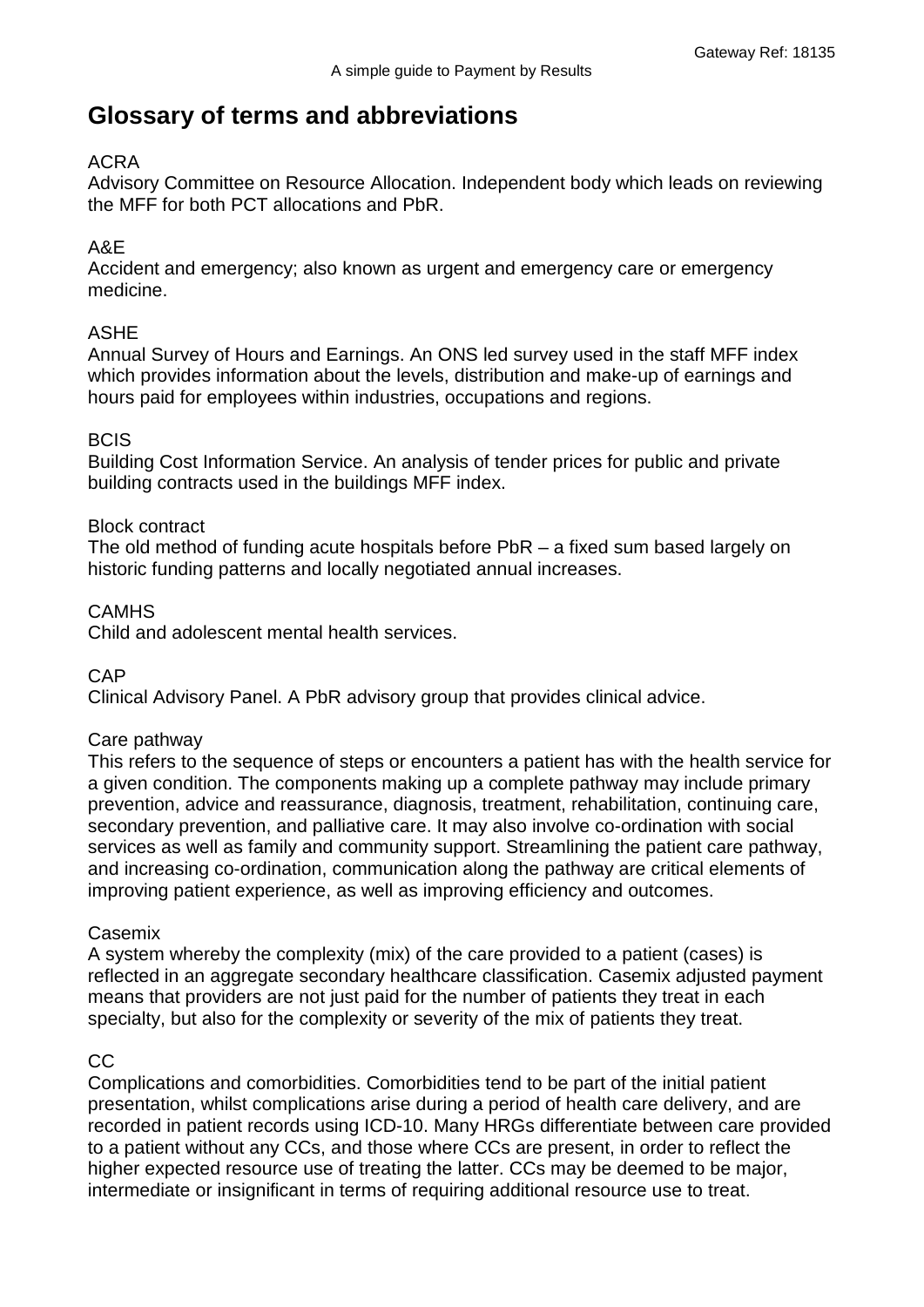### CDDA

Casemix Design and Delivery Authority. Part of the casemix governance structure within the NHS Information Centre responsible for HRG development.

### CDS

Commissioning dataset.

#### CE

Consultant episode. Defined in the NHS Data Model and Dictionary as "the time a PATIENT spends in the continuous care of one CONSULTANT using Hospital Site or Care Home bed(s) of one Health Care Provider or, in the case of shared care, in the care of two or more CONSULTANTS."

#### Capital charges

Capital charges were introduced in the NHS to promote awareness of the true cost of capital. The building and land components of the MFF recognise that the capital charges paid by NHS organisations vary around the country.

#### CHE

Centre for Health Economics at the University of York. Has produced a number of studies on PbR.

#### Cliff edge

In the context of the MFF, the cliff edge problem refers to large differences in MFF values between neighbouring hospitals.

#### **CNST**

Clinical Negligence Scheme for Trusts. Handles clinical negligence claims against NHS member bodies. The costs are met by membership contributions. In the tariff calculation, price increases are targeted at some HRGs (eg maternity) to take account of cost pressures arising from these contributions.

#### Commissioning

Commissioning ensures that the health and care services provided effectively meet the needs of the population. It is a complex process with responsibilities ranging from assessing population needs, prioritising health outcomes, procuring products and services to managing service providers. Currently undertaken by 152 PCTs in England, but *Liberating the NHS* announced plans to abolish PCTs and replace them with GP commissioning consortia.

#### Core HRG

The main HRG for a patient care event. Unbundled HRGs may also be produced for the same patient care event.

#### Cost

The expenditure of funds or use of property to acquire or produce a product or service. The opposite of revenue.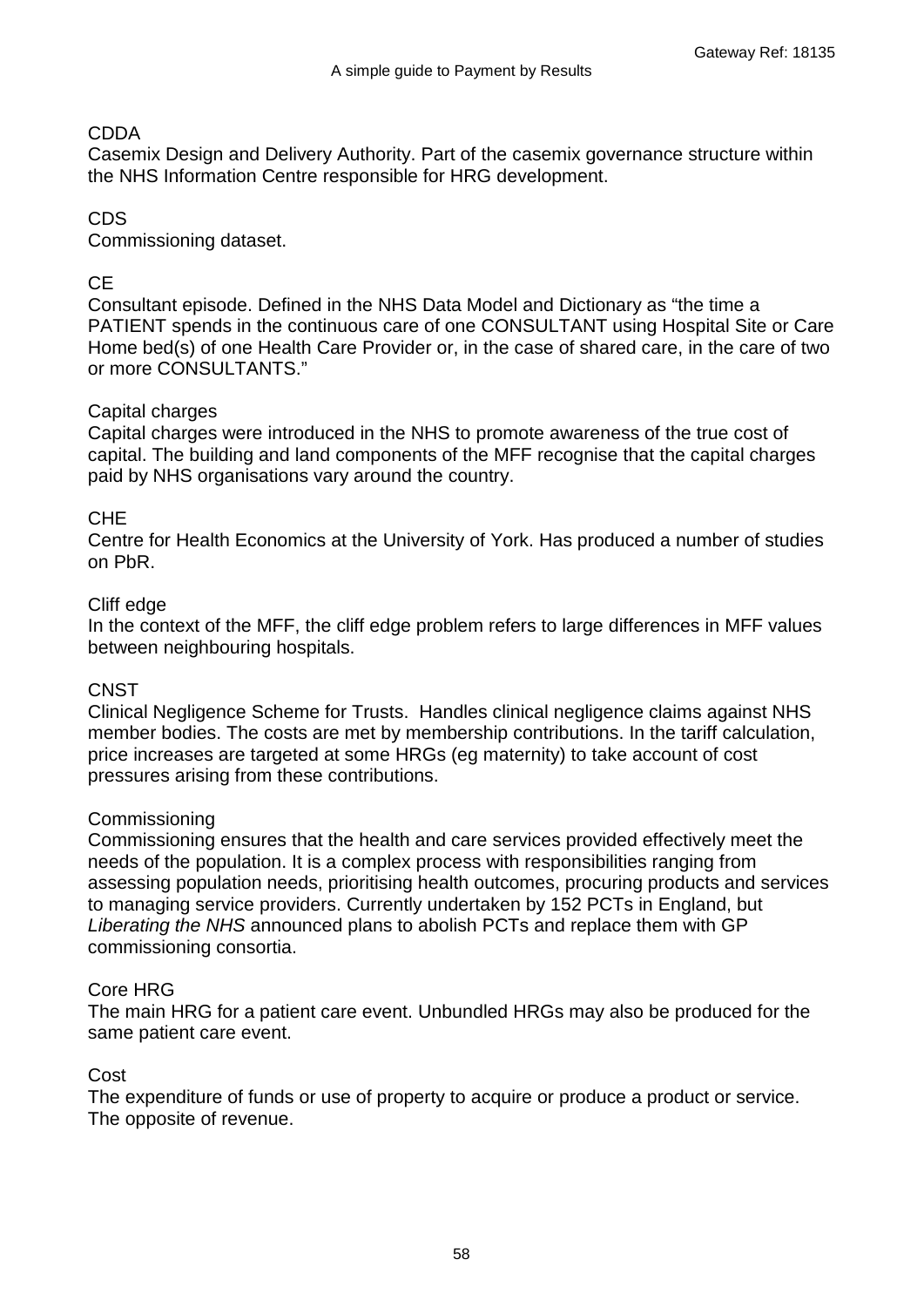### **Currency**

A unit of healthcare activity such as spell, episode or attendance. Under PbR, currency is the unit of measurement by which the national tariff is paid, e.g. admitted patient care HRGs.

DH

Department of Health

#### DRG

Diagnosis related groups. The first casemix system developed by Yale University, adopted for the Medicare programme in the USA in 1983 and by other countries since.

### EAG

External Advisory Group. A PbR advisory group that provides strategic policy advice.

#### ERP

Expert Reference Panel. Part of the casemix governance structure within the NHS Information Centre. They have a wider remit than single HRG chapters, NHS and DH members, and clinical leads and chairs.

#### EWG

Expert Working Group. Part of casemix governance within the NHS Information Centre. They are HRG sub-chapter specific, with NHS staff and clinical leads and chairs.

FCE

A consultant episode that has finished. See also CE

FT

NHS foundation trust.

**HFRU** 

Health Economics Research Unit at the University of Aberdeen

**HFS** 

Hospital episode statistics. A national source of patient non-identifiable data

#### **HRG**

Healthcare resource groups. The currency for the admitted patient care tariff based on standard groupings of clinically similar treatments which use similar levels of healthcare resource.

#### HRG root

This represents a stage in the grouping process whereby activity is mapped to a partially defined 4-character HRG prior to applying any split logic.

#### ICD-10

International Classification of Disease and Related Health Problems. An internationally defined classification of disease, managed by the World Health Organisation (WHO) – currently in its 10th Revision.

ISB

Information Standards Board.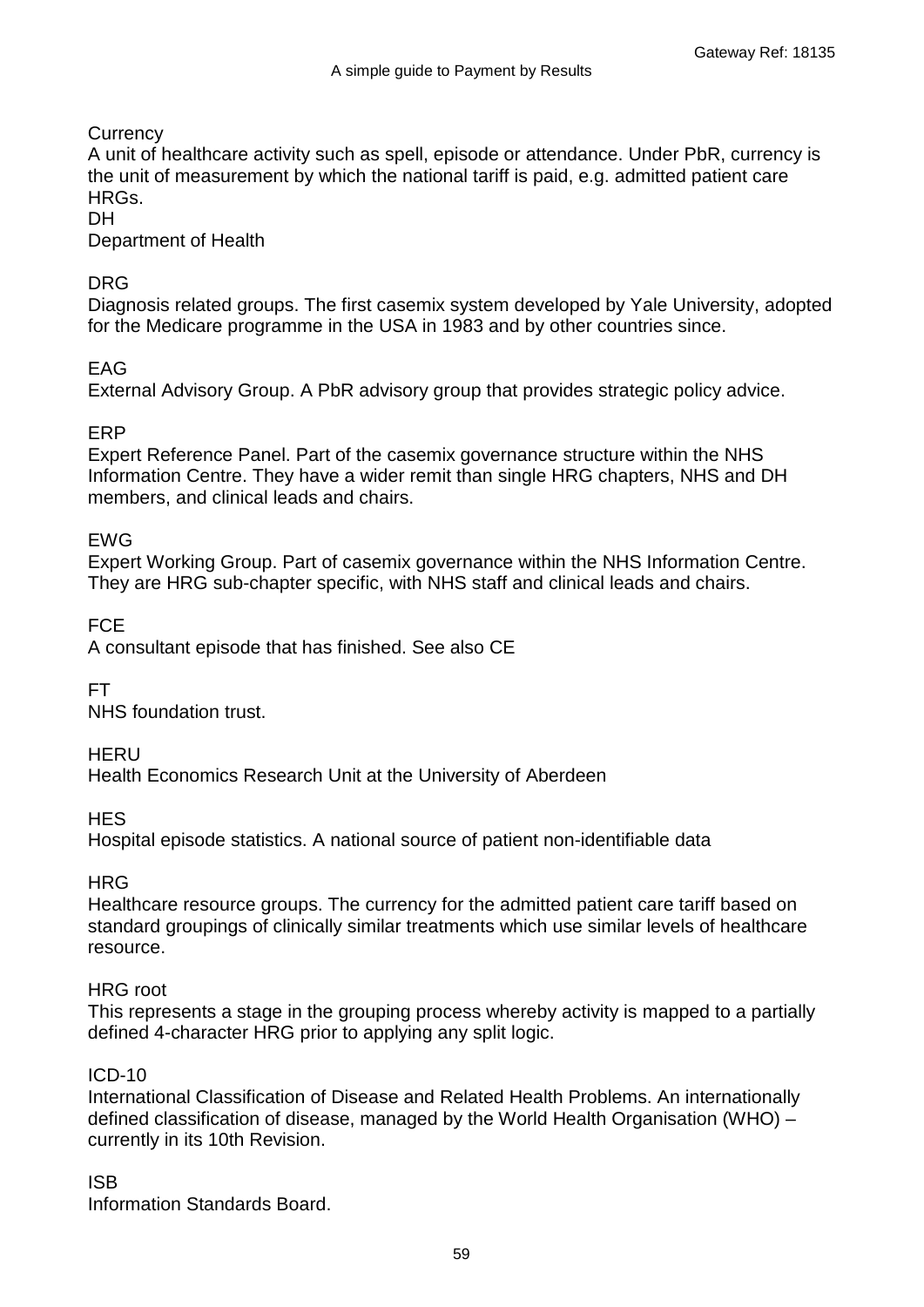ISN

Information Standards Notice.

### **MFF**

Market forces factor. An index used in PbR and PCT allocations to estimate the unavoidable cost differences of providing healthcare.

#### Monitor

The independent regulator of NHS foundation trusts.

#### **MSC**

Main speciality code.

NCS

NHS Classifications Service. The definitive source of clinical coding guidance sets the national standards used by the NHS in coding clinical data.

NHS CB The NHS Commissioning Board

**NICE** 

National Institute for Health and Clinical Excellence.

#### **ONS**

Office for National Statistics.

OPCS-4

The standard classification system used to record healthcare interventions in England. Originally named after the Office of Population Censuses and Surveys, now ONS.

PAS

Patient administration system. Used in hospitals to record information about patients.

PCT

Primary care trust.

PLICS

Patient level information and costing systems.

PSD

Planned same day. A type of tariff introduced in 2009-10, calculated from the weighted average of day case and outpatient procedure costs, designed to incentive the delivery of care in the most efficient settings. The PSD tariff was mandatory for day cases and nonmandatory for outpatient interventions. It was withdrawn in 2010-11.

#### Purchaser parity adjustment

Annual non-recurrent adjustments to PCT allocations between 2005-08 and 2007-08 to protect them from the impact of their providers moving from local prices to national tariff.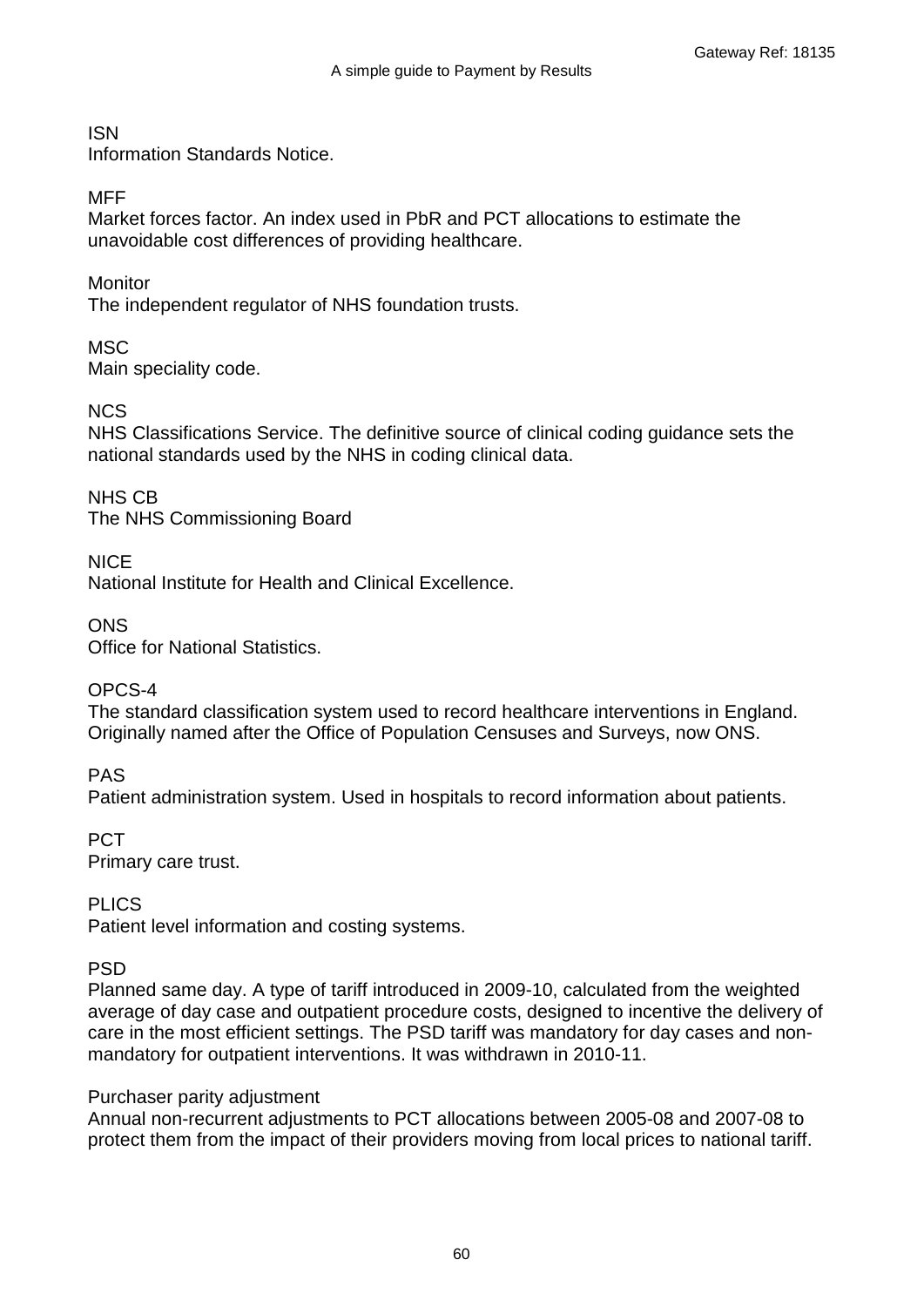#### RARP

Resource allocation research papers. A catalogue of research papers into the weighted capitation formula used to inform allocations to NHS commissioners, but a number (notably RARP31 and RARP32) also relate to the development of the MFF and its application in PbR.

#### Reference costs

The national average unit cost of an HRG or similar unit of healthcare activity, reported as part of the annual mandatory collection of reference costs from all NHS organisations in England, and published each year since 1997-98.

#### **RCI**

Reference cost index. A measure of the relative efficiency of NHS organisations.

#### Responsible commissioner

Commissioners enter into contracts with providers for the population for which they are responsible. *Who pays? Establishing the responsible commissione*r states that in general, the responsible commissioner will be determined on the basis of registration with a GP practice or, where a patient is not registered, their place of residence.

#### **Resource**

The total means available to an organisation for increasing activity or improving production, for instance, staff, theatre time, consumables, etc.

**SHA** 

Strategic health authority.

#### **Spell**

The period from patient admission to discharge within a single healthcare provider. A spell may comprise of more than one FCE.

#### **SSNDS**

Specialised service national definition set. A list of OPCS-4 and ICD-10 codes that determine specialised services and used in PbR for top-up payments for these services.

#### **SUS**

Secondary Uses Service. A national data warehouse managed by NHS Connecting for Health. It provides anonymous patient based data for purposes other than direct clinical care.

**Tariff** 

The prices for a unit of healthcare activity published by DH.

#### TFC

Treatment function code.

TOCE

Table of coding equivalence.

TWG

Technical Working Group. A PbR advisory group that provides technical advice.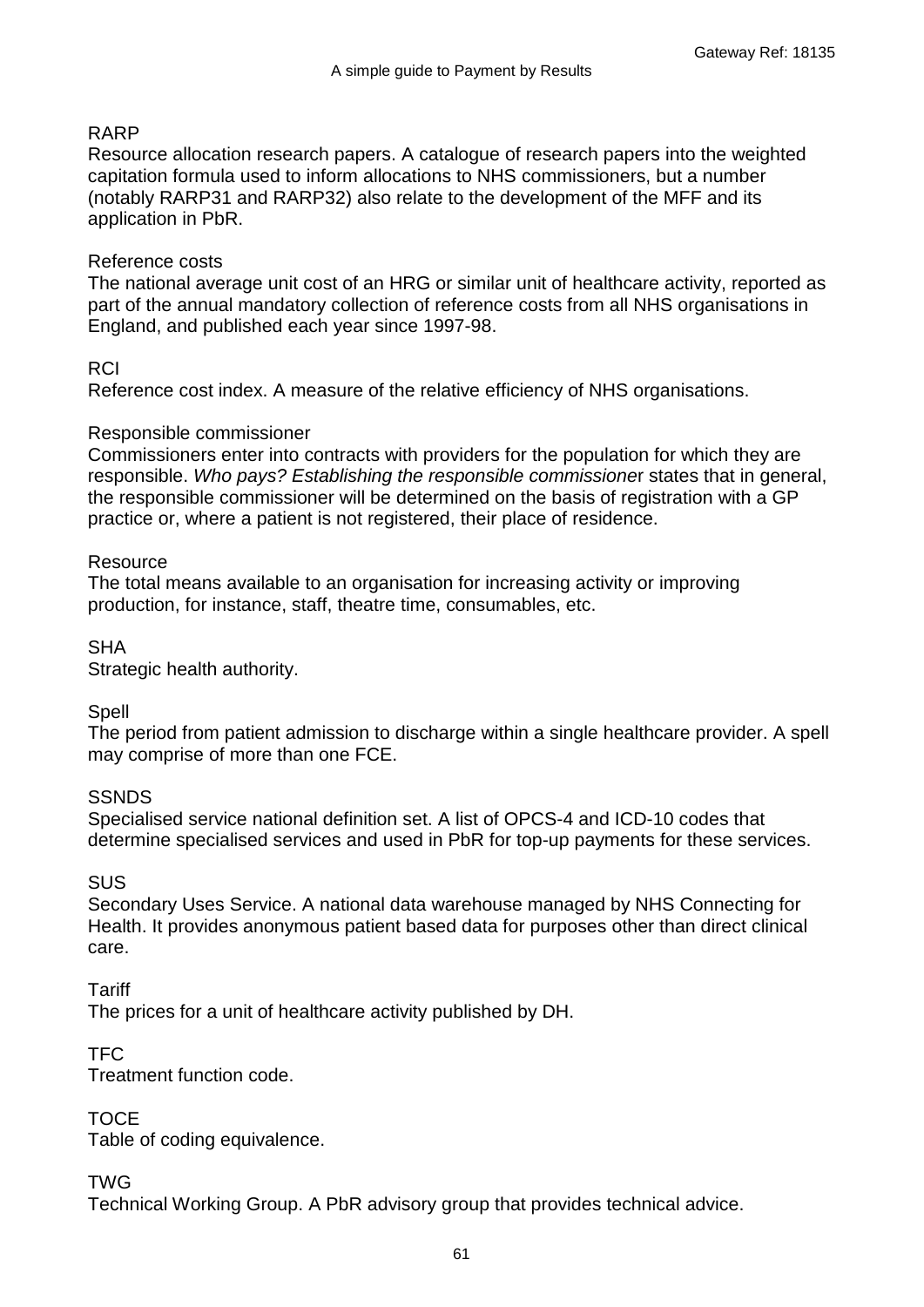**Unbundling** 

The process of breaking down currencies or tariffs so that they reflect different parts of a patients' pathway of care.

VOA

Valuation Office Agency. Their valuation of the NHS estate has historically been used for the land MFF index.

**WHO** 

World Health Organisation.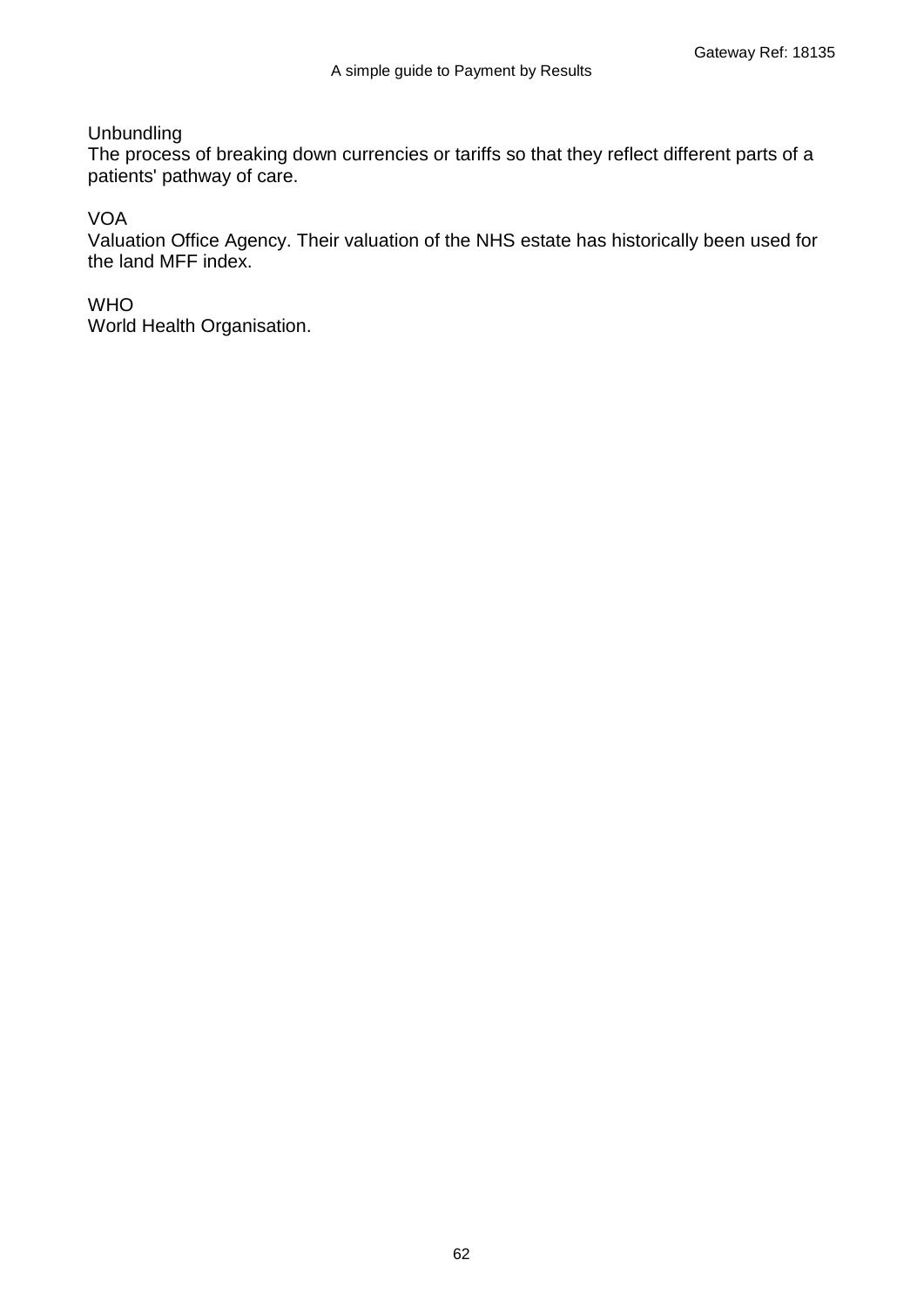# <span id="page-62-0"></span>**Annex A – The NHS in England**

- 188. The following information is correct at time of publication.
- 189. PbR is a system for transactions, or payments, between two types of organisation commissioners and providers – that requires an understanding of the NHS, its structure and funding. This annex provides a brief overview.

## **NHS structure**

- 190. The NHS is financed mainly by general taxation, and is free to users at the point of delivery. NHS services are managed separately in England, Scotland, Wales and Northern Ireland. The services remain similar in most respects, but differences have emerged in some areas, including PbR, which only operates in England.
- 191. In 1991 the then Government introduced an internal market in the NHS in England, the key feature of which was the separation of hospital services from the commissioning or purchasing function – the so-called purchaser/provider split.
- 192. Currently, commissioning is primarily undertaken by primary care trusts (PCTs) which contract for services from independent primary care practitioners such as GPs, dentists and pharmacists, and commission secondary care from hospital providers in the NHS and independent sector. *Liberating the NHS* announced plans for GP commissioning consortia – groups of GP practices working with other health and care professionals in partnership with local communities and local authorities – to commission the majority of NHS services for their patients.
- 193. There are several types of organisation providing services to NHS patients. NHS trusts were created in 1991 to manage hospitals and were quite distinct from health authorities. NHS foundation trusts are a newer type of NHS trust that offer greater autonomy and freedom set against a national framework of standards and inspection. The independent sector also provides services which are funded through the NHS and are free to patients. PCTs agree delivery of NHS funded services with providers using NHS standard contracts.

## **Financial framework**

- 194. Total NHS funding is agreed in Spending Reviews between Her Majesty's Treasury and government departments. The most recent review – the 2010 Spending Review – fixes spending budgets from 2011-12 to 2014-15.
- 195. Over time, DH has allocated an increasing share of the revenue budget to PCTs, so that by 2011-12 PCTs controlled £89 billion, representing about 80% of the NHS budget. DH allocates funding to PCTs based on the relative needs of their populations. A weighted capitation formula is used to determine PCTs' target shares of available resource to enable them to commission similar levels of healthcare for populations with similar healthcare needs. This formula based approach to funding means that PCTs are able to meet the healthcare needs of their population, whether they are in primary care or in secondary care under PbR. PCTs have a statutory duty to live within their cash limits. [Figure 29](#page-63-0) illustrates how the NHS budget is allocated.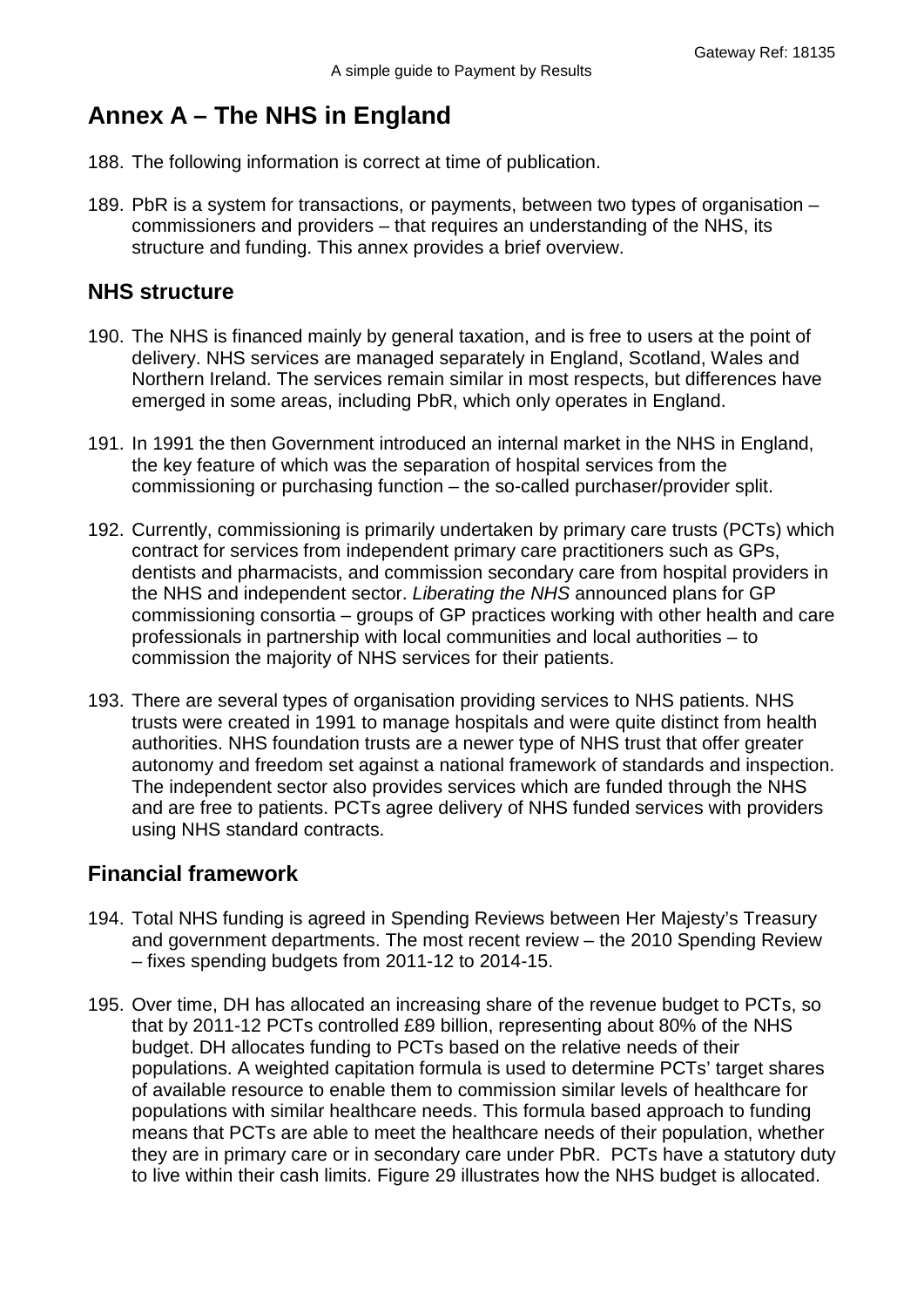<span id="page-63-0"></span>



Figures may not sum due to rounding.

196. Under changes outlined in *Liberating the NHS* and subsequently enacted by the Health and Social Care Act 2012, the NHS Commissioning Board will allocate revenue resources to clinical commissioning groups from 2013-14 onwards on the basis of seeking to secure equivalent access to NHS services relative to the burden of disease and disability.

## **Find out more**

The NHS in England <http://www.nhs.uk/NHSEngland/thenhs/Pages/thenhshome.aspx>

PCT allocations [http://www.dh.gov.uk/en/Publicationsandstatistics/Publications/PublicationsPolicyAndGuid](http://www.dh.gov.uk/en/Publicationsandstatistics/Publications/PublicationsPolicyAndGuidance/DH_131805) [ance/DH\\_131805](http://www.dh.gov.uk/en/Publicationsandstatistics/Publications/PublicationsPolicyAndGuidance/DH_131805) 

Resource allocation: weighted capitation formula (seventh edition)

[http://www.dh.gov.uk/en/Publicationsandstatistics/Publications/PublicationsPolicyAndGuid](http://www.dh.gov.uk/en/Publicationsandstatistics/Publications/PublicationsPolicyAndGuidance/DH_124946) [ance/DH\\_124946](http://www.dh.gov.uk/en/Publicationsandstatistics/Publications/PublicationsPolicyAndGuidance/DH_124946)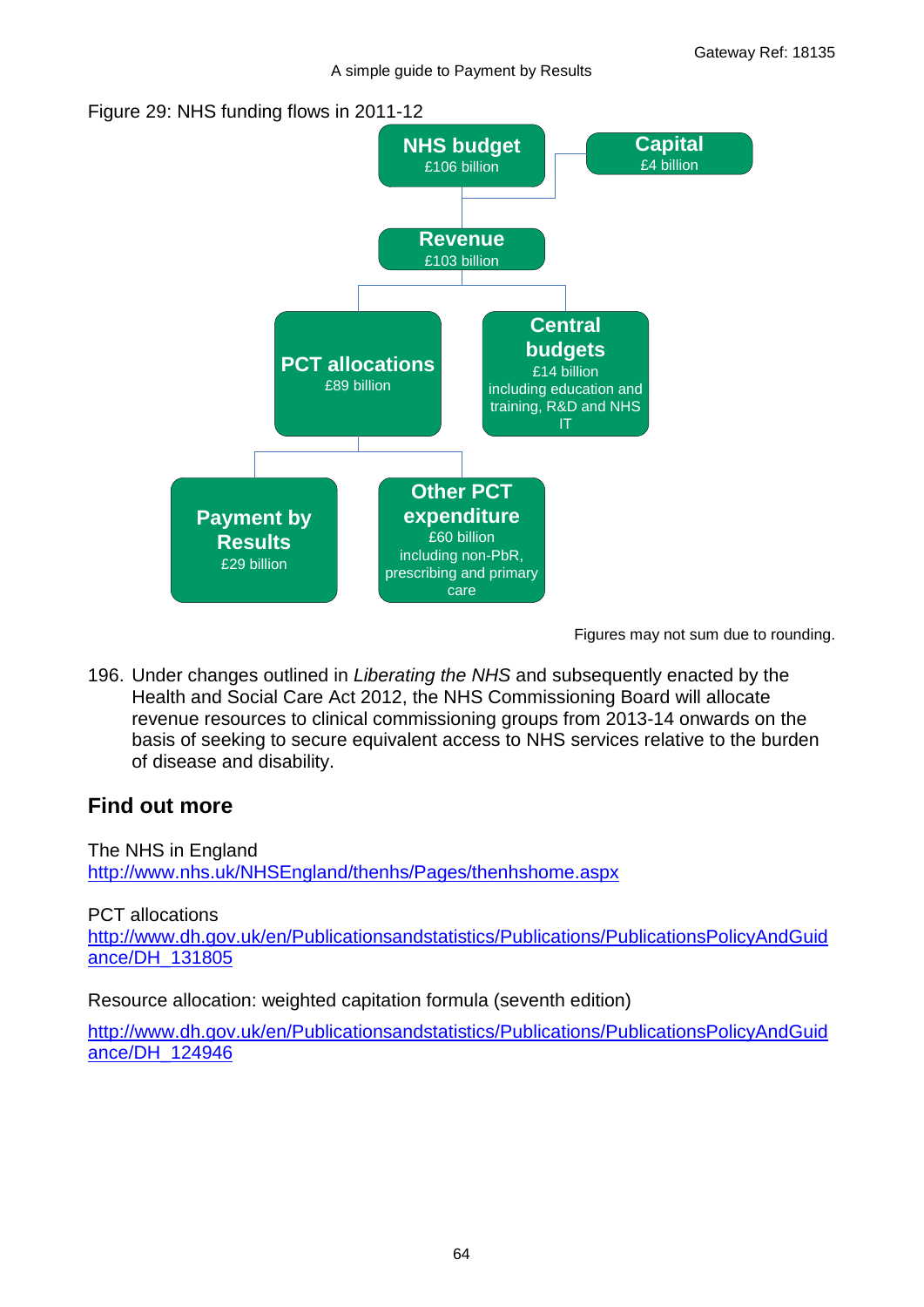# **Annex B: Scope of Payment by Results 2003-04 to 2012-13**

|                                               | 2003-04 | 2004-05 | 2005-06 | 2006-07 | 2007-08 | 2008-09 | 2009-10 | 2010-11 | 2011-12 | 2012-13 |
|-----------------------------------------------|---------|---------|---------|---------|---------|---------|---------|---------|---------|---------|
| Financial coverage (1)                        |         |         |         |         |         |         |         |         |         |         |
| PCT announced allocation £bn                  | 45.0    | 49.3    | 53.9    | 64.3    | 70.4    | 74.2    | 80.0    | 84.4    | 89.1    | 91.6    |
| Reference cost quantum                        | 33.0    | 36.4    | 39.2    | 41.3    | 43.9    | 47.6    | 51.2    | 53      |         |         |
| Estimated value of PbR activity £bn (2, 3, 4) | 0.1     | 2.0     | 9.5     | 22.8    | 24.0    | 25.0    | 26.5    | 28.5    | 29.1    | 28.9    |
| PbR as % of PCT announced allocation          | 0.2%    | 4.1%    | 17.6%   | 35.5%   | 34.2%   | 33.7%   | 33.1%   | 33.7%   | 32.7%   | 31.5%   |
| <b>Tariff uplift</b>                          |         |         |         |         |         |         |         |         |         |         |
| Tariff uplift                                 | 3.3%    | 7.7%    | 5.3%    | 4.0%    | 2.5%    | 2.3%    | 1.7%    | 0.0%    | $-1.5%$ | $-1.8%$ |
| Efficiency included in tariff uplift          |         |         | $-1.7%$ | $-2.5%$ | $-2.5%$ | $-3.0%$ | $-3.0%$ | $-3.5%$ | $-4.0%$ | $-4.0%$ |
| <b>Number of mandatory tariffs</b>            |         |         |         |         |         |         |         |         |         |         |
| Admitted patient care                         | 15      | 48      | 550     | 548     | 548     | 546     | 1072    | 1074    | 1186    | 1216    |
| Outpatient procedure                          |         |         |         | 9       | 9       |         |         | 49      | 52      | 79      |
| Outpatient attendance                         |         |         | 39      | 39      | 39      | 38      | 38      | 48      | 57      | 57      |
| A&E                                           |         |         |         | 3       | 3       |         | 3       | 3       | 5       | 5       |

(1) Sources: PCT revenue allocations exposition books, Hospital episode statistics, national tariff, Payment by Results MFF adjustment exercise

(2) All figures include MFF

(3) Figures not directly comparable because of different scope of PbR in different years. In 2004-05, only early implementers of PbR were operating at full scope (elective, non-elective, outpatients and A&E). In 2005-06, non-early implementers operated at national tariff for elective activity only, moving to full scope in 2006- 07. No significant scope changes since 2006-07.

<span id="page-64-0"></span>(4) 2003-04 figure is estimated from *Reforming NHS Financial Flows: Introducing payment by results* (October 2002); 2004-05, 2005-06 and 2009-10 to 2012-13 figures are DH estimates; 2006-07 to 2008-09 figures are from PbR MFF adjustment actual outturn exercise (stage 4)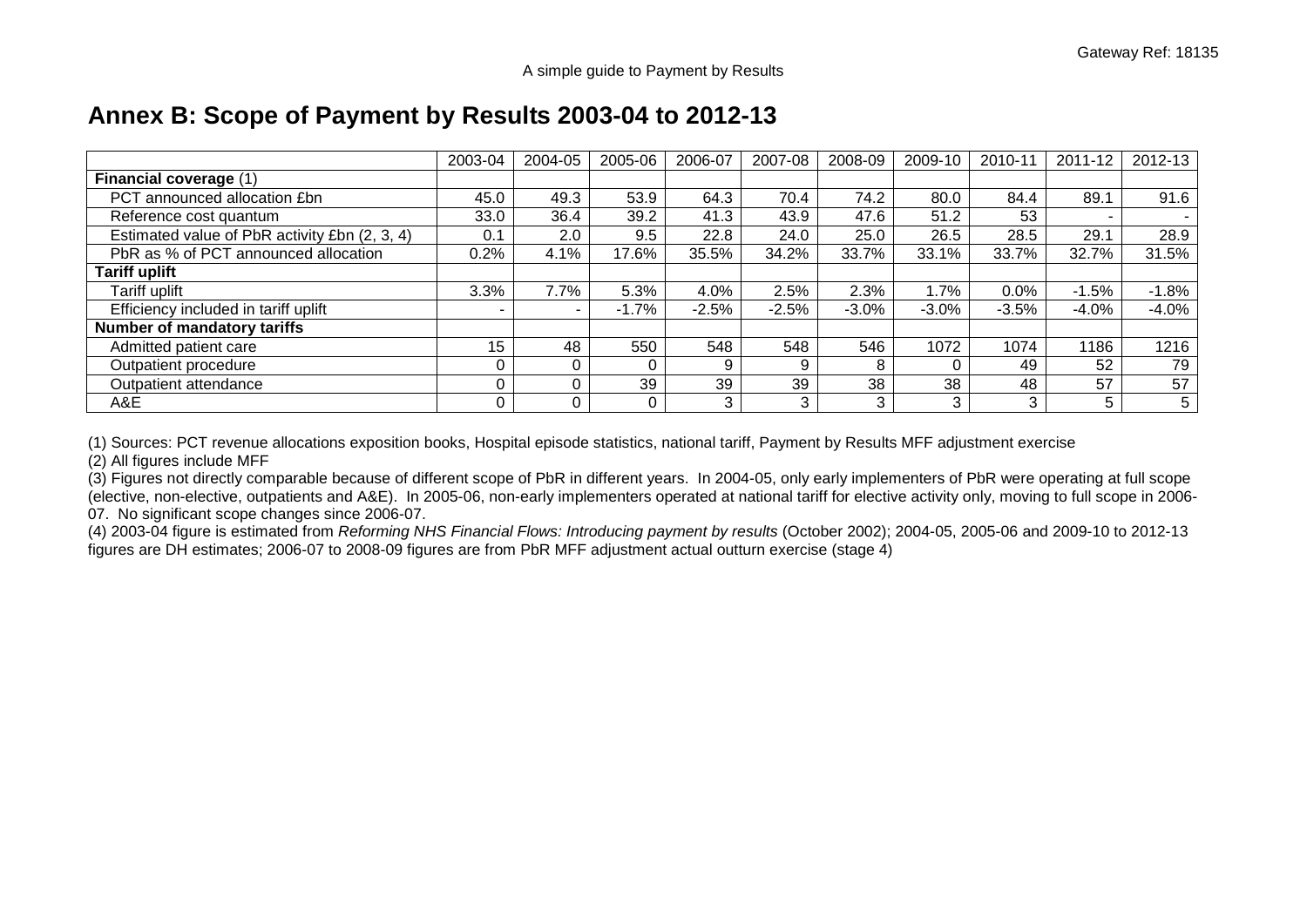# **Annex C: Structure of Payment by Results 2003-04 to 2012-13**

|                                                                            | 2003-04                   | 2004-05                   | 2005-06                      | 2006-07                      | 2007-08                      | 2008-09                      | 2009-10                   | 2010-11                   | 2011-12                   | 2012-13                   |
|----------------------------------------------------------------------------|---------------------------|---------------------------|------------------------------|------------------------------|------------------------------|------------------------------|---------------------------|---------------------------|---------------------------|---------------------------|
| <b>Currency and classification</b>                                         |                           |                           |                              |                              |                              |                              |                           |                           |                           |                           |
| <b>HRG</b> currency                                                        | HRGv3.5<br><b>FCE</b>     | HRGv3.5<br>spell          | HRGv3.5<br>spell (3.2<br>A&E | HRGv3.5<br>spell (3.2<br>A&E | HRGv3.5<br>spell (3.2<br>A&E | HRGv3.5<br>spell (3.2<br>A&E | HRG4<br>spell (3.2<br>A&E | HRG4<br>spell (3.2<br>A&E | HRG4<br>spell             | HRG4<br>spell             |
| <b>OPCS</b> classification                                                 | 4.2                       | 4.2                       | 4.2                          | $\overline{4.3}$             | $\overline{4.4}$             | 4.4                          | 4.5                       | 4.5                       | 4.6                       | 4.6                       |
| <b>Structural adjustments</b>                                              |                           |                           |                              |                              |                              |                              |                           |                           |                           |                           |
| Short stay emergency adjustment                                            | $\boldsymbol{\mathsf{x}}$ | x                         | x                            | $\checkmark$                 | ✓                            | $\checkmark$                 | ✓                         | ✓                         | $\checkmark$              | $\checkmark$              |
| Short stay elective adjustment                                             | $\pmb{\times}$            | $\pmb{\times}$            | $\pmb{\times}$               | $\pmb{\times}$               | $\pmb{\times}$               | $\pmb{\times}$               | ✓                         | $\boldsymbol{\mathsf{x}}$ | $\pmb{\times}$            | $\boldsymbol{\mathsf{x}}$ |
| Long stay payment                                                          | $\pmb{\times}$            | $\boldsymbol{\mathsf{x}}$ | ✓                            | $\checkmark$                 | ✓                            | ✓                            | ✓                         | ✓                         | $\checkmark$              | $\checkmark$              |
| Specialised service top-up payment                                         | $\pmb{\times}$            | x                         | ✓                            | $\checkmark$                 | $\checkmark$                 | ✓                            | ✓                         | ✓                         | $\checkmark$              | $\checkmark$              |
| Eligibility required?                                                      | $\pmb{\times}$            | $\mathsf{x}$              | $\boldsymbol{\mathsf{x}}$    | $\mathbf{x}$                 | $\mathbf{x}$                 | $\checkmark$                 | $\checkmark$              | $\checkmark$              | 3 of 4                    | $3$ of $4$                |
| Marginal rate emergency tariff                                             | $\pmb{\times}$            | $\boldsymbol{\mathsf{x}}$ | $\boldsymbol{\mathsf{x}}$    | $\boldsymbol{\mathsf{x}}$    | $\boldsymbol{\mathsf{x}}$    | $\boldsymbol{\mathsf{x}}$    | $\boldsymbol{\mathsf{x}}$ | 30%<br>above              | 30%<br>above              | 30%<br>above              |
| Differential tariff for emergency admissions                               | $\boldsymbol{\mathsf{x}}$ | $\boldsymbol{\mathsf{x}}$ | $\boldsymbol{\mathsf{x}}$    | 50%<br>above/<br>below       | 50%<br>above/<br>below       | 50%<br>above/<br>below       | $\boldsymbol{\mathsf{x}}$ | $\boldsymbol{\mathsf{x}}$ | $\boldsymbol{\mathsf{x}}$ | $\boldsymbol{\mathsf{x}}$ |
| A&E 80/20 funding rule                                                     | $\boldsymbol{\mathsf{x}}$ | x                         | ✓                            | ✓                            | ✓                            |                              | $\boldsymbol{\mathsf{x}}$ | $\boldsymbol{\mathsf{x}}$ | $\boldsymbol{\mathsf{x}}$ | $\boldsymbol{\mathsf{x}}$ |
| Non-payment for some emergency<br>readmissions within 30 days of discharge | $\pmb{\times}$            | x                         | x                            | $\pmb{\times}$               | $\boldsymbol{\mathsf{x}}$    | x                            | x                         | x                         | $\checkmark$              | $\checkmark$              |
| Short stay emergency adjustment<br>percentages                             |                           |                           |                              |                              |                              |                              |                           |                           |                           |                           |
| $0-1$ days                                                                 |                           |                           |                              | 100%                         | 100%                         | 100%                         | 100%                      | 100%                      | 100%                      | 100%                      |
| 2 days                                                                     |                           |                           |                              | 50%                          | 50%                          | 50%                          | 75%                       | 70%                       | 70%                       | 70%                       |
| 3-4 days                                                                   |                           |                           |                              | 35%                          | 35%                          | 35%                          | 55%                       | 45%                       | 45%                       | 45%                       |
| 5 or more days                                                             |                           |                           | 40%                          | 20%                          | 20%                          | 20%                          | 35%                       | 25%                       | 25%                       | 25%                       |
| Specialised service top-up payment                                         |                           |                           |                              |                              |                              |                              |                           |                           |                           |                           |
| percentages                                                                |                           |                           |                              |                              |                              |                              |                           |                           |                           |                           |
| Cancer                                                                     |                           |                           | 4%                           |                              |                              |                              |                           |                           | $\overline{\phantom{a}}$  |                           |
| Cardiology                                                                 |                           |                           | 19%                          | 16%                          | 16%                          | 18%                          |                           |                           |                           | $\blacksquare$            |
| Children non-specialised                                                   |                           |                           | 18%                          | 11%                          | 11%                          | 12%                          |                           |                           |                           |                           |
| Children specialised                                                       |                           |                           | 53%                          | 69%                          | 69%                          | 90%                          | 78%                       | 78%                       | 60%                       | 50%                       |
| Colorectal                                                                 |                           |                           | 54%                          | 35%                          | 35%                          | 39%                          |                           |                           |                           | $\blacksquare$            |
| Hepatology                                                                 |                           |                           | 7%                           | 9%                           | 9%                           | 10%                          |                           |                           |                           | $\blacksquare$            |
| Infectious disease                                                         |                           |                           | 11%                          |                              |                              |                              |                           |                           |                           | $\blacksquare$            |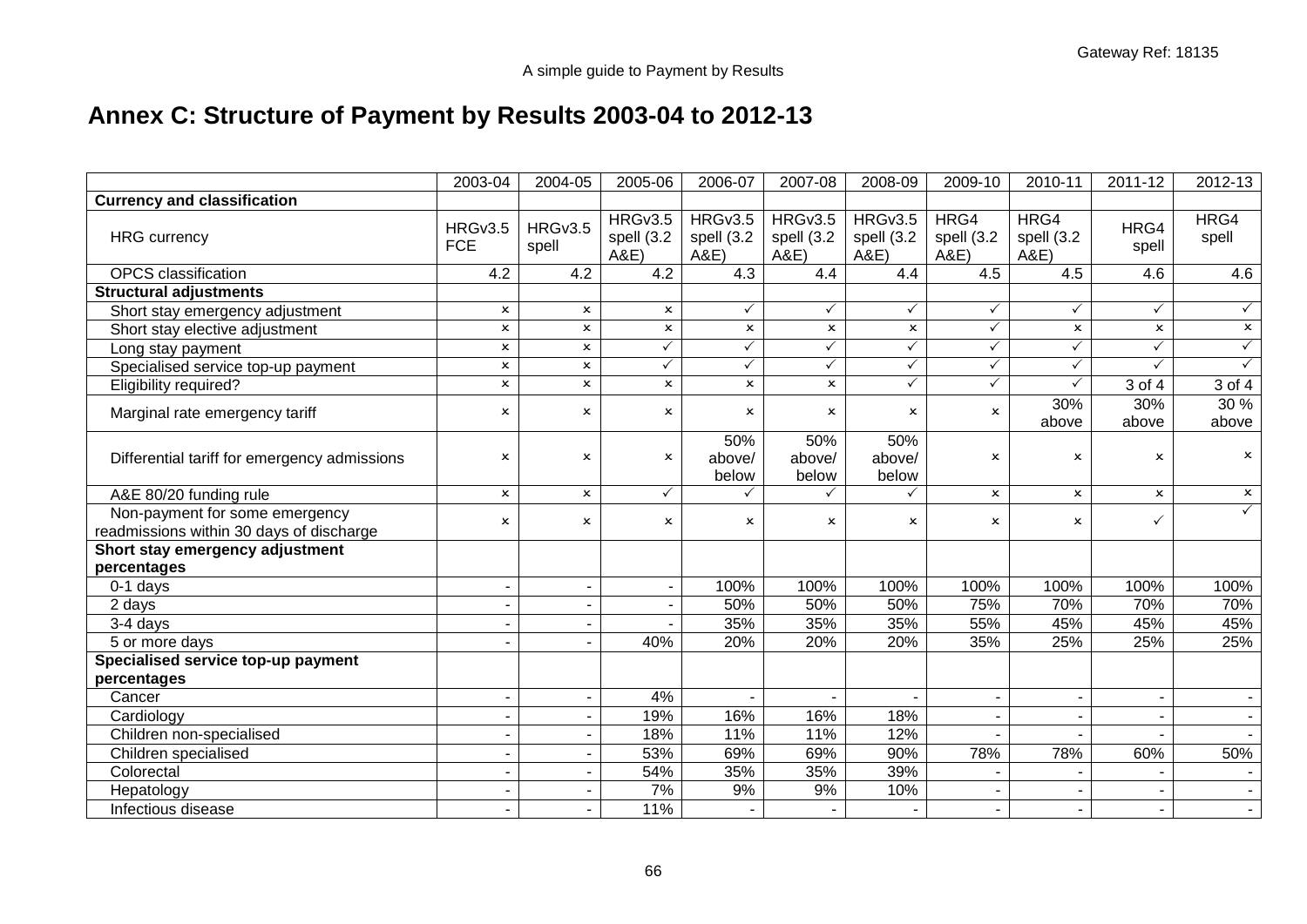#### A simple guide to Payment by Results

|                             | 2003-04  | 2004-05  | 2005-06 | 2006-07 | 2007-08  | 2008-09  | 2009-10     | 2010-11     | 2011-12  | 2012-13     |
|-----------------------------|----------|----------|---------|---------|----------|----------|-------------|-------------|----------|-------------|
| Neurosciences               |          |          | 12%     | 24%     | 24%      | 27%      |             |             | 28%      | 28%         |
| Orthopaedics                |          |          | 156%    | 70%     | 70%      | 79%      | 14%         | 30%         | 24%      | 24%         |
| Respiratory                 |          |          | 6%      | 17%     | 17%      | 19%      |             |             |          |             |
| Spinal surgery              |          |          | 12%     | 24%     | 24%      | 27%      |             |             | 32%      | 32%         |
| <b>Market forces factor</b> |          |          |         |         |          |          |             |             |          |             |
| Payment mechanism           | Local    | Local    | Central | Central | Central  | Central  | Local       | Local       | Local    | Local       |
| MFF used (1)                | 2002     | 2002     | 2004    | 2004    | 2004     | 2004     | 2008        | 2008        | 2010     | 2011        |
|                             | Warwick  | Warwick  | Warwick | Warwick | Warwick  | Warwick  | <b>HERU</b> | <b>HERU</b> | HERU     | <b>HERU</b> |
| Capping policy              |          |          | $+/-2%$ | $+/-2%$ | $+/-2%$  | $+/-2%$  | $+/-2%$     | $+/-2%$     | $+/-2%$  | $+/-2%$     |
| Maximum                     | .345600  | .283700  | .446064 | .446064 | .446064  | .420888  | .347691     | .320737     | 1.297607 | .297607     |
| Minimum                     | 0.881500 | 0.885000 | .000000 | 000000. | 1.000000 | 1.000000 | .000000     | 000000.     | 1.000000 | .000000     |
| Calculation                 |          |          |         |         |          |          |             |             |          |             |
| Reference cost data         | 2001-02  | 2002-03  | 2003-04 | 2004-05 | 2004-05  | 2005-06  | 2006-07     | 2007-08     | 2008-09  | 2009-10     |
| Activity (HES) data         |          | 2002-03  | 2003-04 | 2004-05 | 2004-05  | 2005-06  | 2006-07     | 2007-08     | 2008-09  | 2009-10     |

(1) The staff component of the MFF is the product of independent academic research from the University of Warwick (2002 and 2004) and the Health Economics Research Unit (HERU), University of Aberdeen (2008 and 2010).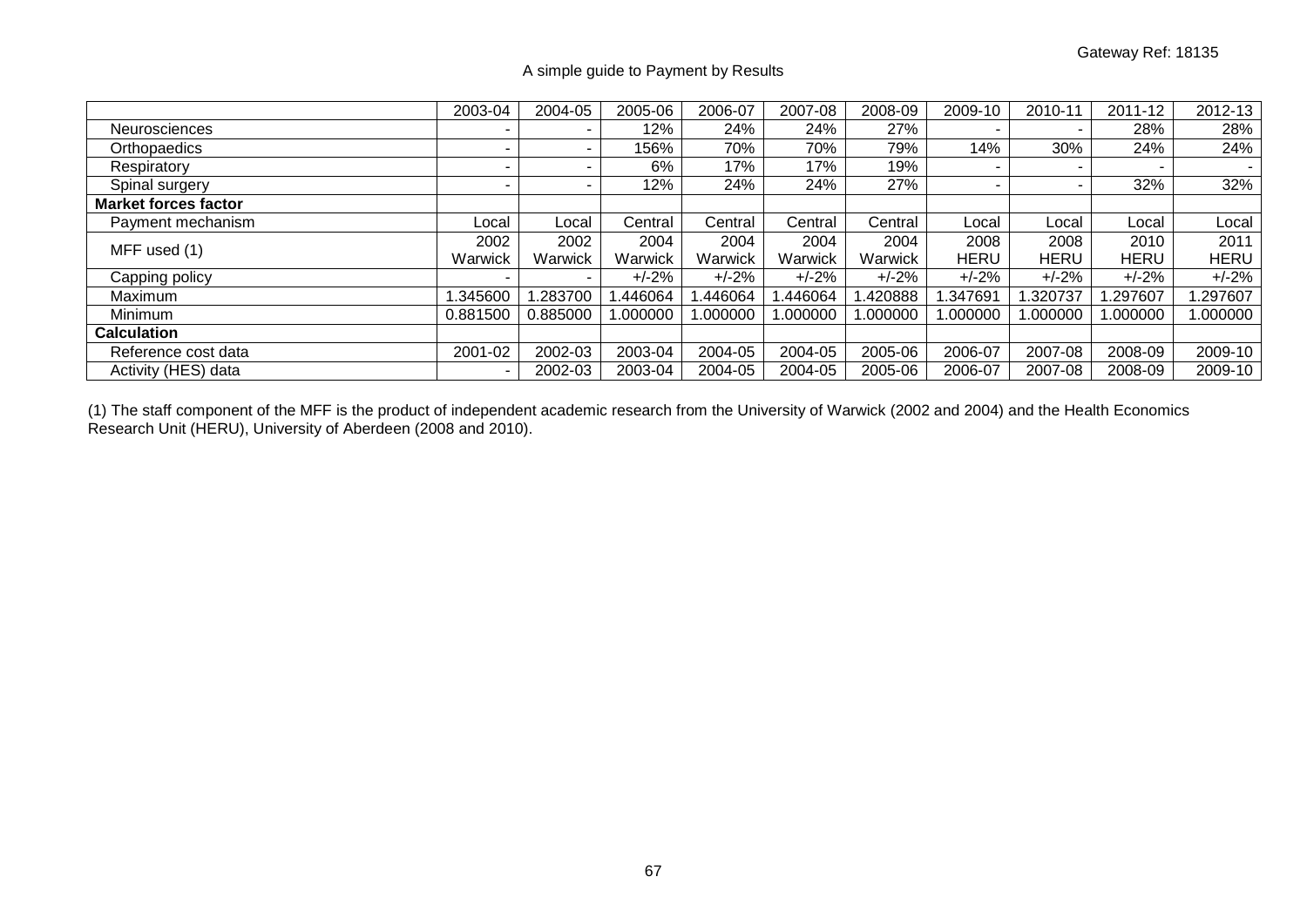# **Annex D: Code to Group**

The Code to Group is a Microsoft Excel workbook that enables manual mapping of underlying OPCS-4 and ICD-10 codes to HRGs. The following instructions are based on the 2012-13 Local Payment Grouper design.

| The workbook has different worksheets, summarised in the table. |  |
|-----------------------------------------------------------------|--|
|-----------------------------------------------------------------|--|

| Home                       | Summary of the workbook                             |
|----------------------------|-----------------------------------------------------|
| <b>Quick Start</b>         | A quick start guide to using the Code to Group      |
| <b>HRG4 Chapter</b>        | A list of HRG4 chapters used within the grouper     |
|                            | software (and Code to Group)                        |
| <b>HRG4 Sub-Chapter</b>    | A list of HRG4 sub-chapters used within the         |
|                            | grouper software (and Code to Group)                |
| <b>HRG4 Labels</b>         | A list of HRG4 HRGs used within the grouper         |
|                            | software (and Code to Group)                        |
| OPCS-4                     | A list of OPCS codes used within the grouper        |
|                            | software (and Code to Group)                        |
| <b>ICD-10</b>              | A list of ICD-10 codes used within the grouper      |
|                            | software (and Code to Group)                        |
| <b>PBC Labels</b>          | A list of programme budget codes used within the    |
|                            | grouper software (and Code to Group)                |
| Code To Group              | The main sheet showing the mapping of codes to      |
|                            | the root (4 digit) HRG                              |
| <b>Group To Split</b>      | Maps from the root (4 digit) HRG to final (5 digit) |
|                            | <b>HRG</b>                                          |
| <b>Documentation Flags</b> | A list of all the logic flags and their purpose     |
| <b>Hierarchy Lists</b>     | A list of the hierarchies for OPCS and ICD codes    |
|                            | (the logic that determines which procedure or ICD   |
|                            | code is used for grouping where there are multiple  |
|                            | codes)                                              |
| <b>Other Lists</b>         | Other lists used for qualifying logic (for example  |
|                            | site logic in the orthopaedic chapter and age       |
|                            | splits)                                             |
| <b>CC Lists</b>            | The complications and co-morbidities lists          |
| <b>Global Lists</b>        | Lists that are not specific and can be used across  |
|                            | different chapters (for example approach codes)     |
| <b>PBC Mappings</b>        | Mapping of ICD codes to PBCs                        |
| <b>ICD-10 TOCE</b>         | The Table Of Coding Equivalence, showing the        |
|                            | mapping from newer versions of OPCS codes           |
| <b>OPCS TOCE</b>           | The Table Of Coding Equivalence, showing the        |
|                            | mapping from newer versions of OPCS codes           |

Previously we introduced Mrs Smith who was pregnant and gave birth to twins by elective caesarean. This was recorded with an ICD-10 code of O300 and an OPCS-4 code of R178. We will now map this to an HRG using the Code to Group

### **Step 1: Download the Code to Group**

Download the Code to Group from [http://www.ic.nhs.uk/services/the-casemix](http://www.ic.nhs.uk/services/the-casemix-service/using-this-service/reference/downloads/payment/hrg4-2012-13-local-payment-grouper-documentation)[service/using-this-service/reference/downloads/payment/hrg4-2012-13-local-payment](http://www.ic.nhs.uk/services/the-casemix-service/using-this-service/reference/downloads/payment/hrg4-2012-13-local-payment-grouper-documentation)[grouper-documentation](http://www.ic.nhs.uk/services/the-casemix-service/using-this-service/reference/downloads/payment/hrg4-2012-13-local-payment-grouper-documentation)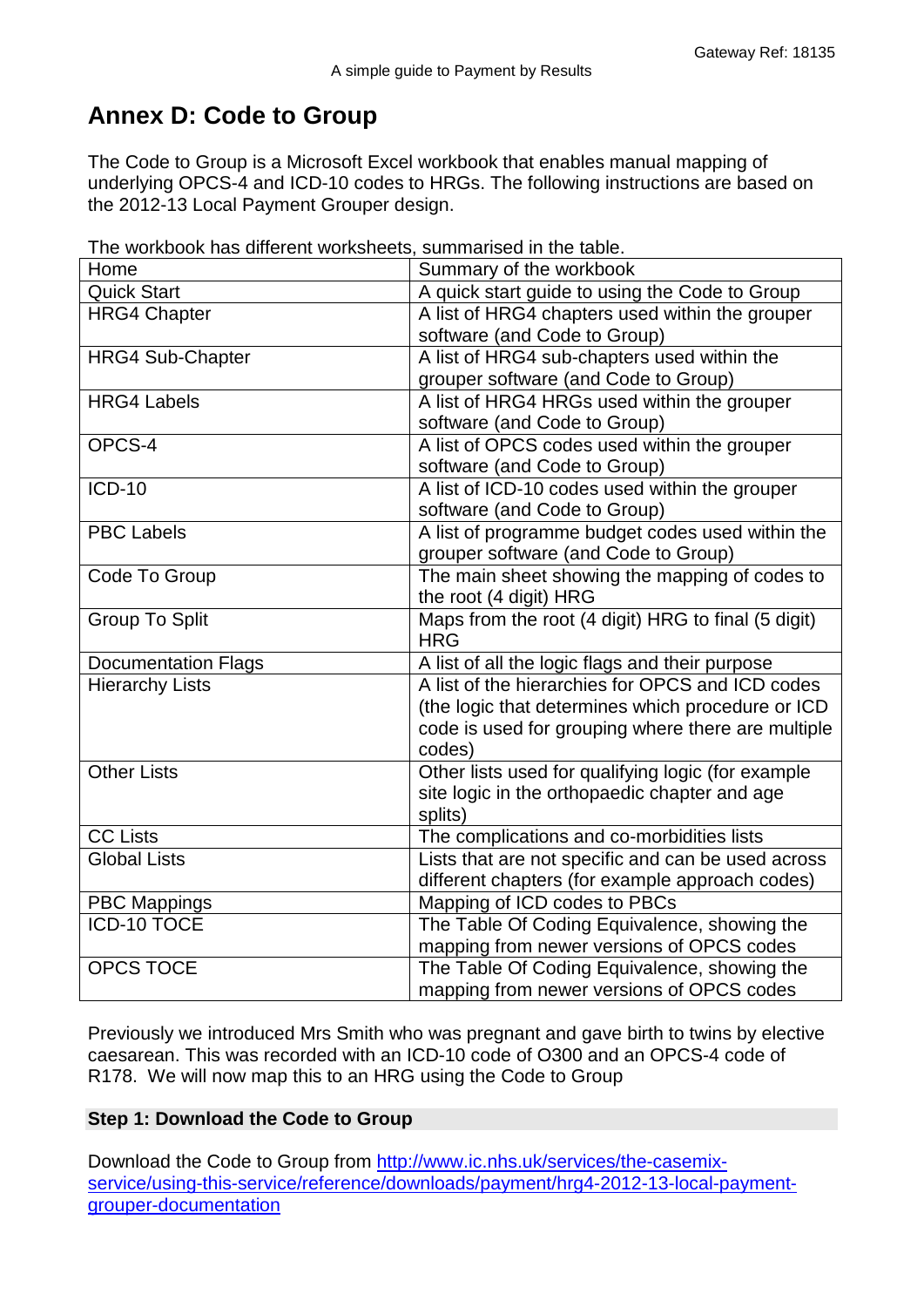#### **Step 2: Check the hierarchy value of the procedure**

As the patient has had a procedure, the procedure code will be used to generate the grouping. If we look on the Hierarchy Lists sheet we can see that OPCS-4 code R178 has a hierarchy of 5. Values of 3 or more can be used to drive grouping.



#### **Step 3: Look up procedure code in Code to Group table**

Now if we look on the Code To Group sheet for R178 we can see that it can map to two different root HRGs, NZ15 with a flag of NZ\_CSection\_Comp or NZ13, with a flag of a.

|        |        | Code Type Code v Code Description                  |  | <b>EX HRG 1 EX Flag 1 EX HRG 2 EX Flag 2</b> |        |                   |  |
|--------|--------|----------------------------------------------------|--|----------------------------------------------|--------|-------------------|--|
| lopcs: | R178 - | Other specified elective caesarean delivery [NZ13] |  |                                              | INZ15. | INZ CSection Comp |  |

#### **Step 4: Documentation flags**

As the Code to Group sheet works from right to left, we first need to first see if the patient meets the criteria for NZ\_CSection\_Comp.

If we look on the Documentation Flags sheet and filter the chapter to N and the subchapter to NZ we can see that the flag NZ\_CSection\_Com has a description of "Requires a diagnosis of eclampsia, pre-eclampsia or placenta praevia from list NZ\_CSection\_Comp in any position".

| <b>HRG</b> | <b>HRG Sub</b> | Documentation Flag ID <b>par</b> Doc Flag description |                                                                                                                  |  |
|------------|----------------|-------------------------------------------------------|------------------------------------------------------------------------------------------------------------------|--|
|            | 'hanter l      |                                                       |                                                                                                                  |  |
|            |                |                                                       | Base HRG                                                                                                         |  |
|            |                | Age_16to40                                            | Age between 16 and 40 years                                                                                      |  |
| IN         |                | LoS O                                                 | Length of stay of 0 days                                                                                         |  |
| IN         | N Z            | INZ cc                                                | With CC                                                                                                          |  |
| IN         | N7             | NZ CSection Comp                                      | Requires a diagnosis of eclampsia, pre-eclampsia or placenta praevia from list NZ_CSection_Comp in any position: |  |
|            |                | NZ Epidural                                           | Requires an epidural procedure from list NZ Epidural in any position                                             |  |
|            |                | NZ_Epidural_cc                                        | Requires an epidural procedure from list NZ_Epidural in any position with CC.                                    |  |
|            |                | NZ Induction                                          | Requires a medical or surgical induction of labour procedure from list NZ_Induction in any position              |  |
| IN         |                | NZ Induction cc                                       | Requires a medical or surgical induction of labour procedure from list NZ_Induction in any position with CC.     |  |
| IN         |                | INZ PP Surgery                                        | Requires a procedure indicating post partum surgery from list NZ_PP_Surgery in any position:                     |  |

If we look on the Other Lists sheet and filter to the list ID to NZ CSection Comp we can see that to map to NZ15 the patient would need to have one of eleven diagnoses. We know that Mrs Smith does not have any of these extra diagnoses and as such the activity would not map to NZ15.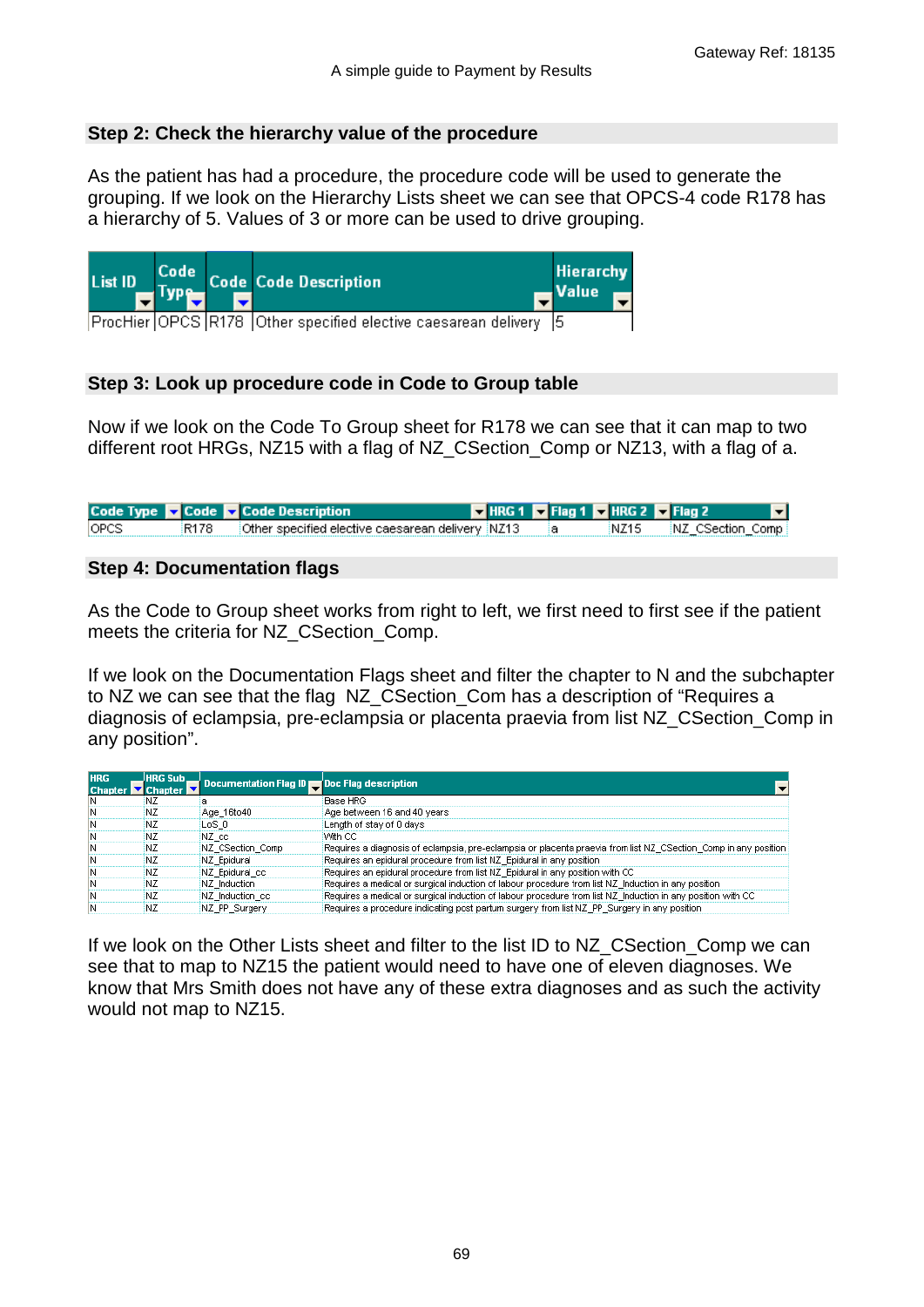#### A simple guide to Payment by Results

| List ID          |     |      | Code Type <b>De</b> Code <b>De</b> Code Description              |  |  |
|------------------|-----|------|------------------------------------------------------------------|--|--|
| CSection Comp    |     | O11X | Pre-existing hypertensive disorder with superimposed proteinuria |  |  |
| CSection Comp    |     | O140 | Moderate pre-eclampsia                                           |  |  |
| NZ CSection Comp | ICD | O141 | Severe pre-eclampsia                                             |  |  |
| NZ CSection Comp | ICD | O142 | HELLP syndrome                                                   |  |  |
| CSection Comp    | ICD | O149 | Pre-eclampsia, unspecified                                       |  |  |
| CSection Comp    | ICD | 0150 | Eclampsia in pregnancy                                           |  |  |
| CSection Comp    |     | 0151 | Eclampsia in labour                                              |  |  |
| CSection Comp    | ICD | 0152 | Eclampsia in the puerperium                                      |  |  |
| CSection Comp    |     | 0159 | Eclampsia, unspecified as to time period                         |  |  |
| CSection Comp    |     | O440 | Placenta praevia specified as without haemorrhage                |  |  |
| CSection Comp    |     |      | Placenta praevia with haemorrhage                                |  |  |

As we know now that the activity would not map to NZ15 we next need to see if the activity would map to the next HRG (NZ13). If we review the flag (a) on the documentation flag list we can see that a flag of a means that there is no additional logic and so the procedure maps to HRG root NZ13.

#### **Step 5: Group to split**

Now that the HRG Root has been established, the next step is to find the split which will determine the HRG. Select the Group To Split sheet. If we filter column A to the root HRG already identified, NZ13, we can see the different HRGs that the root HRG maps to and the flags required to map to each HRG. As the logic works from right to left, the first logic to be tried is the flag of NZ\_CC.

|                   | <b>HRG Root v</b> HRG Root Description          |  |  | <b>E</b> HRG 1 <b>E</b> Flag 1 <b>E</b> HRG 2 <b>E</b> Flag 2 <b>E</b> HRG 3 <b>E</b> |  |  |
|-------------------|-------------------------------------------------|--|--|---------------------------------------------------------------------------------------|--|--|
| INZ <sub>13</sub> | Planned Lower Uterine Caesarean Section (NZ13B) |  |  | iNZ13A iNZ cc                                                                         |  |  |

If we look on the Documentation Flags sheet and filter the chapter to N and the subchapter to NZ we can see that the flag NZ\_CC has a description of "with CC".

| <b>HRG</b> | <b>HRG Sub</b>   | Documentation Flag ID <b>par</b> Doc Flag description |                                                                                                                  |  |
|------------|------------------|-------------------------------------------------------|------------------------------------------------------------------------------------------------------------------|--|
|            | <b>Banter VA</b> |                                                       |                                                                                                                  |  |
|            |                  |                                                       | Base HRG                                                                                                         |  |
|            |                  | Age_16to40                                            | Age between 16 and 40 years                                                                                      |  |
| IN         | ΝZ               | LoS 0                                                 | Length of stay of 0 days                                                                                         |  |
| IN         | N7               | INZ cc                                                | With CC                                                                                                          |  |
|            |                  | NZ CSection Comp                                      | ∃Requires a diagnosis of eclampsia, pre-eclampsia or placenta praevia from list NZ_CSection_Comp in any position |  |
| IN         |                  | NZ Epidural                                           | Requires an epidural procedure from list NZ_Epidural in any position                                             |  |
| IN         |                  | NZ Epidural cc                                        | Requires an epidural procedure from list NZ Epidural in any position with CC.                                    |  |
|            | N17              | NZ Induction                                          | Requires a medical or surgical induction of labour procedure from list NZ_Induction in any position              |  |
|            |                  | NZ Induction cc                                       | Requires a medical or surgical induction of labour procedure from list NZ_Induction in any position with CC.     |  |
|            |                  | N7 PP Surgery                                         | :Requires a procedure indicating nost partum surgery from list N7_PP. Surgery in any position.                   |  |

If we now look at the CC Lists sheet and filter in column a to the List ID NZ CC we can see that there are 104 potential diagnosis codes for the CC list, and that one of these codes is O300, which was Mrs Smith's diagnosis.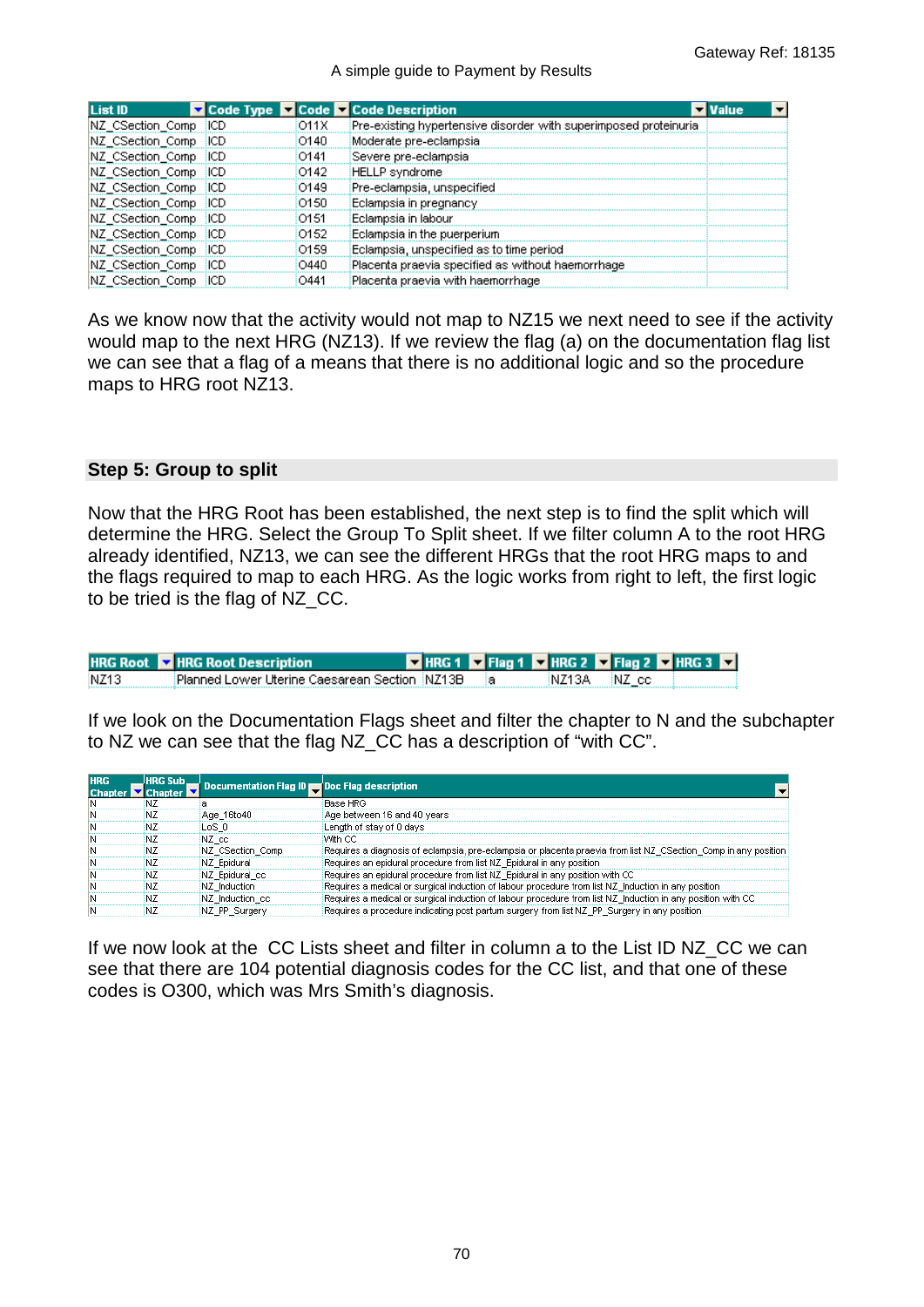#### A simple guide to Payment by Results

|        |            |                  | List ID Code Type Code Code Code Description<br>►                                                       |  |
|--------|------------|------------------|---------------------------------------------------------------------------------------------------------|--|
| NZ CC  | icp        | 0101             | Pre-existing hypertensive heart disease complicating pregnancy, childbirth and the puerperium           |  |
| NZ_CC  | <b>ICD</b> | 0102             | Pre-existing hypertensive renal disease complicating pregnancy, childbirth and the puerperium           |  |
| NZ_CC  | <b>ICD</b> | 0103             | Pre-existing hypertensive heart and renal disease complicating pregnancy, childbirth and the puerperium |  |
| NZ_CC  | <b>ICD</b> | 0104             | Pre-existing secondary hypertension complicating pregnancy, childbirth and the puerperium               |  |
| NZ_CC  | <b>ICD</b> | 0109             | Unspecified pre-existing hypertension complicating pregnancy, childbirth and the puerperium             |  |
| NZ CC  | <b>ICD</b> | O11X             | Pre-existing hypertensive disorder with superimposed proteinurial                                       |  |
| NZ_CC  | ICD        | O140             | Moderate pre-eclampsia                                                                                  |  |
| NZ CC  | <b>ICD</b> | O141             | Severe pre-eclampsia                                                                                    |  |
| NZ_CC  | ICD.       | O142             | HELLP syndrome                                                                                          |  |
| NZ_CC  | <b>ICD</b> | O149             | Pre-eclampsia, unspecified                                                                              |  |
| NZ_CC  | <b>ICD</b> | 0150             | Eclampsia in pregnancy                                                                                  |  |
| NZ_CC  | icD.       | 0151             | Eclampsia in labour                                                                                     |  |
| NZ_CC  | <b>ICD</b> | 0152             | Eclampsia in the puerperium                                                                             |  |
| NZ CC  | icD        | 0159             | Eclampsia, unspecified as to time period                                                                |  |
| NZ CC  | icD        | O16X             | Unspecified maternal hypertension                                                                       |  |
| NZ CC  | <b>ICD</b> | 0223             | Deep phlebothrombosis in pregnancy                                                                      |  |
| NZ CC  | icD        | O <sub>240</sub> | Diabetes mellitus in pregnancy: Pre-existing diabetes mellitus, insulin-dependent                       |  |
| NZ_CC  | <b>ICD</b> | O241             | Diabetes mellitus in pregnancy: Pre-existing diabetes mellitus, non-insulin-dependent                   |  |
| NZ_CC  | icD        | 0242             | Diabetes mellitus in pregnancy: Pre-existing malnutrition-related diabetes mellitus                     |  |
| NZ_CC  | icp        | O <sub>243</sub> | Diabetes mellitus in pregnancy: Pre-existing diabetes mellitus, unspecified                             |  |
| NZ CC  | icD        | O244             | Diabetes mellitus arising in pregnancy                                                                  |  |
| NZ_CC  | icp        | O <sub>249</sub> | Diabetes mellitus in pregnancy, unspecified                                                             |  |
| NZ CC  | icp        | 0262             | Pregnancy care of habitual aborter                                                                      |  |
| NZ CC  | icp        | 0266             | Liver disorders in pregnancy, childbirth and the puerperium                                             |  |
| NZ CC  | icp        | 0267             | Subluxation of symphysis (pubis) in pregnancy, childbirth and the puerperium                            |  |
| NZ_CC  | icp        | 0300             | Twin pregnancy                                                                                          |  |
| NZ_CC  | icD        | O301             | Triplet pregnancy                                                                                       |  |
| NZ_CC  | icD        | O302             | Quadruplet pregnancy                                                                                    |  |
| NZ_CC  | icp        | O308             | Other multiple gestation                                                                                |  |
| NZ_CC  | <b>ICD</b> | O309             | Multiple gestation, unspecified                                                                         |  |
| NZ_CC  | <b>ICD</b> | O422             | Premature rupture of membranes, labour delayed by therapy                                               |  |
| NZ_CC  | <b>ICD</b> | 0430             | Placental transfusion syndromes                                                                         |  |
| NZ_CC  | ICD        | 0431             | Malformation of placental                                                                               |  |
| NZ CC  | <b>ICD</b> | 0432             | Morbidly adherent placenta                                                                              |  |
| NZ_CC  | ICD.       | O438             | Other placental disorders                                                                               |  |
| INZ CC | ICD        | O440             | Placenta praevia specified as without haemorrhage                                                       |  |

However, O300 was Mrs Smith's primary diagnosis and not a secondary diagnosis, as the cc logic only looks in the secondary positions the code would not be used to map to the HRG. As Mrs Smith has not had any of the other diagnosis codes reported she would not map to NZ13A.

As we know now that the activity would not map to NZ13A we next need to see if the activity would map to the next HRG (NZ13B). If we review the flag (a) on the documentation flag list we can see that a flag of a means that there is no additional logic.

By combining these steps we can now see that Mrs Smith will map to root HRG NZ13 with a final 5th digit of B to make a final HRG of NZ13B.

#### **Step 6: Look up HRG label**

Select the HRG4 Labels Sheet and custom filter or search to find that NZ13B is a planned lower uterine caesarean section without CC.

<span id="page-70-0"></span>

| <b>HRG</b> | <b>HRG Label - Including Split</b>         | HRG Core (C) and<br>Unbundled (U) |
|------------|--------------------------------------------|-----------------------------------|
|            | NZD3C Caesarean Section with complications |                                   |